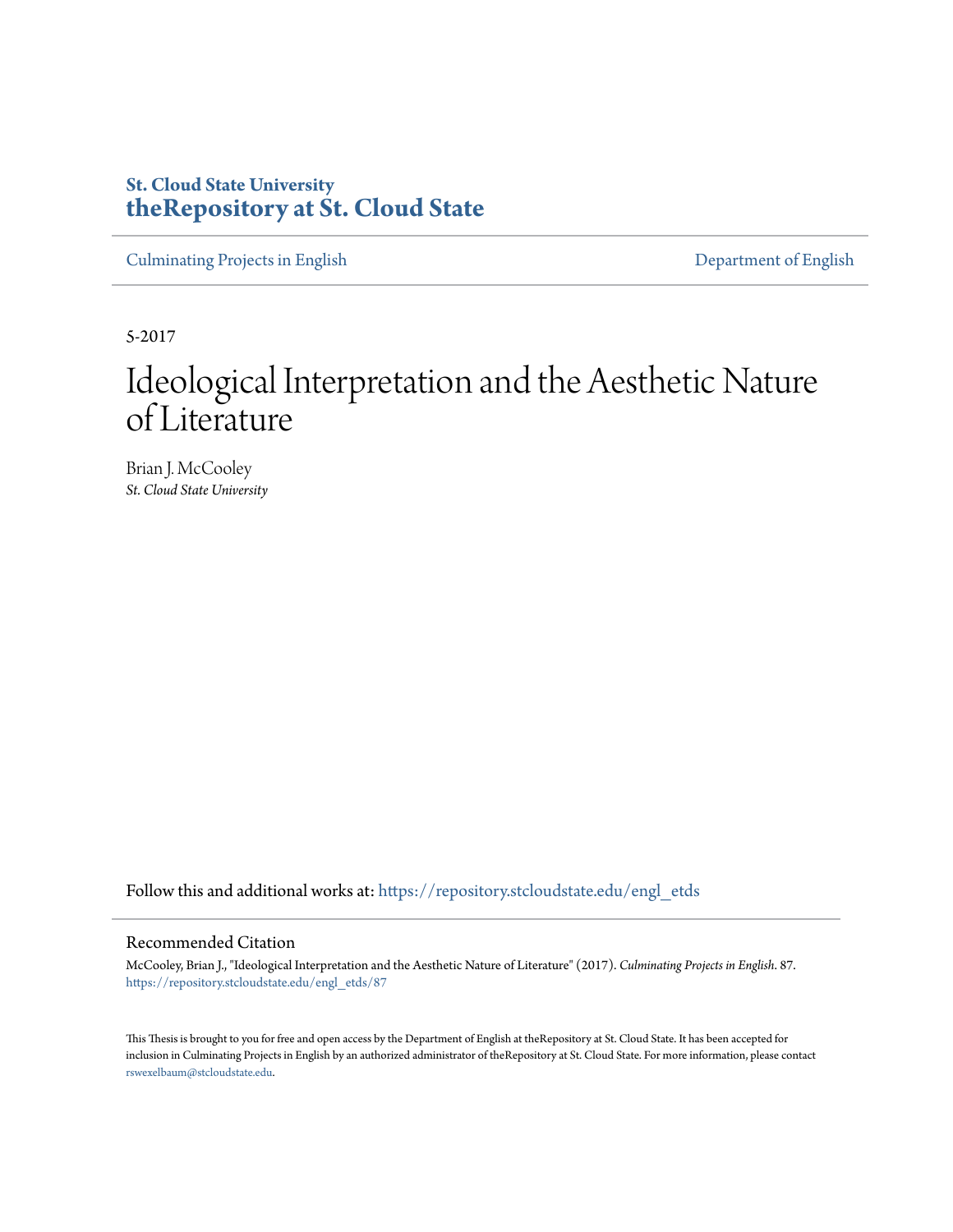## **Ideological Interpretation and the Aesthetic Nature of Literature**

By

Brian McCooley

A Thesis

Submitted to the Graduate Faculty of

St Cloud State University

in Partial Fulfillment of the Requirements

for the Degree of

Master of Arts

in English

May 2016

Thesis Committee: Dr. Judith Dorn, Chairperson Dr. Sharon Cogdill Dr. David Sebberson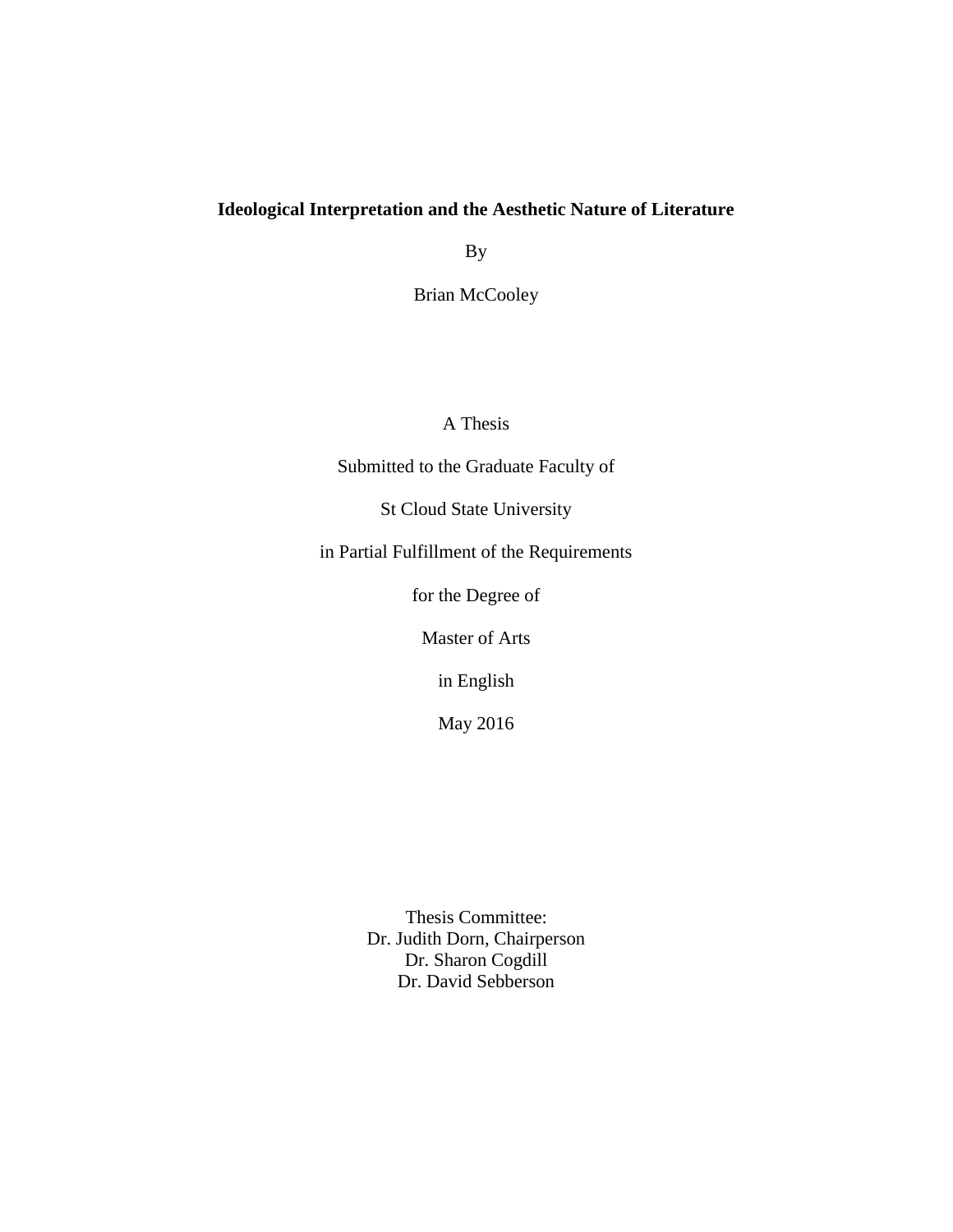#### **Abstract**

Recent literary theory has assumed that literary works are reflections of the dominant ideological thought present within culture. This thesis addresses the question of what role the aesthetic nature of a literary work plays in determining its own ideological meaning. Terry Eagleton claims that literature and literary theory have reinforced the dominant political modes of thought, as the aesthetic properties have merely masked this ideological function, and must be disregarded in order to reveal the true ideological nature contained within a work. Deriving his framework from Jaques Lacan, Slavoj Zizek argues that ideology is pervasive through all levels of culture, inseparable from fundamental understanding. He further reveals a divide between the Symbolic order which contains conceptualized understanding in language, and the Real which escapes such definition. Umberto Eco argues that interpretation must remain coherent with the totality of the work in order to avoid overinterpretation, which uses the work as an example of something external to itself. Alan Sinfield argues that literature reveals "faultlines" within a culture, and allows dissident views to engage with dominant ideologies. Mikhail Bakhtin's view of dialogism suggests that any literary expression will contain multiple views or ideologies, including internally persuasive ones which can be contained within aesthetic expression, and external authoritative ones which remain detached from artistic nature.

This thesis argues that defining a work of literature as a particular example of an ideological position disregards the aesthetic qualities it possesses and reduces it to an indistinguishable cultural artifact which is used as an example of culture without recognizing the unique experience that it provides as a narrative. Such attempts diminish the continuing possibilities of meaning that a work can generate through its ambiguous nature. Rather, the aesthetic qualities of literature allow it to provide multiple meanings which surpass reduction to a specific ideological position, even as it necessarily possesses ideological content. Final ideological conclusions are deferred, and interpretative freedom is provided for the reader to reach individual conclusions in the aesthetic space beyond Symbolic conceptualized thought which allows a remainder of meaning to escape ideology as a hint of the Real.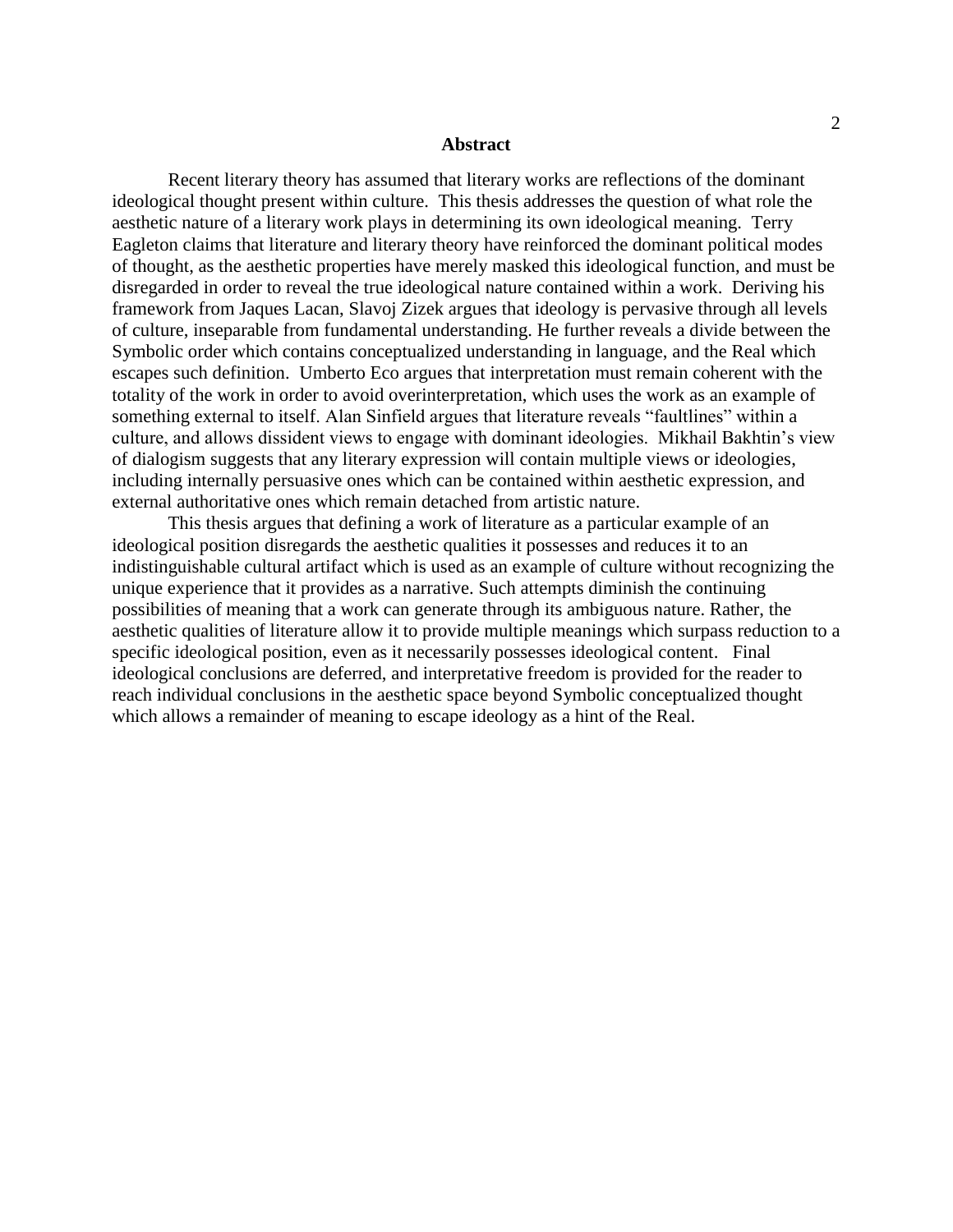## **Table of Contents**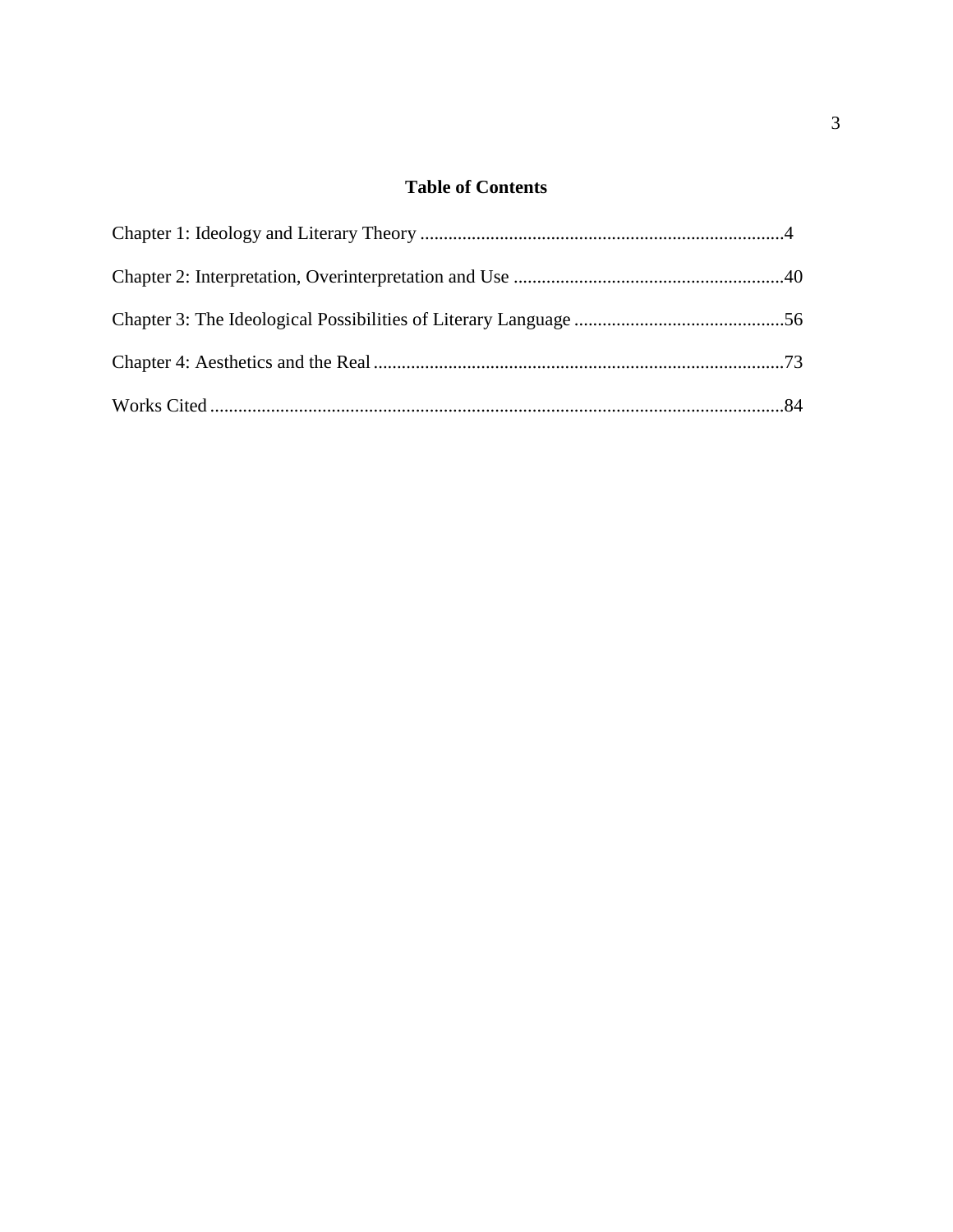#### **Chapter 1: Ideology and Literary Theory**

Trends in literary theory over the last several decades have revealed the significant links between literary works and the culture that produces them. The ideological viewpoints of society, particularly, have become significantly transmitted through literature. Political criticisms, primarily those related to Marxist theory, such as the analysis presented by Terry Eagleton and Slavoj Zizek, have revealed the extensive magnitude of ideological influence on cultural products and suggest that there is never a neutral point of view from which ideology can be objectively and comparatively evaluated. The field of theory has taken a wide approach to examining the content of literature, noting the contextual relations that surround and inform it. This process has, however, potentially displaced the importance of the work as an artistic product, leaving it to be just a cultural and political document. Although some political critics suggest that the dominant ideology is always transmitted and reinforced, a recognition of what differentiates literature from other kinds of discourse reveals a gap from which alternate and multiple ideological views can emerge.

Although literature necessarily contains ideological thought, a final interpretation cannot be completely fixed to a single political view. As an artwork, the literary work continually invites reinterpretation of its multiple possibilities of meaning. Literature provides an excellent example of the intellectual trends of a particular place and time, but that does not necessitate that literature must sustain the thinking of the era. As a form of art, it has the ability to bring something new into a society and to create new patterns of thought. Using literature as a document of historical importance is illuminating, but that method must be realized as one of use, rather than interpretation primarily concerned with the work as literature. This is significant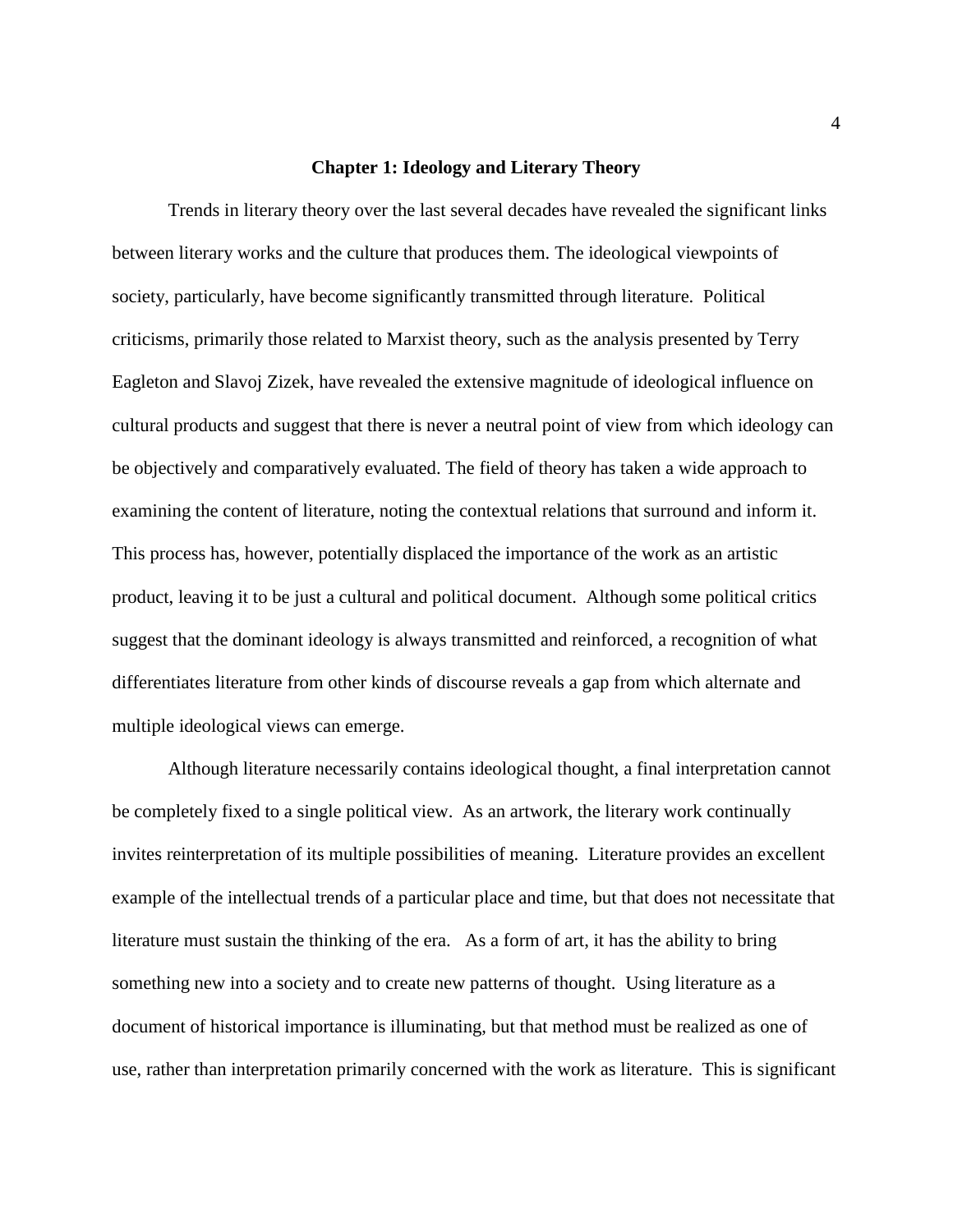because theory, while originating new fields of knowledge and interesting discussion, has the potential in its wide range of interest to omit or diminish the status of literature as a primarily aesthetic artifact. As a deliberate construction, created through a complex authorial process, literature transcends simple social and historical discourse and should be recognized as such. Through multiple levels of meaning literature contains an internal tension between its aesthetic properties and its ideological content, and can introduce possibilities that undermines the current ideology. Literary interpretation, as an investigation of the work itself, should recognize these possibilities of meaning beyond a fixed determination of the immediate ideological content.

The development of literary theory has revealed the significant presence and pervasive nature of ideology which permeates all levels of culture and any resulting artifacts of that culture, such as literature. This presents a problematic situation in which cultural works reinforce existing dominant thought and nothing "new" can ever be introduced. Literary theory has explicitly analyzed this condition and has treated the aesthetic features of literature as a mechanism for masking and reinforcing ideology. Eagleton has argued that there is no purely detached, objective, or neutral stance from which a critique of ideology can originate ("Ideology" xiv). It can only be viewed subjectively. Literature is useful because it provides a particular perspective from which to view history, and the development of literary theory is entangled with the political dynamics of culture. Because it is concrete and an exploration of value, feeling, and experience, literature will engage with the questions and problems of a cultural nature. Ultimately, in his view, literature sustains and reinforces the dominant political system. Theory does as well, unless it is unmasking the political projections of power underneath the aesthetic surface of literature, and the exposure of these mechanisms should be the point of such theory. In the tradition of Karl Marx, and extending through the work of theorists such as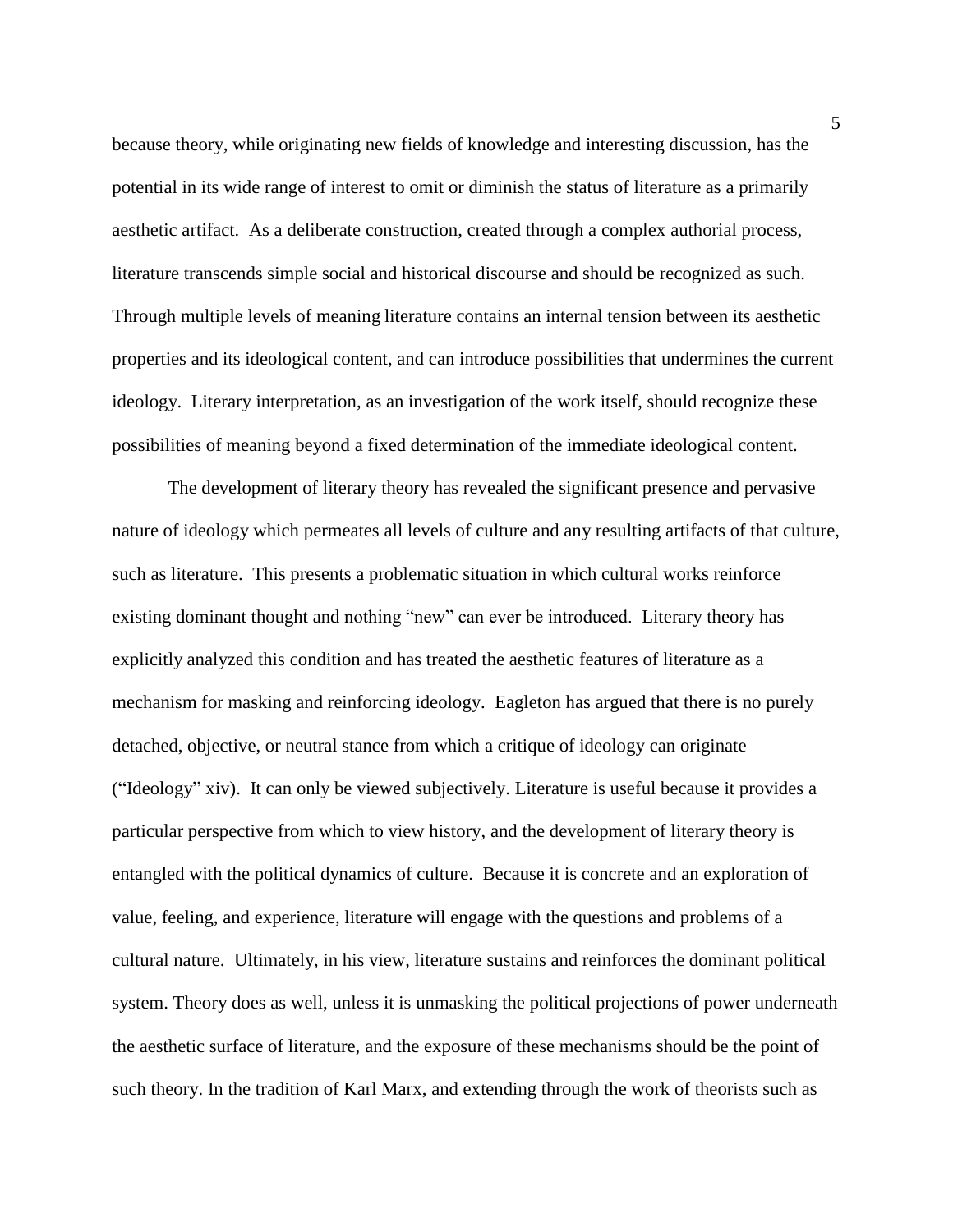Louis Althusser and Michel Foucault, this view suggests that the content of a literary work, being inseparable from ideology, is historically determined, and is always a result of its cultural context.

This position, as maintained by Eagleton, prompts consideration of whether aesthetics is a servant of ideology, or whether it can produce something beyond ideological thought. An examination of the relationship between aesthetics and ideology will take into consideration Zizek's understanding of ideology, and his Lacanian framework, in suggesting the possibilities of aesthetic form as an escape from the totalizing nature of ideology. In response to recent theory, George Levine and Peter Brooks question literary theory's lack of attention to aesthetic form. Additionally, Lou F. Caton argues that it is aesthetic form combined with the ideological particulars that create literary meaning. As an example, *The Tempest* by William Shakespeare presents a work that is received as primarily political. Meredith Skura and Barbara Fuchs have resisted this idea, pointing out alternate elements of the play while arguing that the "Shakespearian" aspects, or the multiplicities of meaning provided by aesthetic construction, provide an example of literature transcending ideological particulars.

In evaluating the ideological conclusions of a work, the process of interpretation is called into question. Umberto Eco argues that not all interpretations are plausible and that literary works can indeed be over-interpreted. Good interpretations, in his view, cannot be systematically determined, but there are bad interpretations which clearly violate the work. While the possible ranges of interpretation can never be fully determined by the author and there may be "harmonics" which multiply and create additional meanings which perhaps were not intended by the author but are produced by the language, there can be a limit set where ultimately some interpretations will fall outside the range of possible intentions. Proposing a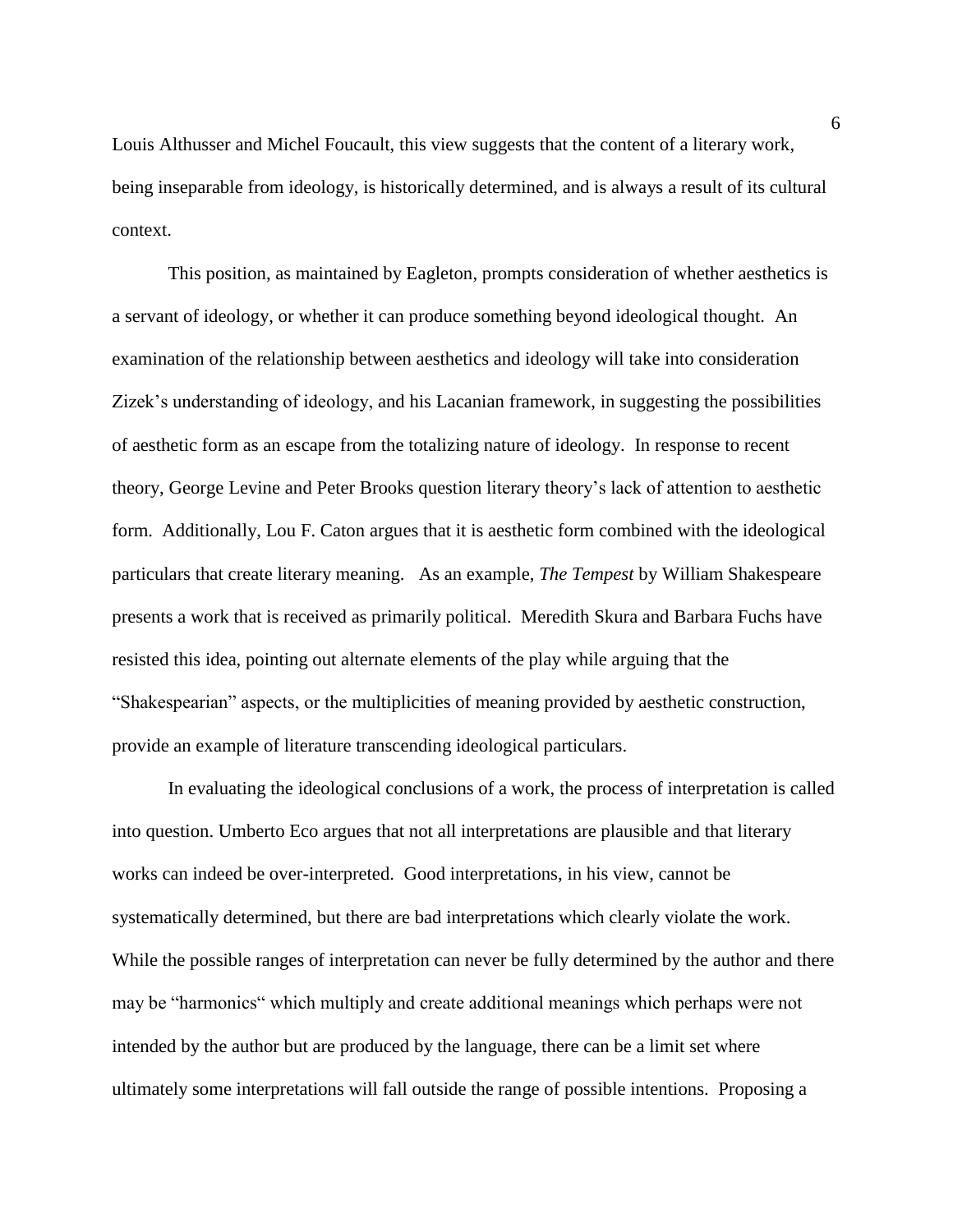path between the extremes of allowing the work to mean anything and being forced to conclude one correct interpretation, Eco considers the "rights" of the work in contrast to the potentially unlimited rights of the readers. Additionally, he questions whether interpretation is discovery of hidden meaning or the creation of meaning which originates from the reader. Eco's assertion that the work has priority is useful in investigating the ideological content. Presuming that a work primarily sustains the dominant ideology gives too much weight to the cultural factors involved. Rather, a closer look at a literary work may reveal the faults inherent in its society and provide a counter-example to that dominant view. Assuming that historical thought, as it has come to be understood, must be present in the reading can produce over-interpretation and overshadow the dissenting threads of thought present within the work. Jonathan Culler's response that any use provoked by a literary work is a good thing, and anything that limits use is underinterpretation, provides an understanding of what theory does and how it can be improved by reintegrating attention to aesthetic qualities.

Alan Sinfield has provided a discussion of how dissident views might be injected into society through literature, thereby bypassing the "entrapment model" that views literature as a passive transmitter of ideology. Mikhail Bakhtin has introduced the idea of "dialogism," in which multiple types of language, along with varied ideological views, are entangled within a literary narrative. Rather than a "monologic" form which disseminates a single message, dialogic works contain multiple meanings in competition. Meaning, he suggests, is never finally determined, but as always an ongoing process of relation between the author, work, and reader.

Finally, looking at *1984* as an example of a particular ideological conclusion reveals a deeper exploration of ideology. Steven Blakemore explores the connections between language and ideology within the work which shows an overall awareness of ideological systems.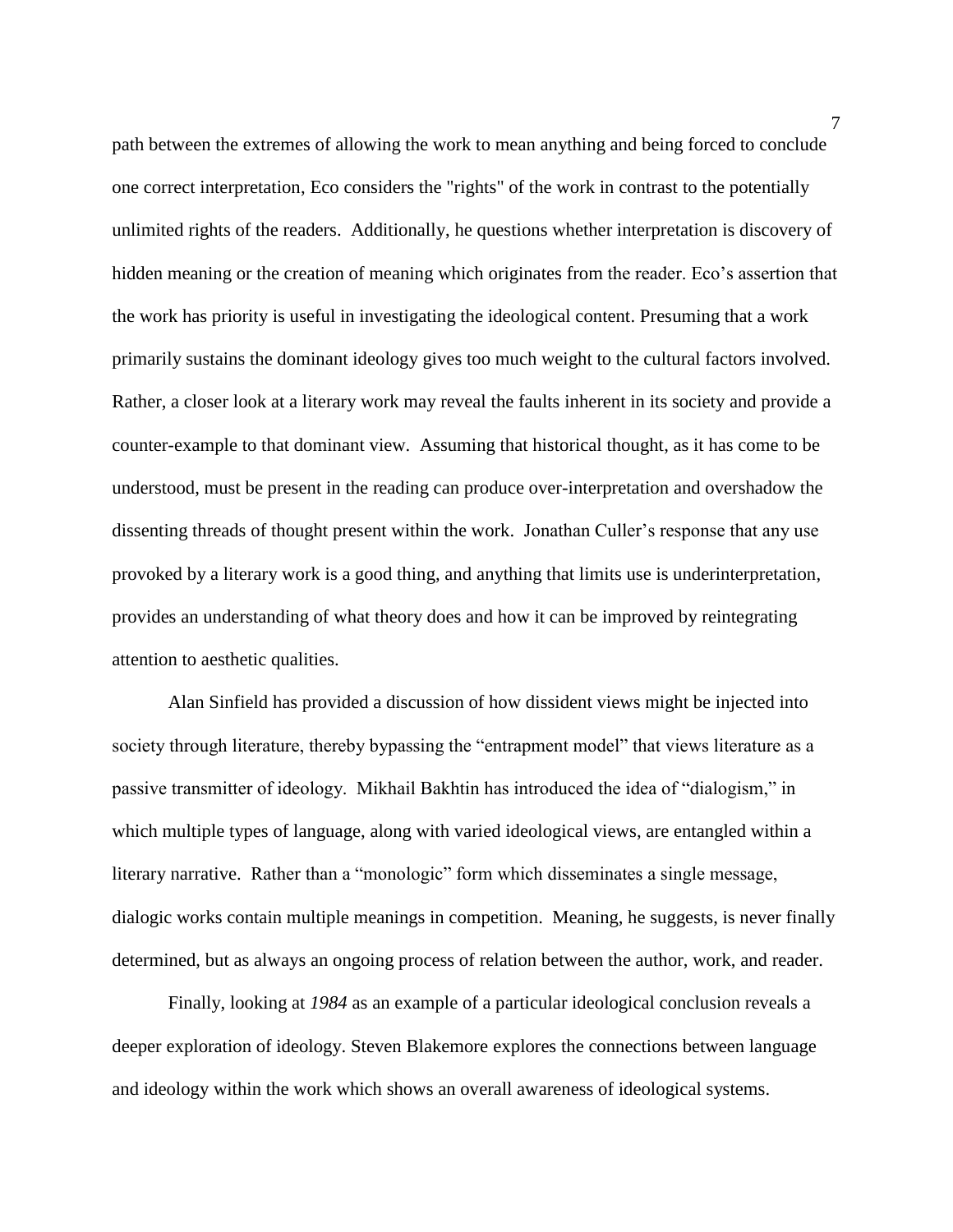Recognition of literature as an exploration of ideology itself, and the possible alternatives to any one system, indicates that it can supersede the ideological conditions of its construction. The harmonics produced as an aesthetic effect reveal a glimpse of the Lacanian order of the Real, existing outside the Symbolic framework from which ideology is constructed.

Considering literature through a political critique suggests an ideological problem. Early Marxist criticism regarded ideology as that thought which hides and sustains the fundamental economic relations of the base. Existing at the lowest fundamental levels of the superstructure, all cultural artifacts, as products of that superstructure, will reproduce this most basic understanding. A particular ideology, reduced to its most basic term in its master signifier, will be viewed as possessing a necessary existence, while it is in fact arbitrary. It *could* be the case that the way the base functions might be different. However, because the master signifier is presented as non-contingent, it cannot be discarded and therefore anything which assumes a different structure is renounced as fantasy. There is nowhere outside of ideology from which to evaluate this condition. Since culture necessarily functions within its own ideology, everyone, as subjects brought up and interpellated in any culture, will already be immersed in a particular viewpoint. Post-Marxist views present more sophisticated analysis which reveal a more complex functioning, rather than a simple one-way ideological mask of the base. Thus, evaluating cultural artifacts in terms of ideology requires an extensive examination of how ideology operates.

Because both historical progress and critical analysis have been a result of human culture, it is evidently possible for there to be awareness and evaluation of ideology itself. Historically, there have been large shifts, such as the transition from Feudalistic to Capitalistic economic systems, as well as more specific changes within cultures as marginal and dissident groups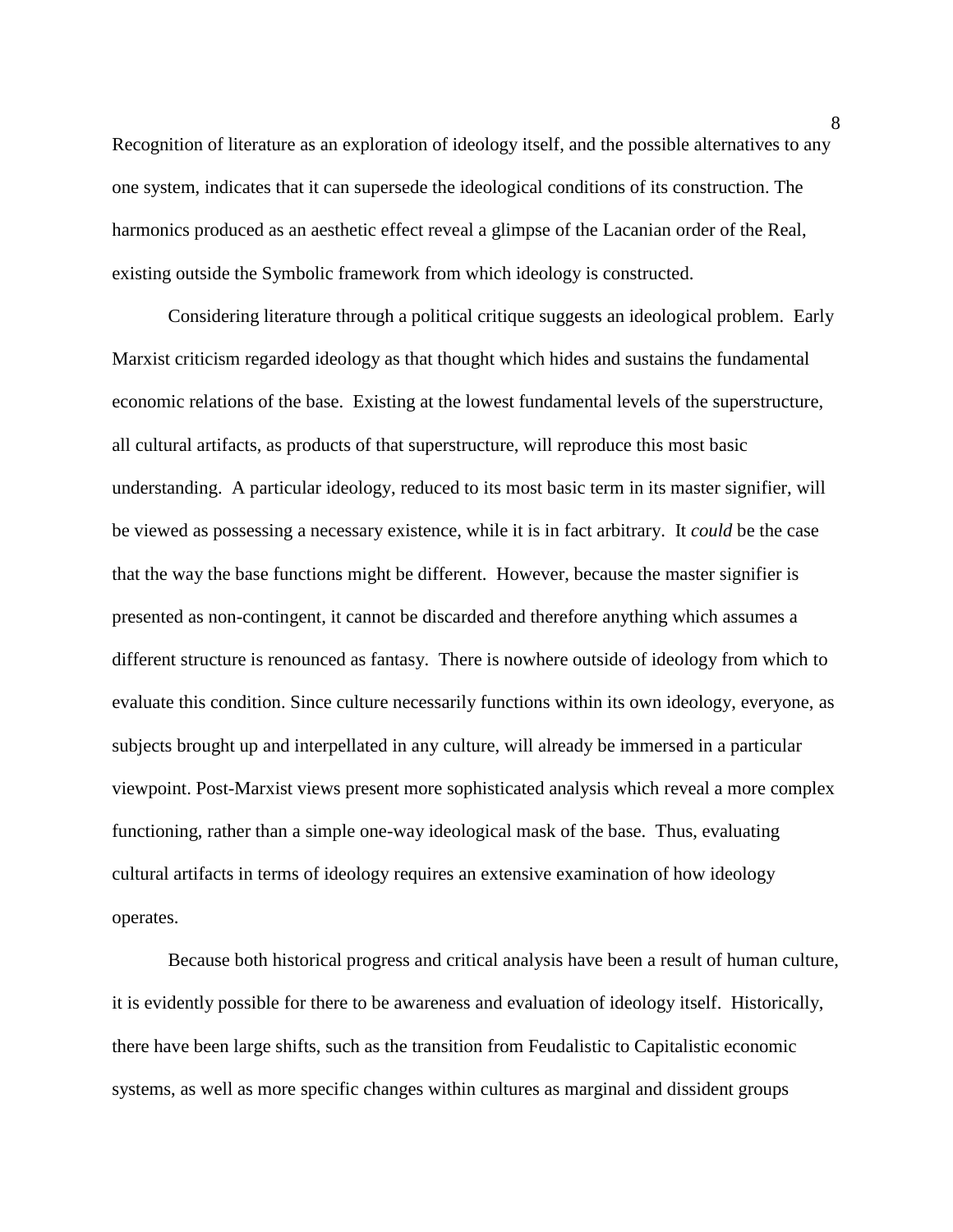become assimilated within the dominant system, as demonstrated in feminist and racial equality movements. Marxism itself, as a critical system, is a realization of the ideological functioning of Capitalism. Without any possibility of recognizing the edge of ideology, this criticism would never occur. While the difficulties presented by Eagleton and Zizek suggest there is never a neutral, objective position outside of all ideology, there can be space which reveals that the apparent necessity of the master-signifier is a fantasy itself, and through this exposure the stability of all ideology is thrown into question.

Louis Althusser refined Marx's original definition of ideology, arguing that it is not something which just exists in the superstructure of society. Although it is a product of society, it also penetrates through all levels to the fundamental base through which society originates. However, even within this view he notes that there are limits to ideology, or possible methods of evading it. In response to the question of art, Althusser claims: "*I do not rank real art among the ideologies*, although art does have a quite particular and specific relationship with ideology" (221). He continues by claiming that art "does not give us knowledge in the strict sense, it therefore does not replace knowledge . . . I believe that the peculiarity of art is to 'make us see' . . . 'make us perceive', 'make us feel' something which *alludes* to reality" (Althusser 222). Art, in this view, attains a level of autonomy from ideology. The best art, "real art," does not supply supposed knowledge in response to the world, as ideology does. Rather, works of art open a perception from which the reader can view a wider world and attempt to comprehend the reality that art "alludes" to. This reality is not coincidental with the reality posited through the artificiality of ideology. Art operates on levels beyond specific discourse, and includes emotional and visceral interaction with the content. This view brings ideology itself into focus as something that is not fully consistent with reality as a whole, but has a narrower field of range.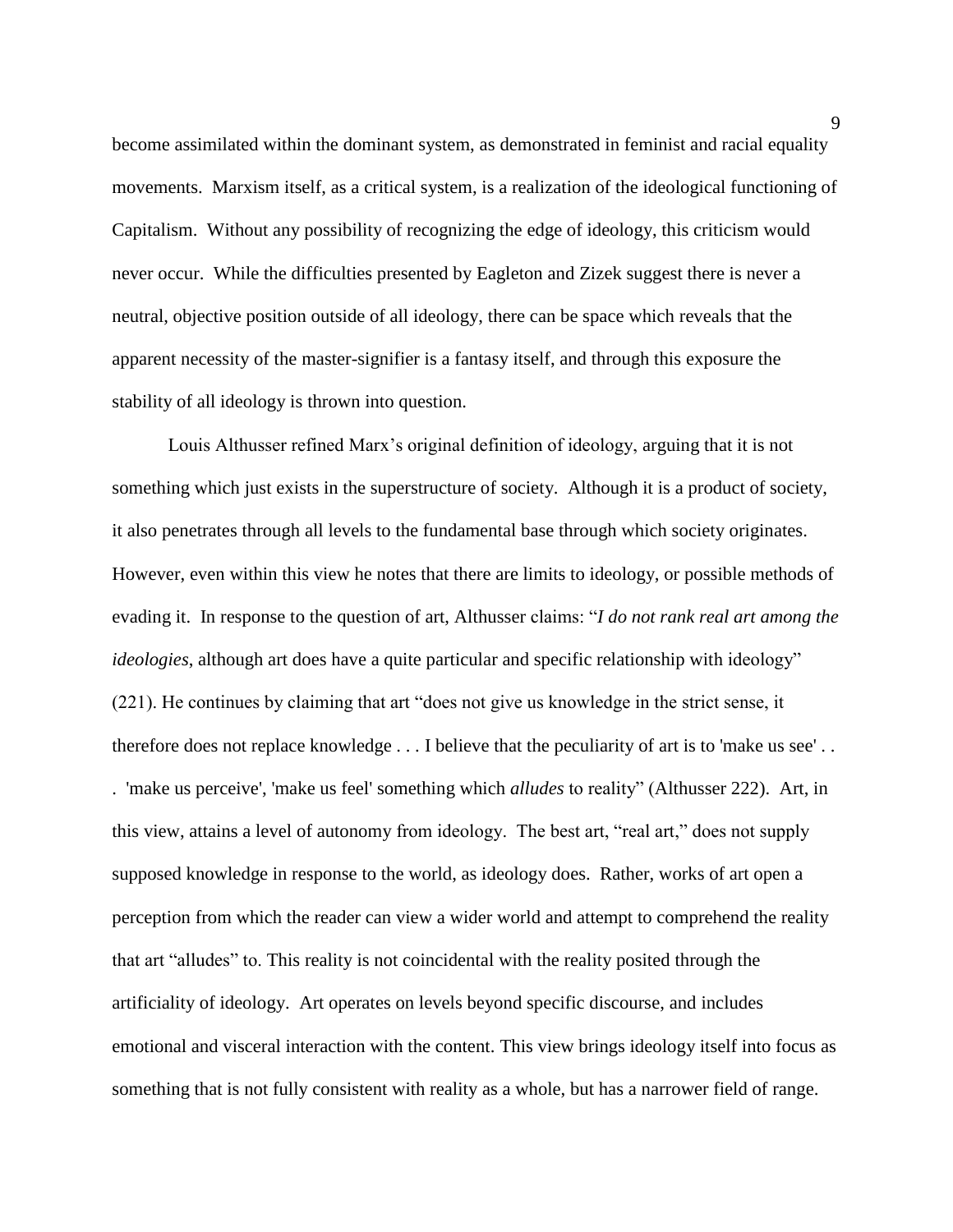Since art can connect an individual to external reality beyond the common understanding of the local particulars, it becomes detached from the world of ideology.

For Eagleton, the point of literature is to reveal cultural thought which can be used to evaluate social change. Concluding his work *Literary Theory* with the chapter on political criticism, Eagleton claims that all previous theories are in fact political, and argues that there is "no need to drag politics into literary theory . . . it has already been there from the beginning" (169). Literary theory, for Eagleton is:

less an object of intellectual inquiry in its own right than a particular perspective in which to view the history of our times. . . For any body of theory concerned with human meaning, value, language, feeling and experience will inevitably engage with broader, deeper beliefs about the nature of human individuals and societies, problems of power and sexuality, interpretations of past history, versions of the present and hopes for the future. (170)

Not only is literature most useful in displaying the particular perspectives of its time, revealing notions of truth and power, but, he contends, a literary theory which attempts to ignore political content is itself ideological. He argues further that:

literary theory has a most particular relevance to this political system: it has helped, wittingly or not, to sustain and reinforce its assumptions . . . Even in the act of fleeing modern ideologies, however, literary theory reveals its often unconscious complicity with them, betraying its elitism, sexism or individualism in the very 'aesthetic' or 'unpolitical' language it finds natural to use of the literary text. (Eagleton, "Literary" 171)

The literary nature of a work is just a mask that covers the more important political implications.

Additionally, he claims, the political content aligns with the dominant modes of ideology, as "the

great majority of the literary theories . . . have strengthened rather than challenged the

assumptions of the power-system" (Eagleton, "Literary" 170). While this claim does not suggest

that all individual works of literature support the power systems, the idea that all theory does, as

it becomes further diversified into fields such as feminism, post-colonialism, gender studies, and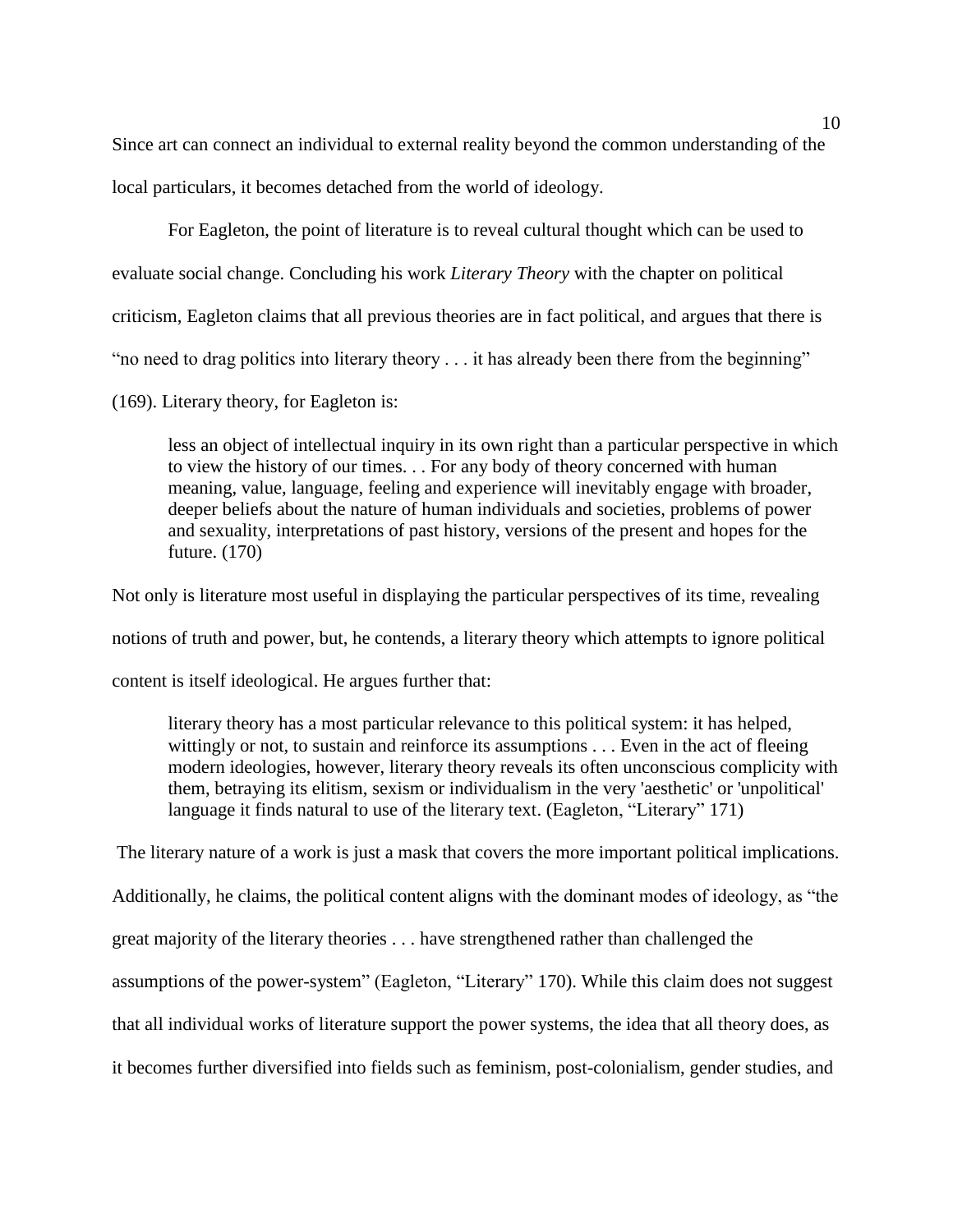ethnic studies, seems untenable. Illuminating the political nature involved in all of these fields does reveal significant content, but dismissing the dissident possiblities is problematic, as it neglects the actual potential for social change; possibilities which increase as literary theory highlights underlying dynamics.

Regarding the literary work, in addition to dismissing the aesthetic uniqueness of literature, Eagleton claims that "the objects of criticism . . . are in a certain sense contingent and replaceable" (177). This suggests that literature is merely an example of the cultural practices, ignoring the particular character and meaning that each work provides to their receptive culture. Instead of upholding the parallels between literature and other cultural texts, as Eagleton does, literary theory and interpretation should emphasize why literature is a different kind of artifact, categorically distinct from others, rather than separated by degrees of similarity. Because literature is capable of being understood in multiple ways, as other forms of discourse are not, it invites interpretation. For Eagleton, literature as a category is an illusion. It is the whole field which demands study rather than the particular objects, as he admits that it is the "wider context" which should be given priority (Eagleton, "Literary" 178). It is only the final effect which is significant and Eagleton ultimately suggests a replacement of "the illusion of" literary theory with the field of rhetoric, removing the idea of literature as a privileged object, and refuting the idea that aesthetics is separate from "social determinants" (179).

This emphasis concerning the ultimate effect of a literary work is the center of Eagleton's view. But the effect of what? Is there a constant core of meaning beneath the resulting response? If it is only the reception of a work that matters, as a result of how it functions throughout history, then meaning becomes completely external. Leaving meaning to be determined only by the readership allows for no significance to be found within the internal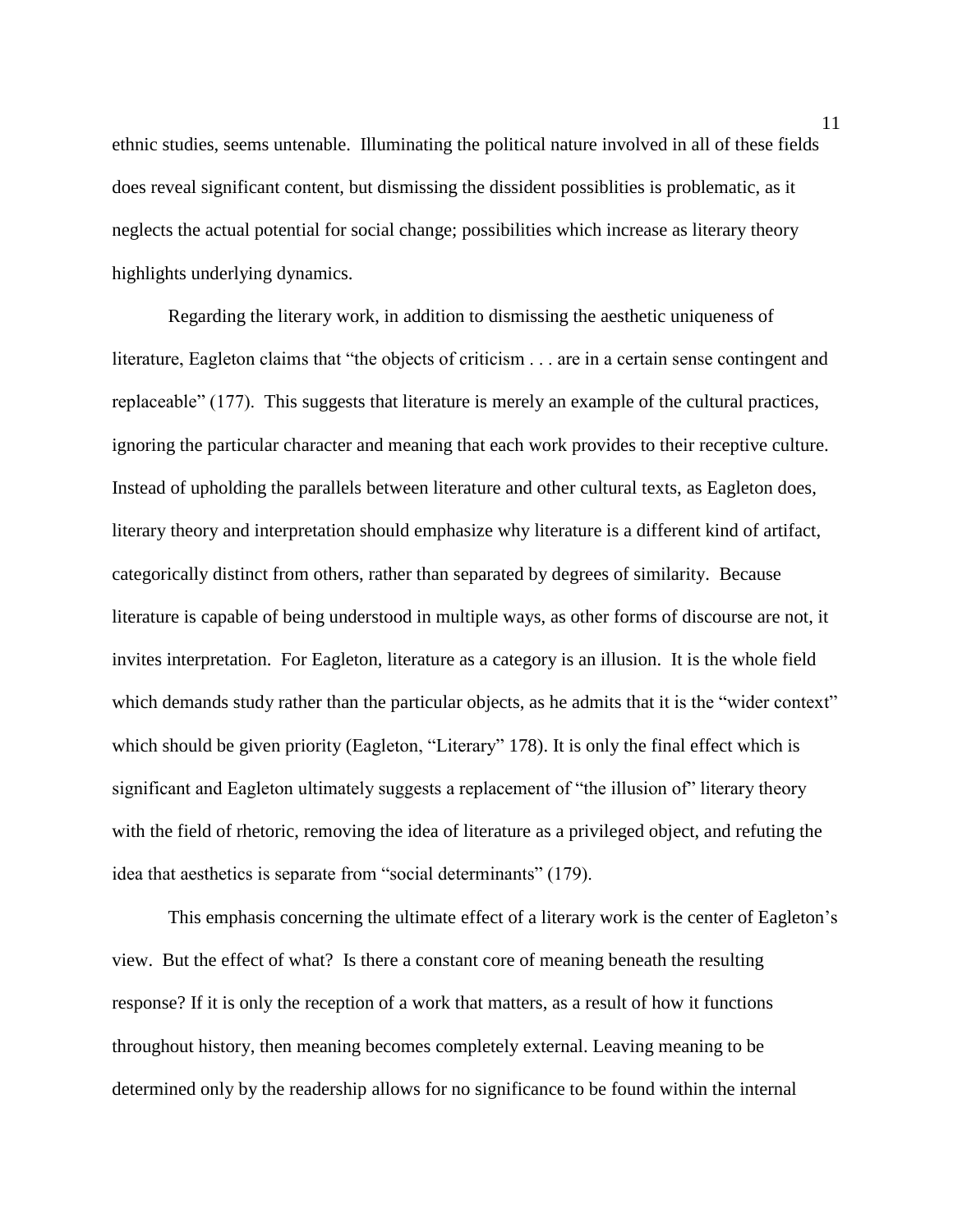construct of the work. Alternatively, if there is something substantial in the internal structure which is effectively brought into culture, then a process of interpretation is necessarily involved. Understanding how well a work produces its intended meaning suggests that the work does indeed have a unique and identifiable meaning which can be defined and evaluated. However, if literature can sustain multiple meanings, then the totality of what the work conveys is not reducible to one definable account. Through the ambiguity of symbolism and imagery, there will always be excesses of meaning which escape, and the intention of the work is incompletely understood. Holding aesthetic significance in importance, a literary theory can acknowledge the political content and context of a work, while recognizing that there are lines of parallel meaning under the surface, in the depth provided by aesthetic form. This second line of meaning, and possibly third, and fourth, etc., corresponds with the surface understanding of the entire work, but the combination provides new associations and insights which are all compatible with the work as a whole.

Eagleton's view suggests that literature need not be interpreted for any distinctive meaning within it, but rather that it should be used for what it can reveal about things outside of itself. Because he dismisses the importance of aesthetic quality as unique and identifiable apart from ideology, he views literature as indistinct from other discourse, and therefore "no more than a branch of social ideologies" (Eagleton, "Literary" 178). This analysis proposes that the assumption of a work to be ideologically "innocent" is naïve and incomplete. However, assuming that a literary work is only of political importance and always supports the power system is incomplete as well. Rather, literature should be assumed as having emerged from a political background. This component, however, is not necessarily just the reinforcement of dominant political assumptions. While a work which achieves the status of literature involves an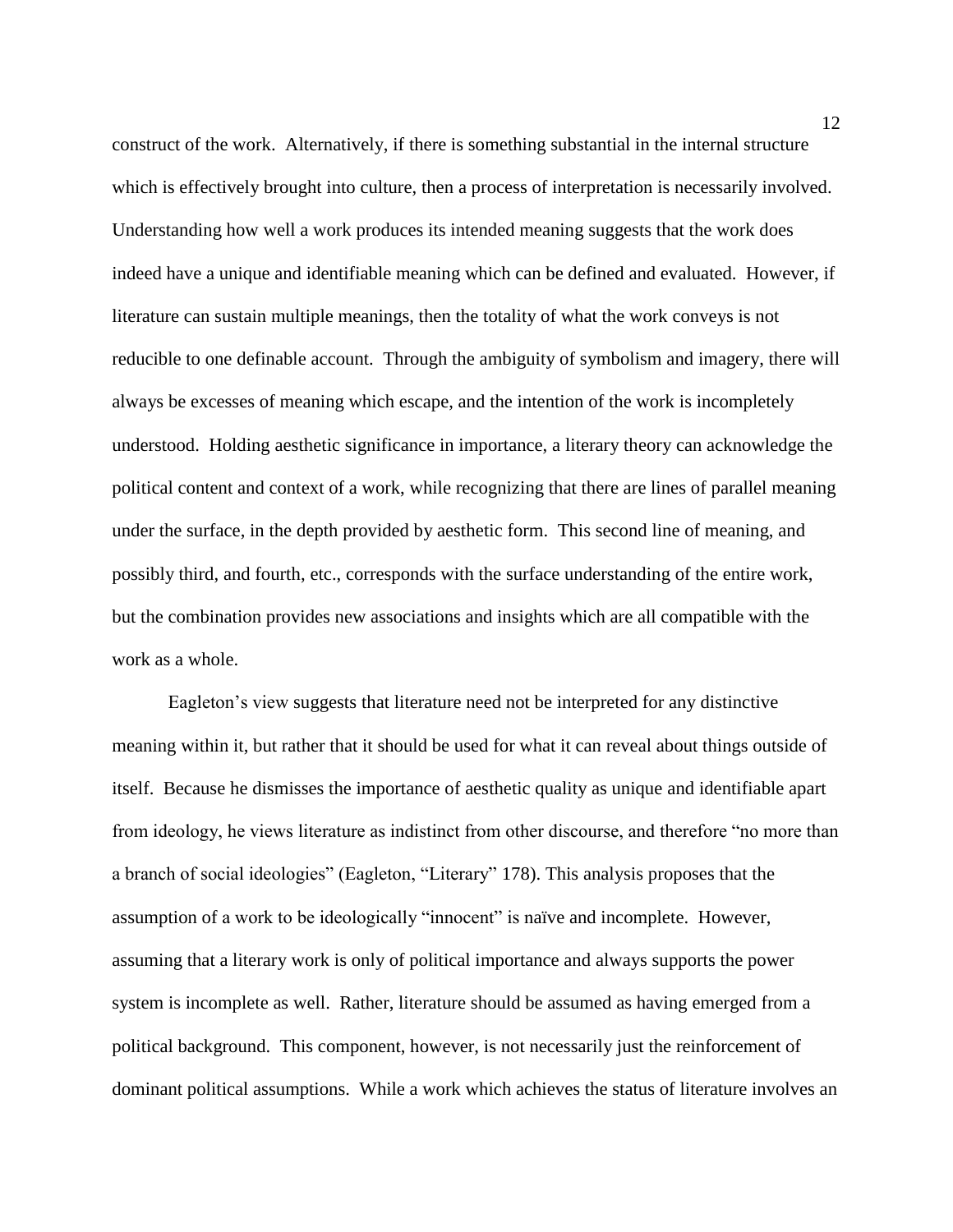overall complexity of meaning, the political content will likely be complex as well, resisting a singular conclusion.

Elaborating on his traditional Marxist view in *Ideology: An Introduction*, Eagleton rejects post-structural skepticism and argues that the concept of ideology becomes empty if there is no *truth* which grounds ideas in reality. Existing in the middle, literature connects theoretical examination of ideology to lived experience. Ideology is not a type of discourse, but rather "a set of effects within discourse" (Eagleton, "Ideology" 194). Claiming that ideology "expresses a will, a hope or a nostalgia, rather than describing a reality," Eagleton argues that "it is fundamentally a matter of fearing and denouncing, reverencing and reviling, all of which then sometimes gets coded into a discourse which looks as though it is describing the way things actually are" (19). This view understands ideology as performative statements rather than descriptive ones. Connections between the fields of aesthetics and ideology begin to appear in his analysis, as both types of content lack an external corresponding "truth" from which they can objectively be evaluated as true or false. Ideological discourse appears to describe the way things actually are when they are not in fact that way. In this way ideology is deceptive. Although Eagleton continues to argue for the similarities, at this point there also seems to be a divergence between aesthetics and ideology in the matter of intent. Art, in contrast, really does seem to describe a reality. It may be a reality only perceived by the writer, or even by the reader, but in some imaginative way it exists as a reality. As such, it does not intend to be deceptive.

The connection between literature and ideology is further developed by Eagleton in the *Ideology of the Aesthetic*, as he continues to note the similarities between ideology and aesthetics as defined by Immanuel Kant in relation to the world of the unknowable noumena. Both realms of discourse stand apart from reason; they rely only on internal structure and coherency. Most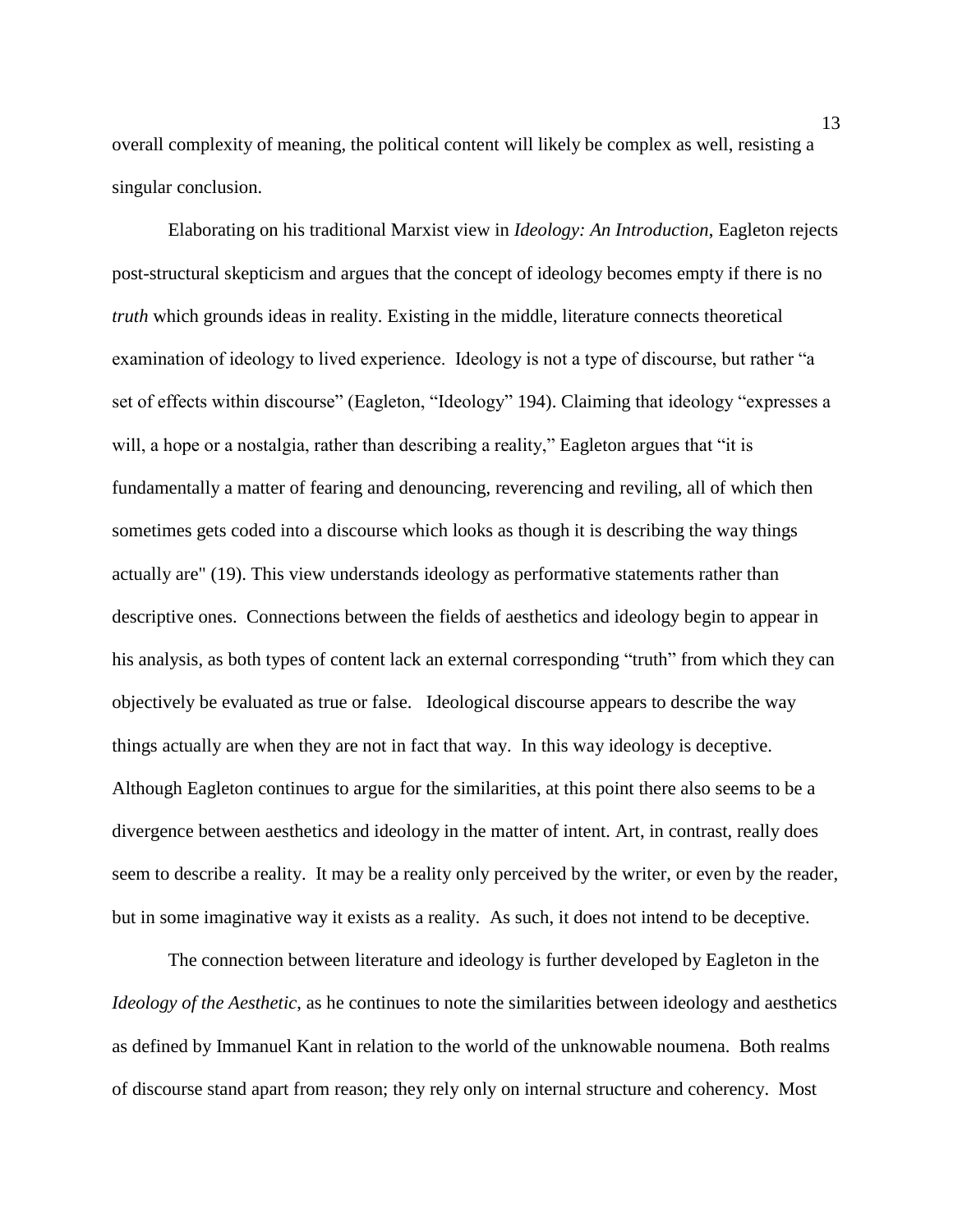importantly, both art and ideology attempt to connect the subjective individual to a universal reality. In Eagleton's view this is where the danger resides; whatever connects subjects to each other and to a universal can become ideological. Matthew Sharpe has noted that is not just a case of all art being ideological, but in Eagleton's view, the field of aesthetics developed as a way of transmitting ideology deeper into the individual subject, as ideology contains "an irreducible aesthetic component" (96). The *sensus communis* of aesthetic judgments "represents something like an ideal of the type of 'subjective universality' that ideologies aspire to in the political field," as the subjective qualities of art become universally recognized as objective properties (Sharpe 106). Just as the aesthetic object stands between the material and the abstract, ideology becomes the "cement" that holds subjects together, as it contains both "objective and subjective dimensions" (Sharpe 96). Through a personal encounter with the artwork, the subjective experience takes on a necessary quality, and a worldview becomes naturalized. In Eagleton's view, it is "a mark of success that [ideology] will cease to be visible, integrating itself so deeply into the material practices of its subjects as to form their unsurpassable horizon" (Sharpe 104). In this way, he proposes that the aesthetic elements are just rhetorical devices for persuasion, devices which can convincingly persuade a false understanding. Ultimately, in this view, the aesthetic elements of literature merely mask the ideological content, and must be removed in order to see the true nature of the work.

However, even in Eagleton's argument against aesthetic value there seems to be space beyond ideology, as he claims in *The Ideology of the Aesthetic* that "if the aesthetic yields us no knowledge . . . it proffers us something arguably deeper: the consciousness, beyond all theoretical demonstration" (85). Eagleton's position demonstrates that aesthetic values relate the individual to conditions "beyond theoretical," which would extend past the ideological. Ideology

14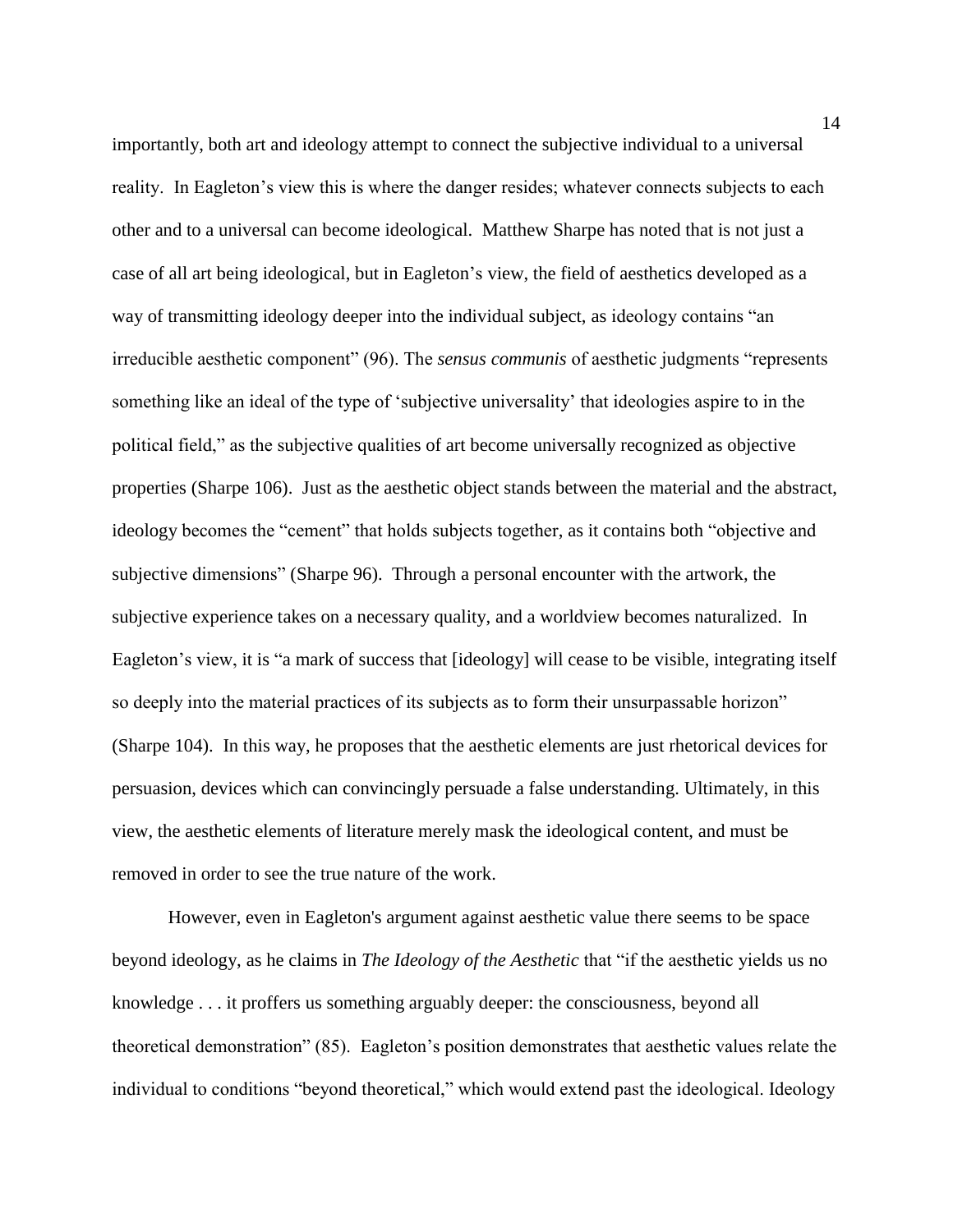must be formed from conceptual elements; otherwise it would be incomprehensible and cease to function in the practical world. Therefore, the aesthetic work which signifies reality as we cannot fully know it, as Eagleton admits, must be larger than ideology itself. If there is an aesthetic component of ideology which is irreducible, that would suggest that there is core aesthetic quality which cannot be transformed as it is put to use as an ideological transmitter, something which escapes and continues to retain an ambiguous and indescribable nature. Ideology, unlike the noumenal world, can be known, as Eagleton and the other Marxists critics have demonstrated. Furthermore, Eagleton admits that aesthetics presents something "deep," which suggests a wider possibility of understanding. Ideology, in contrast, does not seem to function as deeply. It is the appearance that covers reality. If ideology needs aesthetic form to penetrate into the consciousness of the individual, that process demonstrates that consciousness is already deeper in potential than the extent of ideology. While it seems certain that ideology can seize aesthetic form in order to present itself as true and shortcut logical argument, it seems equally true that non-ideological motivations can use this same technique as well. They can use this "space" beyond the practical to circumvent ideology. The depth of the connection between aesthetics and consciousness then allows for the formation of new concepts that may not correspond to existing ideology.

Zizek similarly argues that every artistic object emerges from an ideological system and contains features of it, but his analysis has several important distinctions from Eagleton's and is significant in developing the post-Althusserian sense of ideology. Ideology, he argues in *The Sublime Object of Ideology*, is not a false consciousness, something which conceals the truth as a positively existing actuality. Rather, ideology is a veil which covers the realization that there is in fact nothing standing behind it; it is foundationless. Because there is no foundation that can be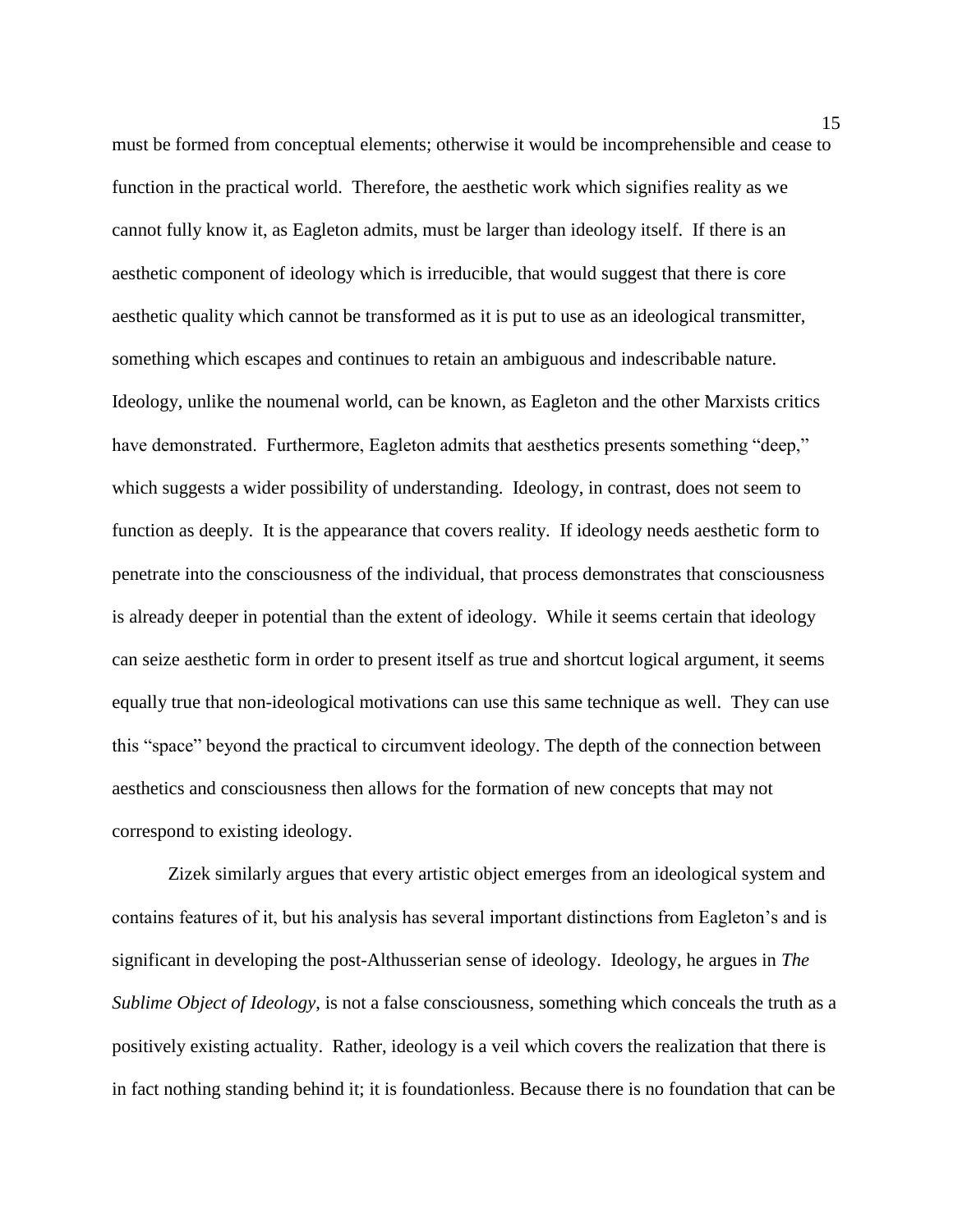used as an absolute truth from which multiple ideologies can be evaluated, ideology is the only available understanding when one constructs a view of reality. In the era of post-structural skepticism, ideology not only remains present, but is in fact all that is left. In agreement with Eagleton's view that the non-political is very much political, Zizek contends that fleeing ideology is indeed an ideological position, and his primary argument is to emphasize that history has not progressed to a point that is post-ideological.

In his analysis, Zizek configures his theory of ideology on ideas introduced by the psychologist Jacques Lacan. The first idea is the concept of the *point de capiton*, a master signifier which fixes meaning to a particular point and confers meaning to all subsequent ideas built upon it. Ideologically, Zizek notes, abstract ideas such as "Freedom," "God," "Communism," etc., exist as master signifiers ("Sublime" 112). Additionally, Zizek uses Lacan's psychological structuring scheme of the perception of reality, consisting of the three orders of the Imaginary, the Symbolic, and the Real. The primary difficulty in understanding reality is the gap between the Real and the Symbolic. We come to understand the world through the Symbolic, all of the cultural structures that organize and structure the world through conceptual thought, such as language, the law, etc. In contrast, the Real is the fundamental actualities which escape this categorization, but which still exerts an influence on "reality" as it is understood. The Real "is an entity which, although it does not exist. . . . has a series of properties – it exercises a certain structural causality, it can produce a series of effects in the symbolic reality of subjects" (Zizek, "Sublime" 183). Thus the Real is raw existence before it is understood in linguistic terms, and it is also what exists "left over" after reality is imperfectly described in language.

In "The Spectre of Ideology," Zizek develops his analysis further, attempting to construct a critique of ideology, noting its "elusive character" which fails to appear where it's most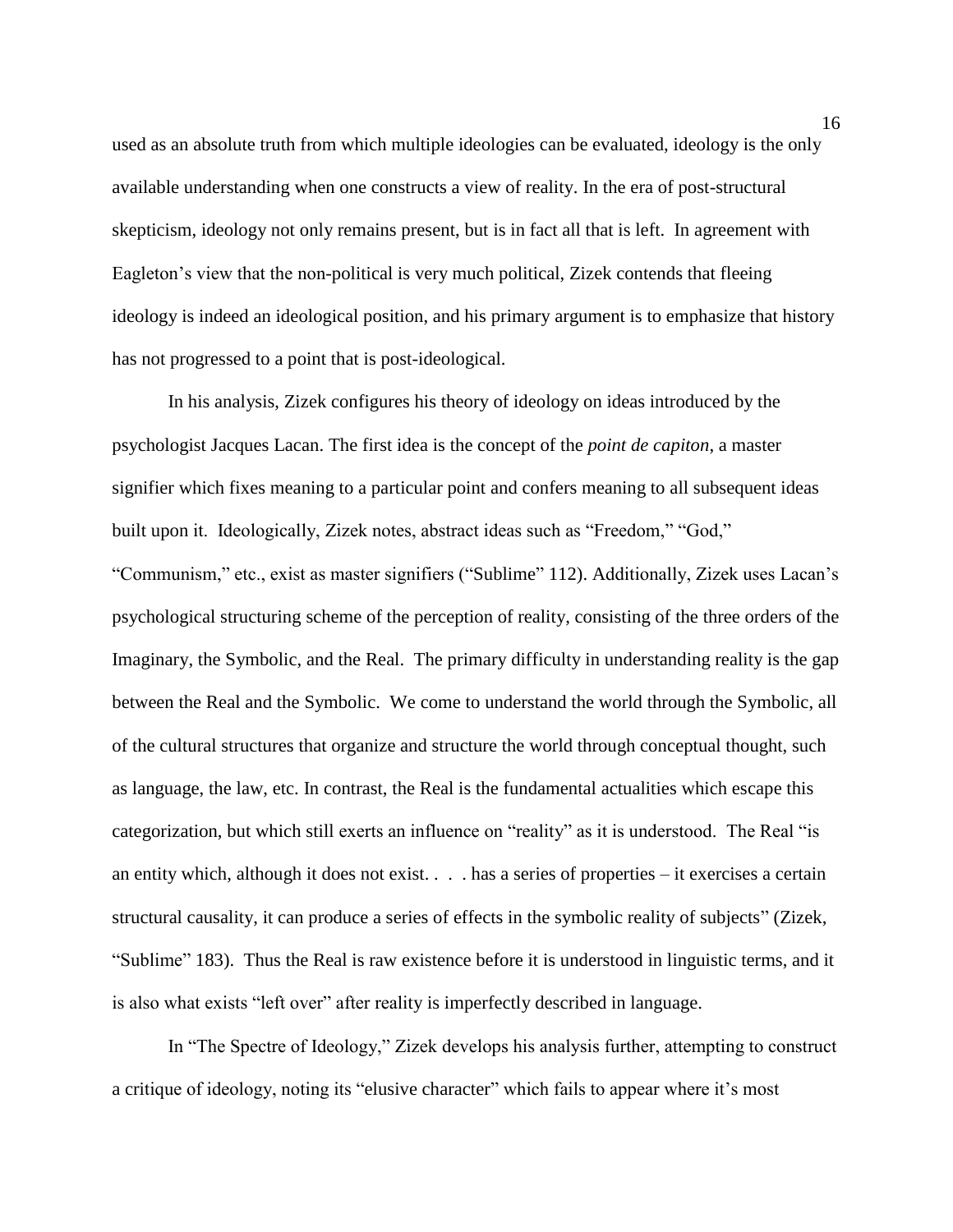expected, and emerges when one tries to avoid it (2)., Zizek notes that, paradoxically, "stepping out of (what we experience as) ideology is the very form of our enslavement to it" ("Spectre" 6). Labeling something ideological means that one is already taking an ideological perspective, it is not only a creation of the Symbolic world, but it is the "'naturalization' of the symbolic order" which adds authority to its arbitrary existence and makes its Symbolic foundation appear as an absolute (Zizek, "Spectre" 11). The views created out of cultural contexts become regarded as necessary and essential outside of their particular culture. This creates a "pre-constructed space" in which every attempt to be objective or neutral is already determined in relation to the prevailing understanding. As "discursive mechanisms that generate meaning," Symbolic orders ground all further discourse, fabricating what is considered the natural order of things (Zizek, "Spectre" 17). While generating meaning, rather than directly representing reality, ideology, as a part of this structure, exists only as an interpretation of the world, based upon master signifiers which are not naturally connected to the world they describe. Therefore competing ideologies cannot be comparatively measured as right or wrong, as there is no objective non-interpretation existing at a more fundamental level from which they can be evaluated. Because ideology is an interpretation of all experience, it marks the edge of thought itself, where there is no unincorporated cognitive space. As an ever present condition, Zizek argues, ideology covers up basic antagonisms below the foundation of social existence; it covers up the gaps which the external world produces in the Real. All cultural artifacts, particularly linguistic ones such as literature, will then necessarily contain ideological traces from their authorial construction.

Ideology, as a limited construct, represents the "nontotalizable" or "nonrepresentable . . . complexity of the historical process" (Zizek, "Spectre" 28). It is not, as in in the original Marxist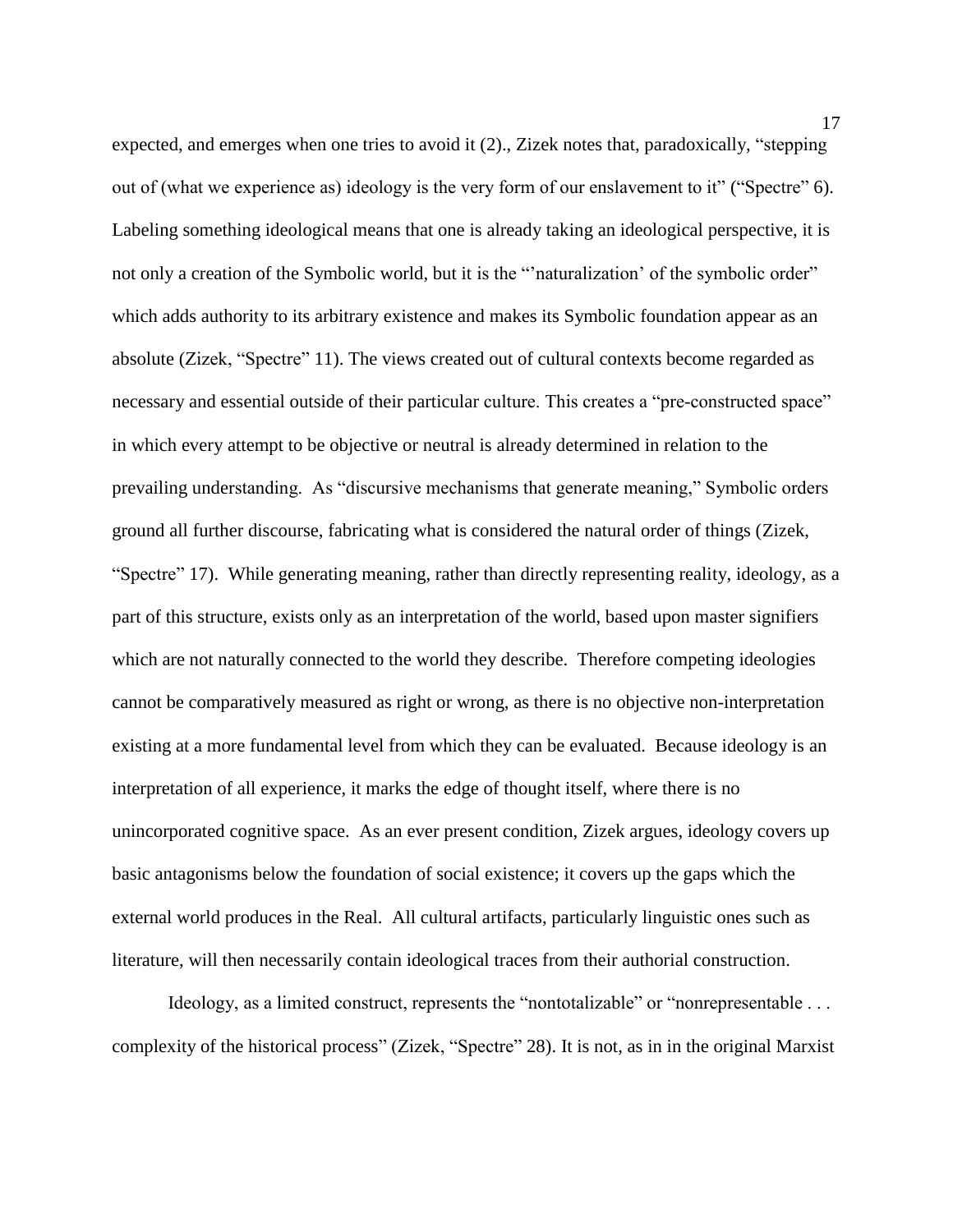sense, just false knowledge disseminated to hide the real power structures. Zizek defines "the fundamental dimension of' ideology as:

not simply a 'false consciousness,' an illusory representation of reality, it is rather this reality itself which is already to be conceived as *'ideological' - 'ideological' is a social reality whose very existence implies the non-knowledge of its participants as to its essence* - that is the social effectivity, the very reproduction of which implies that the individuals 'do not know what they are doing.' ("Sublime" 15)

However, Zizek adds, they do in fact know what they are doing but still do it anyway. As this cynicism arises, ideology continues to function in different modes. Rather than just knowledge, it includes doctrine, belief, and ritual (Zizek, "Spectre" 11). The world only appears postideological if the illusion is placed in the realm of knowledge. Because people do not take things seriously, but act as if they do anyway, ideology has moved into the world of action, becoming further immersed in culture, resulting in a world that is far from ideologically neutral. As a way of infusing meaning into the raw existence of the Real which has no inherent sense, ideology exists beyond being just a set of principles, it exists as a function. It masks the nothingness underneath itself, but it not just a mask as it operates with a self-contained acknowledgement of its own non-foundational artificiality. Persisting not as a mask hiding something, but rather as a mask hiding nothing, ideology thereby produces meaning from where there would be none. Those who grip onto ideology do so, not to reject a more genuine truth, but because the rejection of ideology would unravel the fabric of meaning, as Zizek describes:

reality itself cannot reproduce itself without this so-called ideological mystification. The mask is not simply hiding the real state of things, the ideological distortion is written into its very essence . . . [it] can reproduce itself only so far as it is 'misrecognized and overlooked': the moment we see it 'as it really is,' this being dissolves itself into nothingness or, more precisely, it changes into another kind of reality. ("Sublime" 25)

Because it is embedded in the very way ones sees the world, it cannot be detached for examination. Furthermore, what is overlooked "is not the reality but the illusion which is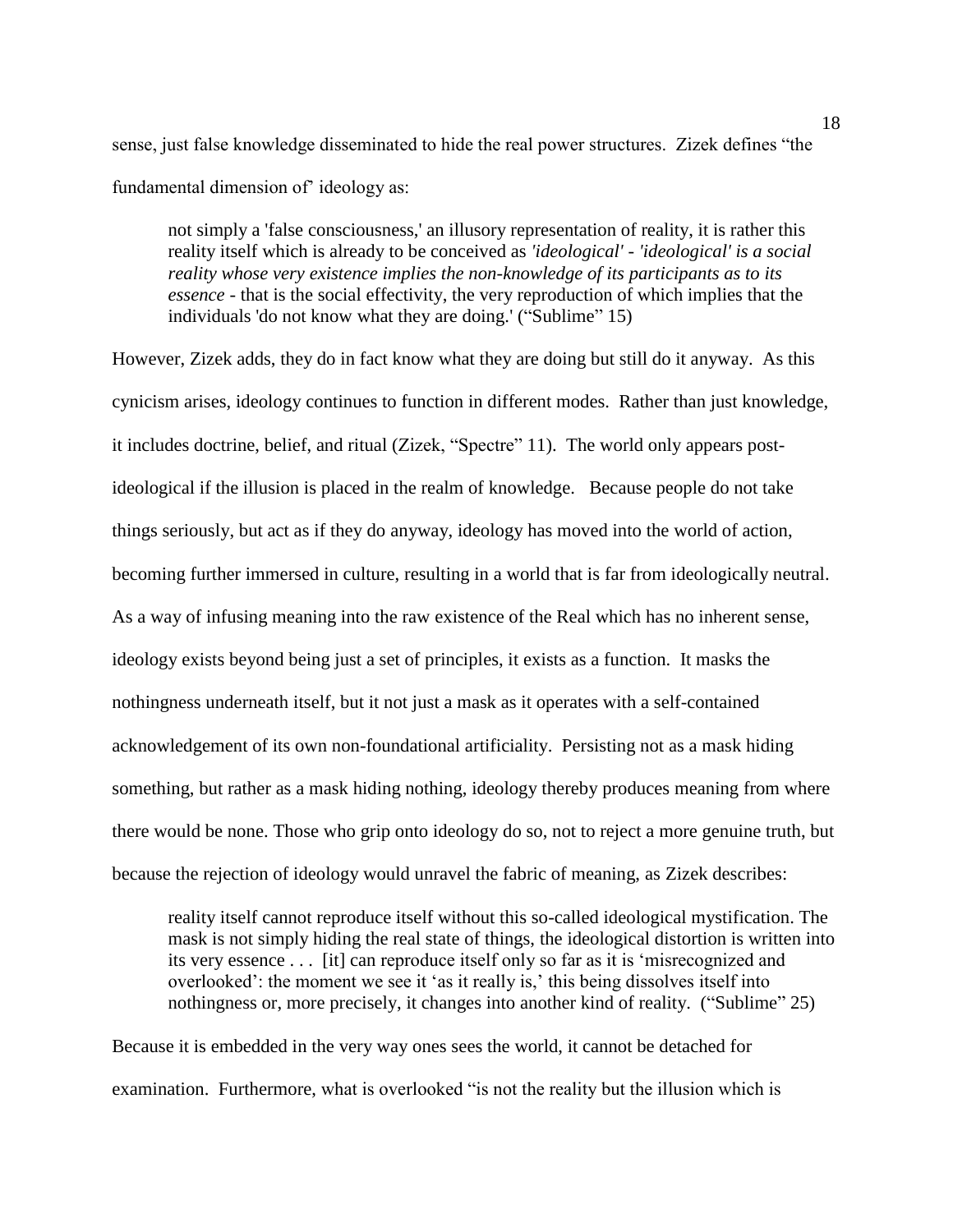structuring their reality, their real social activity" (Zizek, "Sublime" 30). The illusion is not contained within a knowledge or understanding of reality, it is rather "already on the side of reality itself" (Zizek, "Sublime" 29-30). This social activity found in reality is then based upon illusion, and activity is where the misunderstanding takes place. Ideology is already at work before it is propagated by the Ideological State Apparatuses described by Althusser; it is built into the fabric of social reality. Ideology is then pressed upon the subject both from the top down, and from the bottom up.

The significant question posed by Zizek's analysis asks: is there any possible outside to ideology? While there remains a danger that if "we come to 'know too much,' to pierce the true functioning of social reality, this reality would dissolve itself," he does present the possibility of an outside (Zizek, "Sublime" 15). Questioning the apparent assumption that there is an "inherent impossibility of isolating a reality whose consistency is not maintained by ideological mechanisms," he asks is there "a reality that does not disintegrate the moment we subtract from it its ideological component?" (Zizek, "Spectre" 15). The conclusion he arrives at suggests it is some other kind of understanding, one not conceptual. While:

no clear line of demarcation separates ideology from reality, although ideology is already at work in everything we experience as 'reality', we must none the less maintain the tension that keeps the critique of ideology alive . . ideology is not all; it is possible to assume a place that enables us to maintain a distance from it, but this place from which one can denounce ideology must remain empty, it cannot be determined by any positively determined reality – the moment we yield to this temptation, we are back in ideology. (Zizek, "Spectre" 17)

Zizek's conclusion suggests that the awareness of ideology within cultural practices can best be achieved by replacing ideology with a theory of ideology. Any other attempt, which contains a Symbolic understanding, will fail. Attempts to achieve an "undistorted view of reality," from which to understand something in a purely objective manner, uninfluenced by any particular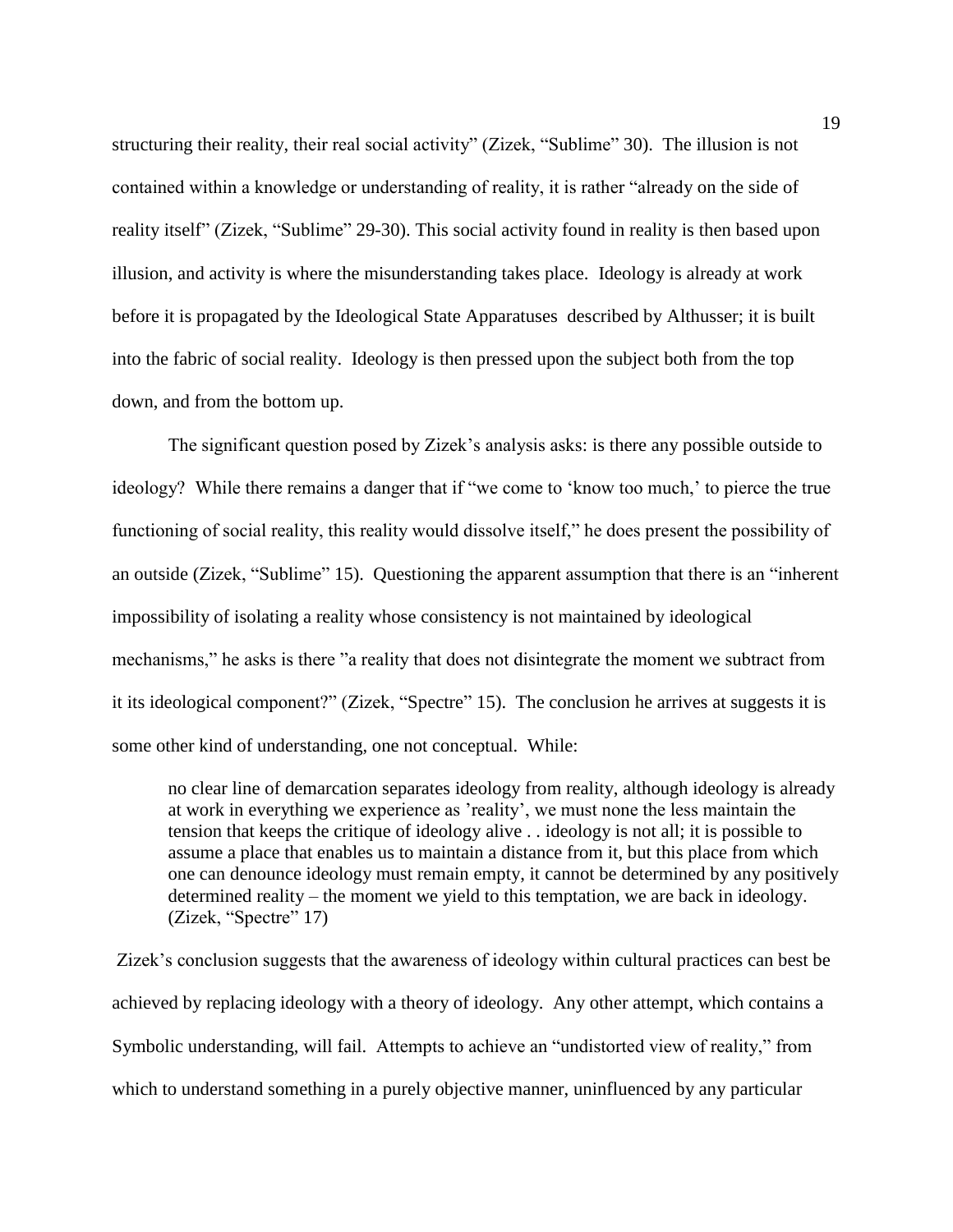subjective viewpoint, cannot be complete as there will always be a missing "non-symbolized traumatic kernel" of the Real (Zizek, "Spectre" 26).

As an "unconscious fantasy," ideology structures reality and since it is no longer a condition of knowledge which can be evaluated as false, but rather one embedded into reality, Zizek claims that not only are we far from a non-ideological world, we are even more immersed in it than in the past. However, the Symbolic nature of ideology can eventually reveal itself as incomplete. There is not a "secret" something hiding behind an ideological curtain, the secret is the form of ideology itself, not hiding something, but baselessly supporting reality. Zizek notes the structural weakness, claiming that "(what we experience as) reality is not the 'thing itself', it is always-already symbolized, constituted, structured by symbolic mechanisms – and the problem resides in the fact that symbolization ultimately always fails, that it never succeeds in fully 'covering' the real," ("Spectre" 21). The distortions produced by ideological perspectives can help reveal the conditions covered up by social structures. Ideology contains a symptom, "a particular element that subverts its own universal foundation" (Zizek, "Sublime" 16). A critique then must detect "a point of breakdown" within an ideological field which is "at the same time necessary for that field to achieve its closure, its accomplished form" (16). Ideological universals always include particulars which "breaks its unity [and] lays open its falsity" (16). For instance, a society based on "freedom" will include something that the individual is not free to do because it would undermine the overall freedom. Furthermore, as a universal feature, "there is no ideology that does not assert itself by means of delimiting itself from another 'mere ideology'" (Zizek, "Spectre" 19). There is always an "other", something that *is-not* to define what *is.* In appearance, what one believes is truth as defined by one's culture as truth, while an outsider holds incompatible beliefs which seem false, and are therefore just another "ideology."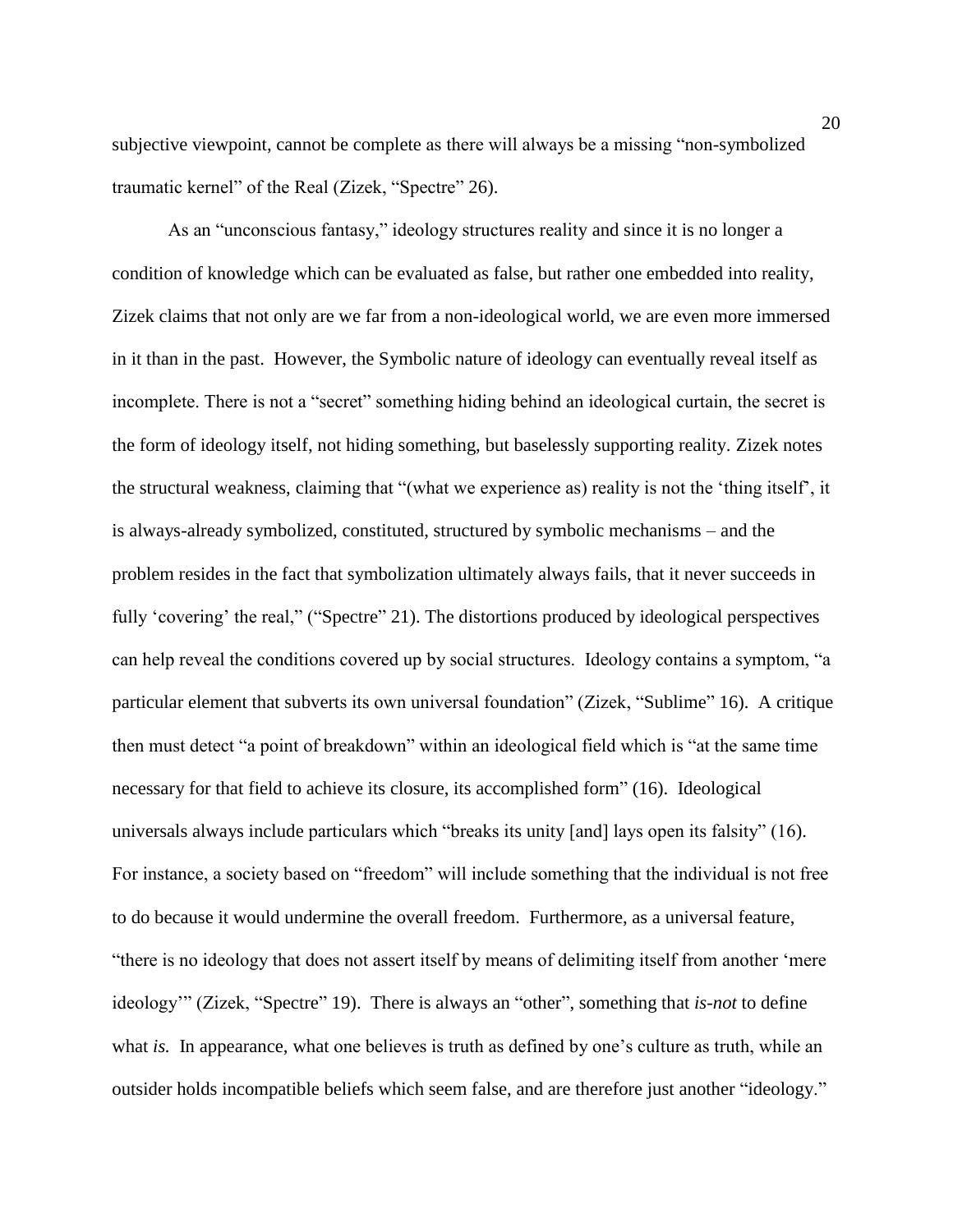However, an understanding of the Symbolic clarifies that there is a limit to any particular ideology, and no single one can attempt to encompass all of reality. It cannot be completely coextensive with all of reality, and it contains its own internal negations, therefore it is not an impenetrable totality.

Ideology is not one Symbolic construct which obscures a more accurate Symbolic system. Rather, it covers the Real, which cannot be understood in conceptual terms. Following Lacan, Zizek defines "reality" as "a fantasy-construction which enables us to mask the Real of our desire and suggests that "the only way to break the power of our ideological dream is to confront the Real of our desire which announces itself in this dream" ("Sublime" 48). Although Zizek argues that there is no objective "God's view" from which to distinguish reality from ideology, he acknowledges that there is a constant among all the possible contingent constructs: "this constant is the Lacanian Real that 'remains the same in all possible universes (of observation)" ("Spectre" 25). When the particulars of any Symbolic system, such as language, culture, and ideology, are isolated, what remains will be consistent with the remains of all other Symbolic systems. This "extra-ideological point of reference that authorizes us to denounce the content of our immediate experience as 'ideological' – is not reality but the repressed real of antagonism" (Zizek "Spectre" 25). Thus, for Zizek, an essential aspect of the Real is social antagonism, which is not a class struggle that persists within the higher levels of ideology, but rather something that is repressed, or rejected, from the social constructs of the symbolic. It remains consistent as something more fundamental than any ideological system. Social antagonism, is for Zizek the "inherent limit" that surrounds society, remaining outside of the Symbolic, but forming a base for everything constructed within it. Understanding this condition in relation to the artifacts of culture suggests it is an omnipresent quality. It may, however, be an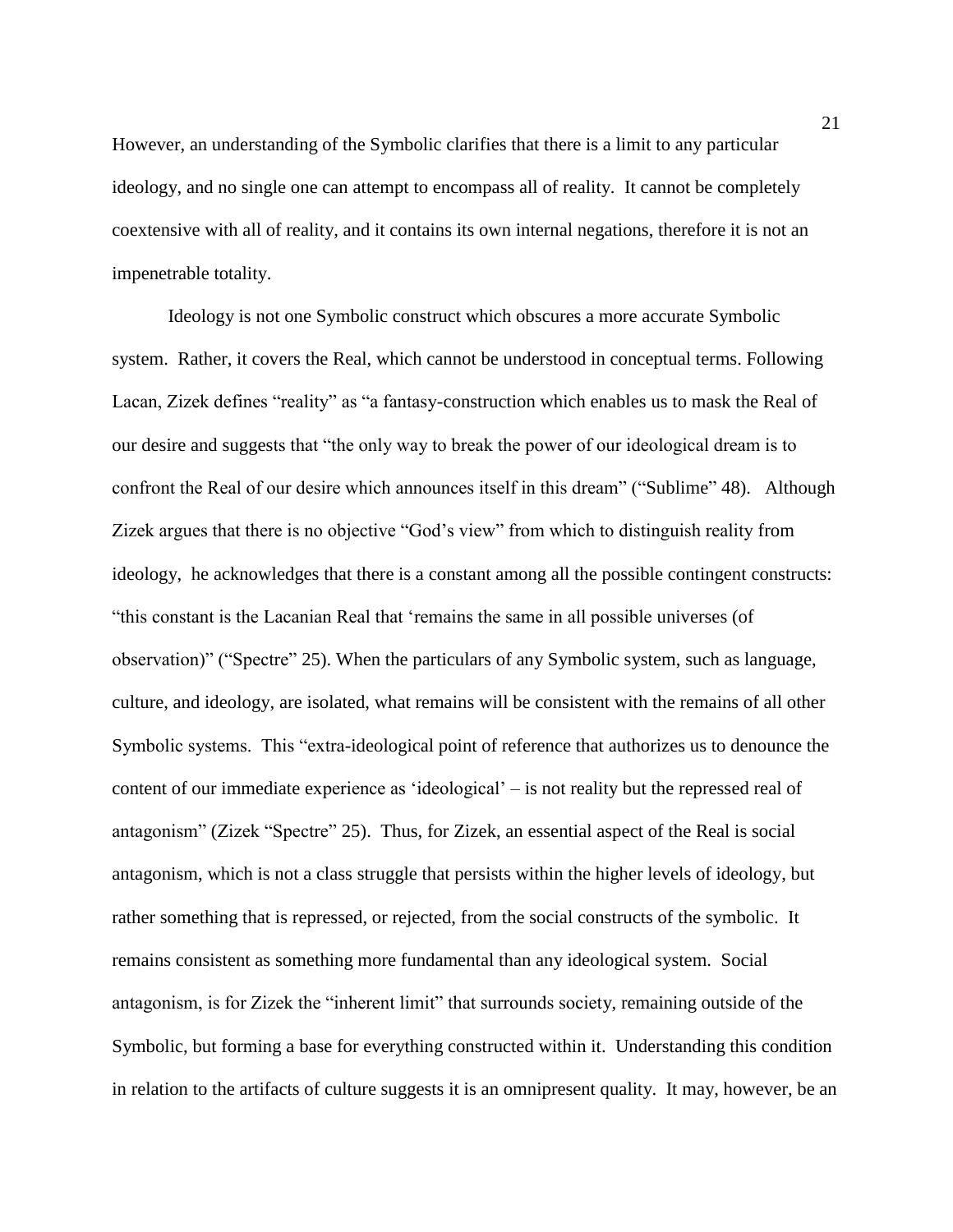incomplete understanding, and additional conditions of the Real may apply as well, other forms of tension and contest that persist as universal qualities throughout reality and are always present in any human experience. Stripped away of their artificial Symbolic constructions, these consistent experiences can be apprehended. As Zizek's analysis suggests, The Real is the only outside of ideology, and how it can be accessed is a difficult notion, but it seems that there is a possibility for artistic representation to provide an impression of it.

The post-Marxist understanding of ideology reveals a problematic nature of literary theory is its attempt to discern clearer understanding. It is not simply a matter of unmasking. Stripping away the extra-ideological content in order to reveal the underlying ideology at work cannot reach a fully fundamental level. What the mask of ideology hides is not a uniform master-ideology which can be seen for what it is, and ultimately unlocked by defining it. The "hard kernel" which is hidden through the ideological process is an external element to the Symbolic construct, it is the Real. As such it cannot be decoded and described in conceptual terms, but remains elusive. The ideological project of literary theory can never be complete, it cannot grasp every element of the work or culture; every reading will fail to map and organize all of the thought contained within a work. Furthermore, the inherent contradictions within an ideological system make it difficult to claim exactly what it *is*. The overall meaning of the master-signifier can be viewed as central, but there will always be cases, as Zizek suggests, that negate or redefine that master-signifier. A final stable and uniform view which would pervade all artifacts produced within a culture and relate them to a particular meaning becomes difficult to ascertain. The bottom, as a stable foundation precisely defining ideology, is unreachable in terms of analysis.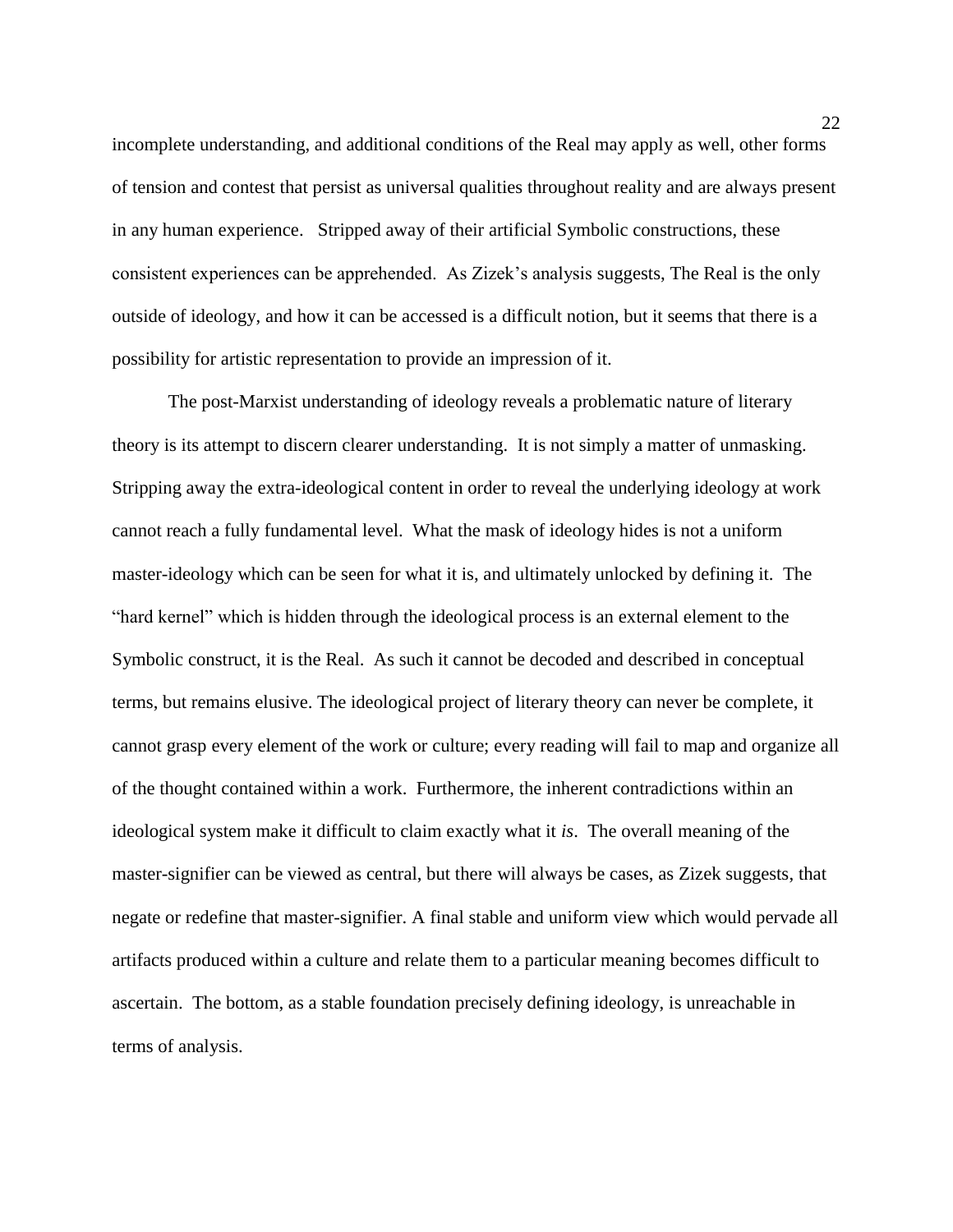While the claim that all of literature is ideological because of its larger context involving the author and preexisting culture is unavoidably accurate, it must also be the case that the process of interpretation is always ideological. Just as ideology is embedded in the production of written work, it is also embedded in the process of reading and understanding, and critical reactions will already be informed with a pre-determined viewpoint. All critical interpretations will remain conceptual, and remain in an ideological context. Alternatively, when a work is explored for the possibility of meanings which are created as a secondary result of its formal relations and its deliberate construction, something additional arises beyond its surface implications. The aesthetic layer of a literary work, how language is used in an original and creative way to purposely interact with forms and ideas, presents the possibility of extraideological meaning. As something extending further in meaning than a conceptual system, the aesthetic essence may be able to provide a view of the Real while emanating from within the Symbolic. The literary work, as it contains aesthetic qualities, does not possess a positively determined certainty in a final sense, but exists as an open and continuing invitation for questions, suggesting alternative views which subsist simultaneously.

Reviewing the continuous Post-Marxist elaboration of ideology, Sharpe agrees that there has not been an end to ideology and, like Zizek and Eagleton, he notes that the danger of ideology is its ability to become invisible as it is integrated deeper and deeper into culture and continues to exert significant influence. "Contemporary cynical reason," Sharpe argues, "instead shows up the deeper truth of ideology per se – which is that the deepest level of efficacy is beyond subjects' conscious grasp, at the level of the Freudian unconscious" (108). Although these examinations have revealed it to be a pervasive and extensive element of the social construct which cannot be dismissed as trivial, it is not impossible to find a position outside of it.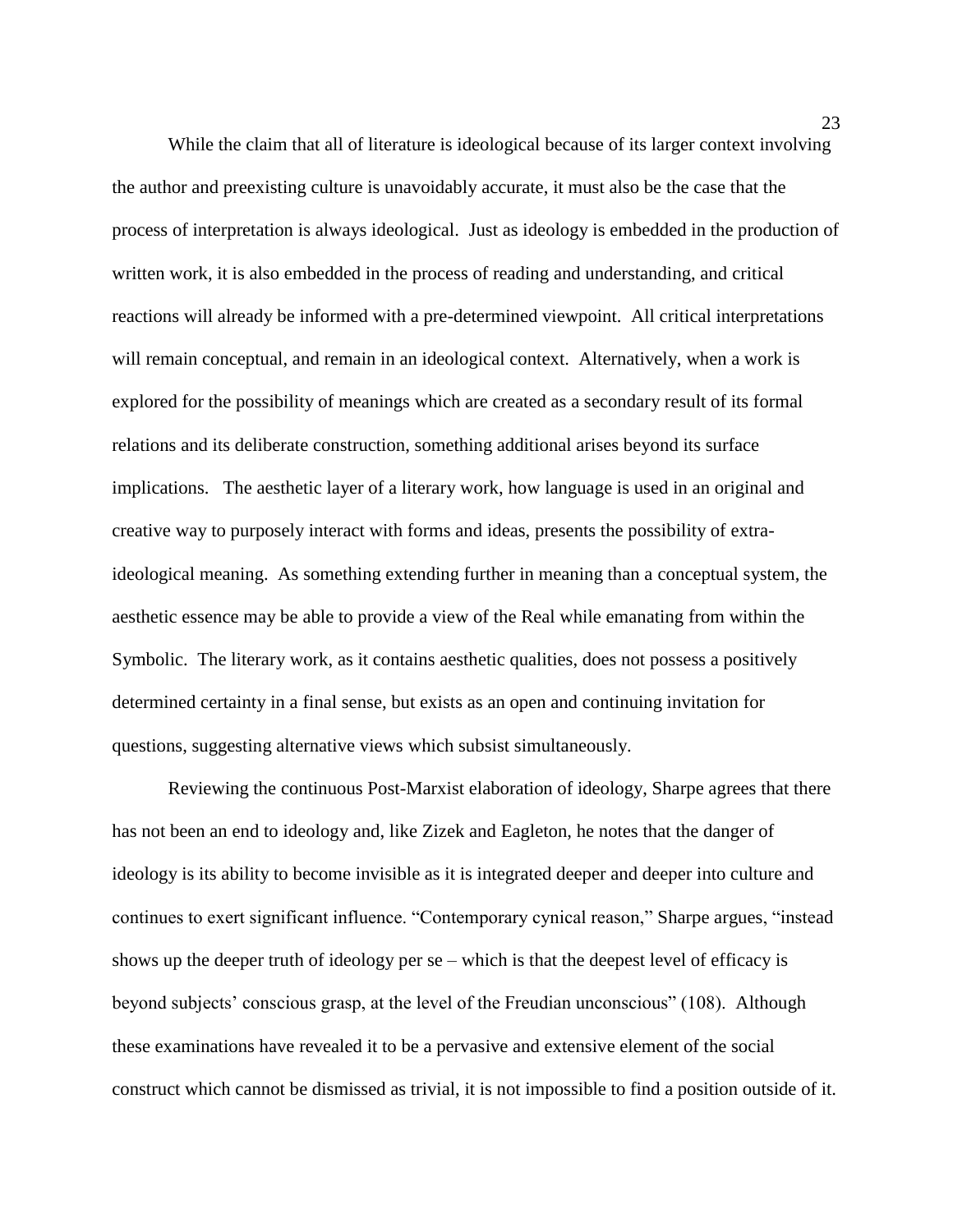Both of these theorists have done that in their attempts at ideology-critique, which "maintain albeit in a way that neither has rigorously attempted- that ideology is distinguishable from other discourses and social practices, as a species of persuasive discourse whose 'truth' – if we wish to continue to use this term at all – will be judged by its fruits" (Sharpe 116). The term "ideology," he concludes, must be used specifically, as considering all politically persuasive discourse to be ideology would leave no room for an "outside" to ideology.

The possibility of distinguishing ideology from other discourses then needs to be actualized. In order to be able to analyze ideology it must retain a discrete uniqueness that differentiates it from other discourse. Noting what differentiates literature from other writing seems to be a potential starting point for this, as literature contains qualities and features that are not present in all forms of discourse. By centering ideology on a sublime fantasy, a master signifier, Zizek's conception of it does create an external space, occupied by "the other". Those who do share the fantasy become a threat to the particular way of life and are exiled into the outside realm of competing ideologies. As a self-sustaining system without appeal to a more fundamental truth, ideology relies on the use of language from which it is constructed. In order to be transmittable and comprehensible, ideology must employ concepts that are explicit and must therefore be sustained by continual reuse of presumed language to support its own internal logic. It must be capable of being contained as a doctrine. In *The Plague of Fantasies,* Zizek refers to the Lacanian realm of the Real where we encounter the *other* as "beyond the wall of language" (49). This description marks the boundary where the explicitness of concepts end and the grasp of ideology ceases. As Sharpe notes, in Zizek's critique there is always a "remainder" that escapes, as it "exceeds the complete grasp of hegemonic ideology" (108). Any existence found in the Real cannot be captured, and although ideology attempts to use it for its own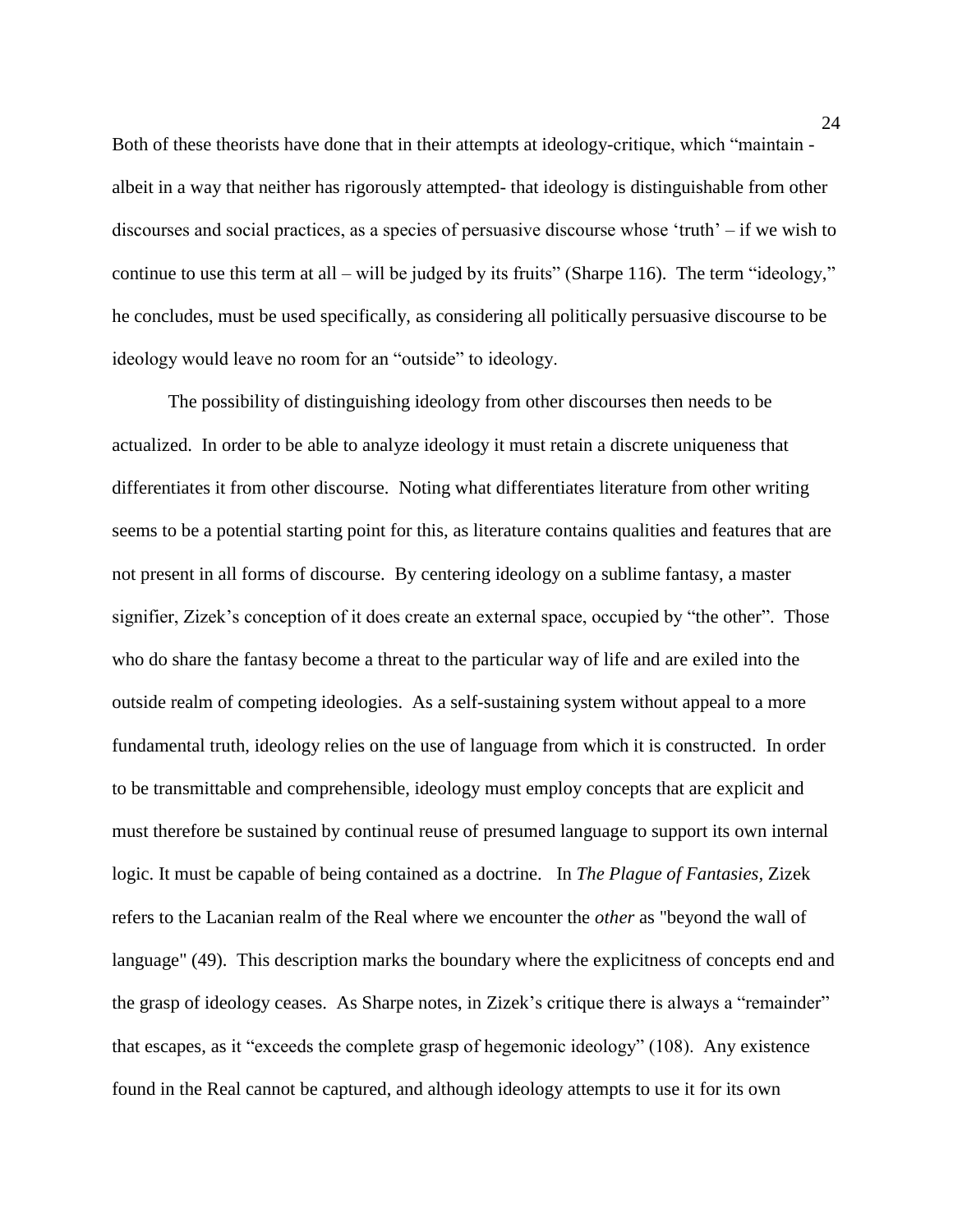purposes, this remainder, until it is transfigured and conceptualized into an ideological form, would seem to be available for the artwork to present as an aesthetic experience free from ideological constraint and pre-interpretation. Art, through its attempts at expanding the horizon of perception, introduces newness into the world, and this newness can disrupt the consistency which supports ideology.

Questions for literary theory arise as a result of Eagleton and Zizek's advanced understanding of ideology. How can literature transcend this cultural state, and what meaning does it provide as an aesthetic construction? If theory resolves the problem of ideology being glossed over and ignored, is it then possible that Eagleton's understanding is an overreaction which misplaces the artistic nature of literature while foregrounding the dynamic forces of culture?

In "Reclaiming the Aesthetic," George Levine argues that this is the case, as the change in literary criticism of the late twentieth century has shifted from interpretation to theory, resulting in "a reductive assimilation of literature to ideology, or to a resistant sense that the literature and the political should have nothing to do with each other" (1). This change in literary study "from questions about what texts might 'mean' to questions about the systems that contain them, about material conditions, hermeneutics, mediation, [and] discourse" has transformed it into a study of culture where "literature is all too often demeaned, [and] the aesthetic experience denigrated or reduced to mystified ideology" (Levine 2-3).

In response, Levine proposes that the aesthetic is "a mode engaged richly and complexly with moral and political issues, but a mode that operates differently from others and contributes in distinctive ways to the possibilities of human fulfillment and connection" (3). This understanding of literature as a "'distinct' human activity" must be continually recognized as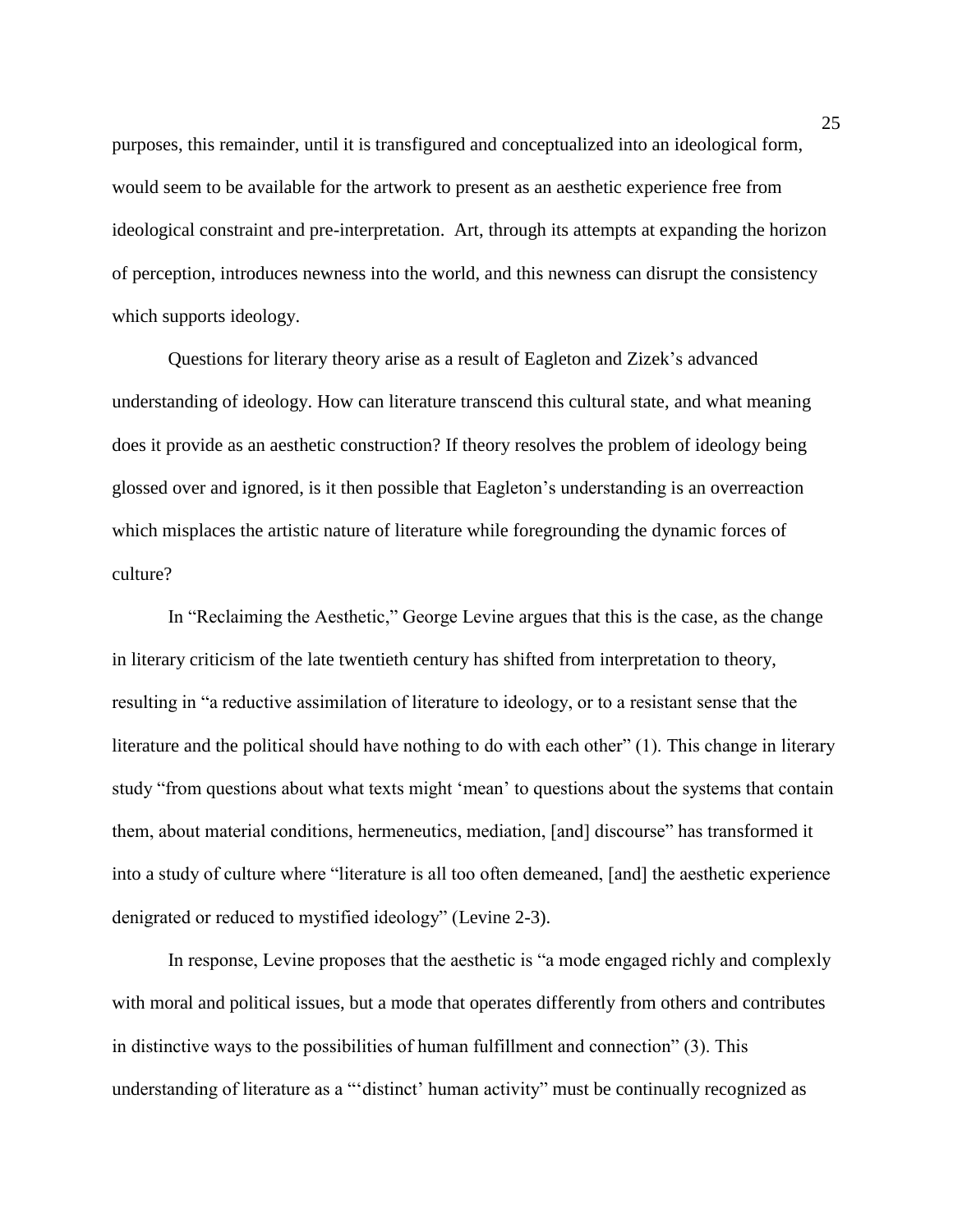such in order to keep literature from becoming just a resource for anthropology and to avoid "the sort of reductivism that comes to equate aesthetics with ideology, or to subsume it under ideology" (Levine 8). In challenging the theoretical dismissal of "the aesthetic as a strategy of mystification of the status quo," Levine argues that the aesthetic cannot be understood in the same way as other types of discourse (3). Because of its nature, which provides multiplicity of meaning and concerns questions of value, literature cannot be defined with the same singular precision in regard to meaning. As Levine suggests, the aesthetic realm provides "free play" which can result in political views becoming "short circuited" and " provides a space where the immediate pressures of ethical and political decisions are deferred, so it allows sympathy for, and potential understanding of people, events, things otherwise threatening" (17). While there may always be underlying political content, "the aesthetic has no particular political commitments. It leaves itself open to endless and indeterminate interpretations. It offers, in the options society can create, the closest thing to 'free choice,' the least oppressive of its forms" (Levine 18).

Levine's articulation of the state of theory suggests that centering the focus back on the aesthetic nature of literature is indispensable in challenging the ideological forces at work. By elevating the discussion into an aesthetic realm, literature can become an active part of that political contest. It creates an open field for the reader to evaluate the political conditions and choose what to emphasize and pursue as important. By "deferring" any political conclusions, aesthetic works can reflect on the given ideological field, and if not politically neutral, can, at least, allow for alternate views to come into contact with the normalized conditions and prompt a continued modification or evolution of them. Awareness of the potential of the aesthetic to reconfigure the political discussion, rather than allowing aesthetic form to be a passive device to be used by political motivations, is a key element in articulating what makes literature a unique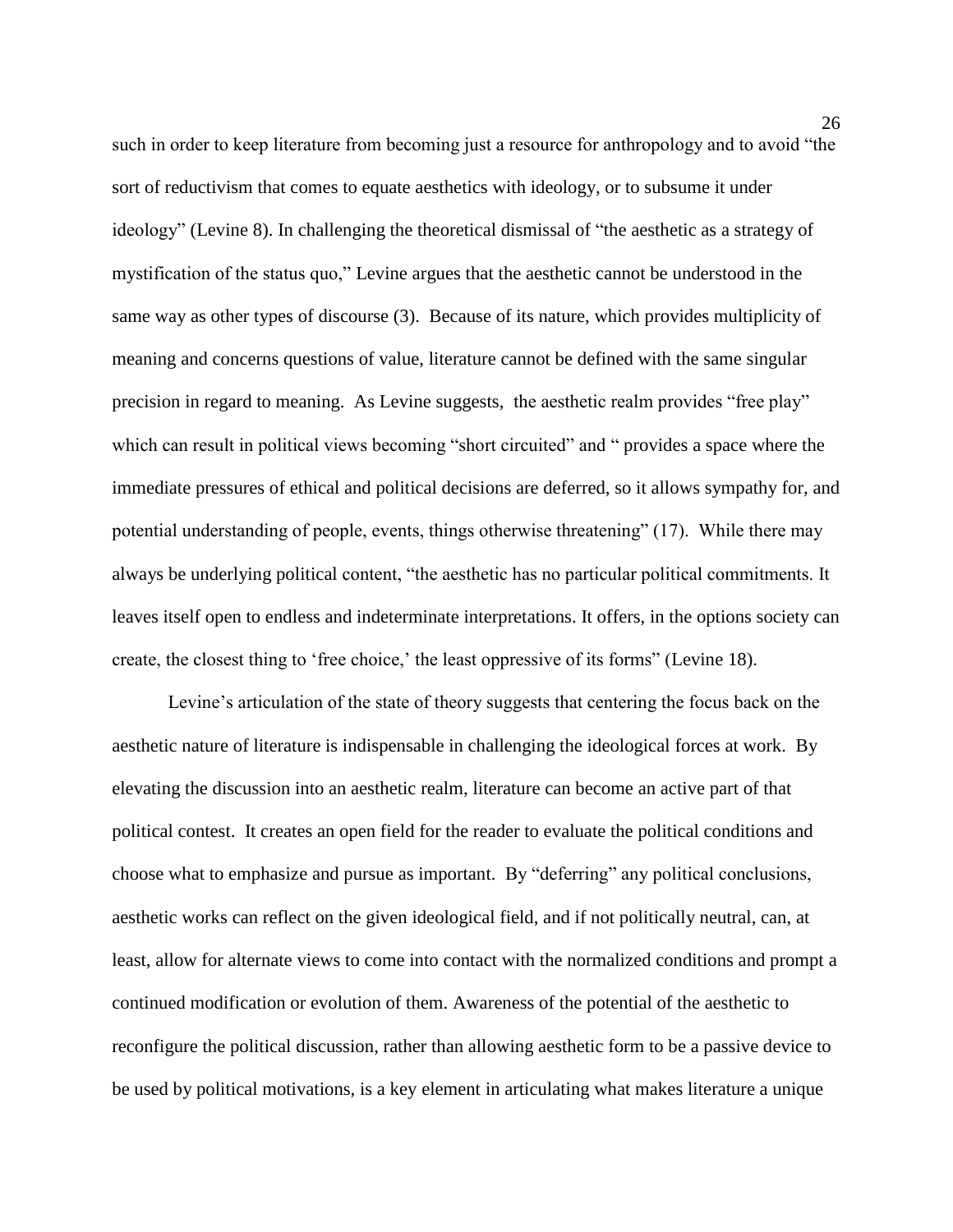class of discourse. Through the process of interpretation and consideration of the work, the reader can be individually moved as an agent, detached from the mass of society. While a work may indicate the magnitude of past ideological forces, there is an openness in relation to the future as the work continues to exert meaning. Neither the work nor the reader must be confined to the state of thought previously embedded within the culture.

Peter Brooks is another voice in the argument that poetics has been lost in the study of literature. In "What Happened to Poetics?," he suggests that the "play of the aesthetic" resides alongside the creation of language as a significant part of human activity, "trumping the aesthetic by the ideological and political – making the aesthetic simply as a mask for the ideological- risks losing a sense of the functional role played by the aesthetic within human existence" (Brooks 160). Arguing that ideology does not encompass all of human life, Brooks claims:

More than politics in the usual acceptation, it is cultural politics that absorb much of our anxiety about values. And, if this demonstrates that culture is indeed the realm of ideological debate, it nonetheless confirms that culture, including the aesthetic, is a constituted realm that cannot simply be reduced to ideology. (162)

Culture, although built on the same foundation as ideology, is something larger than it, including all of the aesthetic appreciation of the world that is put into play by humanity which expands life beyond the purely functional.

Poetics, in his view, is the most important component of aesthetic form since it relates to the production of meaning, and through poetics literature creates value which is beyond ideology. Rather than bypassing the aesthetic in any reading, the reader must "slow up the work of interpretation, the attempt to turn the text into some other discourse or system" in order to consider the possibilities of the work. What the reader "needs," argues Brooks, is to:

encounter a moment of poetics- a moment in which they are forced to ask not only *what* the text means but also *how* it means, what its grounds as a meaning-making sign-system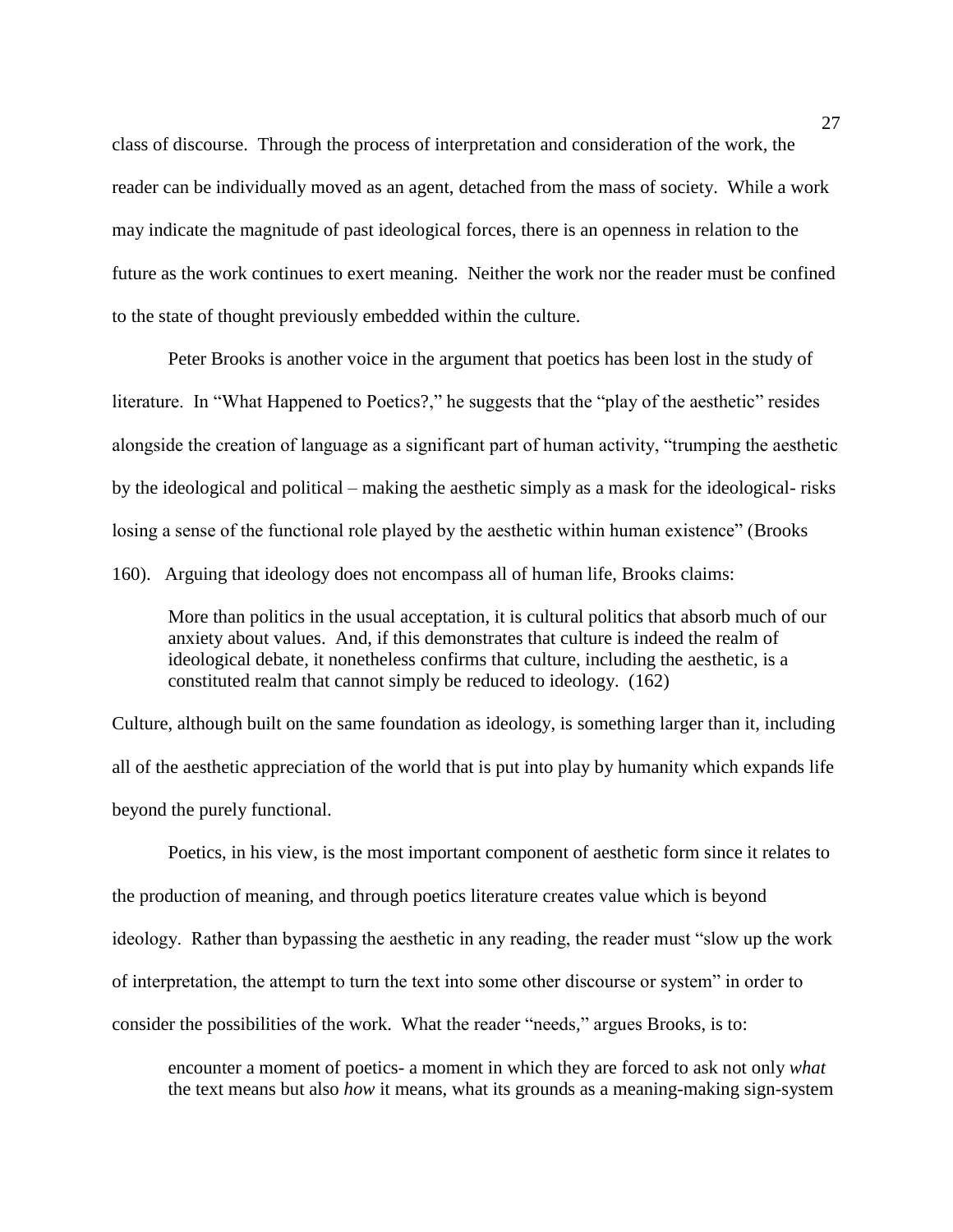are, and how we as readers, through the competence we have gained by reading other texts, activate and deploy systems that allow us to detect or create meaning and to rationalize and order meanings in categorical ways. (160-61)

The position Brooks asserts here suggests a much more active engagement between the reader and the work. The moment of poetics, the point of aesthetic experience, is what literature is about, and should be allowed to take place before the reader transposes that experience into a conceptual form that can be used to build new layers of meaning through understanding. Meaning is "created," "rationalized" and "ordered" by the reader. Rather than being a passive recipient of an ideological transmission, the reader creates new meaning out of the aesthetic presentation and decides as a matter of value-judgment how that meaning compares to existing ones. The attention to meaning-making is also important, as it realizes that new meaning is created and that the literary does not just recycle existing notions. Furthermore, Brooks contends that critical positions which assert the primacy of ideology, like Eagleton's, assume "a measure of moral arrogance" in which the analyst knows more than the author, text, or reader (164). Rather, he counters, "one cannot claim to speak for the text until one has attempted to let the text speak though itself" (Brooks 165).

The concise point Brooks articulates here suggests the most reasonable method of approaching literature. While there are certainly political and ideological notions residing within a work which can later be revealed for other gains in knowledge, they should not become the primary concern of reading. Reading only for ideological content risks projecting ideology into the work where it was not previously present. Additionally, just as the reader, or critic, should not attempt to dominate the work, it should not attempt to dominate the reader to force an ideological conclusion, as that would diminish the artistic priority that the work attempts to achieve. While Brooks does not fully consider how ideological immersion can be overcome and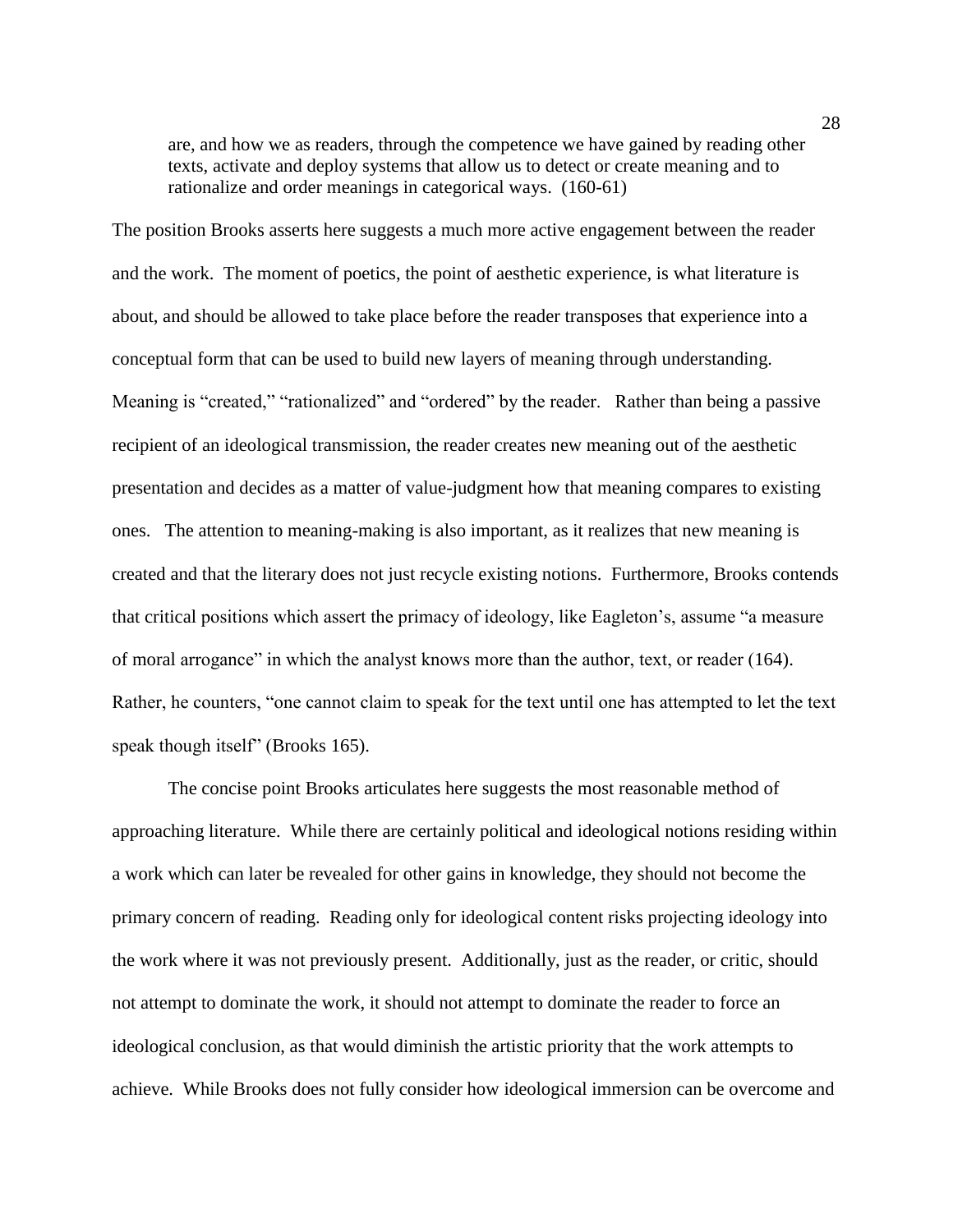viewed from an external position, his claims supporting the importance of poetic meaning suggest that the aesthetic characteristics of a literary work provide meaning on alternate levels which transcend the ideological content.

Similarly, Lou F. Caton argues that recent theory has not resolved the conflicts found within literature, but has just reversed the privileged position and "now ideology, not aesthetics, totally interprets literary production" (64). This new model, following Eagleton, views aesthetics as nothing but "a sham that masks crucial relations" and "simply an illusion" which arises from the specific ideological content of a social context (Caton 67). The point of studying literature has simply become the "social investigations of materialism" (Caton 67).

In contrast to recent theory, Caton attempts to resolve the dualism, and frames the problem as one between formalism and ideology, arguing that the tension between ideology and aesthetic form is what actually produces the significant meaning. Anti-formalist criticism can make works representative of the local culture only. A recognition of formalism, however, reveals the universal relevance of the work, as "attention to aesthetic form . . . provides an idealistic counter-force to the important but limited materialism of politics and ideology" (Caton 66). He argues that dismissing aesthetic form for ideological content is counterproductive, as both are necessary for discerning meaning; form makes the material content intelligible.

Rather than viewing literature as allegory, which creates practical parallels, Caton argues that it should be viewed as symbolic. Considering the view of Samuel Taylor Coleridge, he finds resolution in the symbol which creates unity and overcomes the difference between discrete components, unlike metaphor. Symbols point to an idealistic state beyond the material world of ideology, a realm "which is unspeakable, unknowable, and beyond the conceptual mind" and "never aligns itself with only one ideology or one history" (Caton 70). Through the universality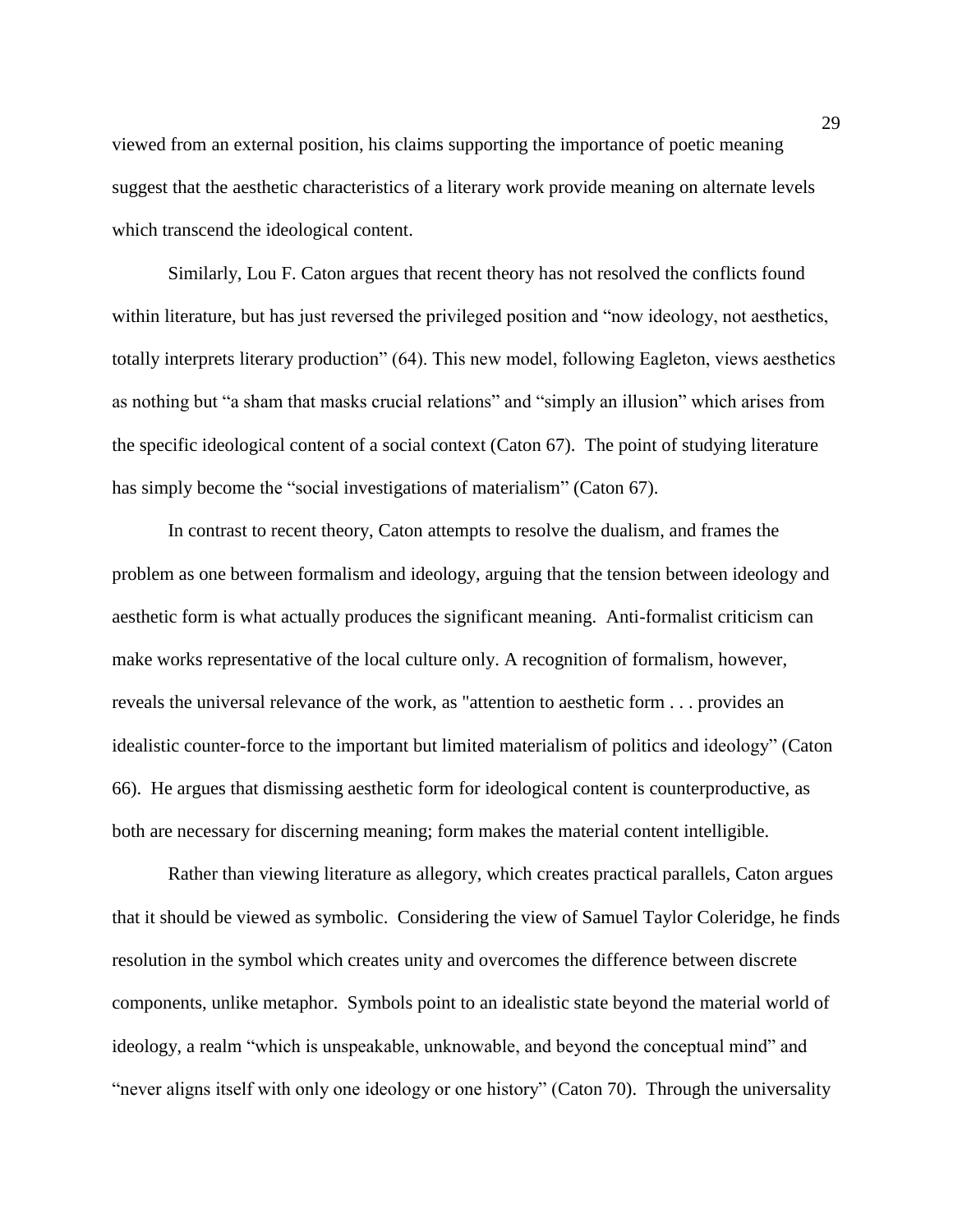of aesthetics, "form embodies the clash between history and idealism in terms of the temporal and eternal, [and] it can operate as a bridge between diverse ideological cultures" (Caton 72). It is through the aesthetic form of the symbol that "all culture can experience [the] idealized moment when temporal concepts (i.e., the mortal, interested concerns of ideology and history) create a certain form (the symbol) that reveals eternity (i.e., the metaphysical, disinterested concerns of idealism)" (Caton 70). The symbol attempts to reveal the world of Kant's noumena to "create a single idealistic moment," but it can never completely bring the ideal into the material, as "the translucent experience . . . never completely exits the temporal, ideological world. It offers only a foggy glimpse of the unreachable, beckoning ideal of a pure, disinterested formalism, and it always does so through the material world" (70). Although this revelation of the ideal is only "foggy', it does contribute to importing meaning into the existing world. Symbolism, Caton continues:

gives the reader a new fact, a new experience, rather than the material commentary that primarily springs from allegory . . . because symbol's form always adds up to more than its merged parts, the symbol gives us something new, something that cannot exist in the finite, propositional world of ideology." (70 -71)

Precise definition of these symbols is impossible, as "these ideal symbols are inaccessible, 'transcendental' in that they are 'outside' experience. We can have no clear concrete grounding for ideals because they are not organized through conceptual understandings" (Caton 72). However, Caton realizes that the symbol retains all of its original meanings even when it is formed from differentiated concepts and "this makes no rational sense; hence, the recognition that all symbols are contradictions" (69). Art, through its symbolic nature, is beyond the rationally intelligible structure of logic.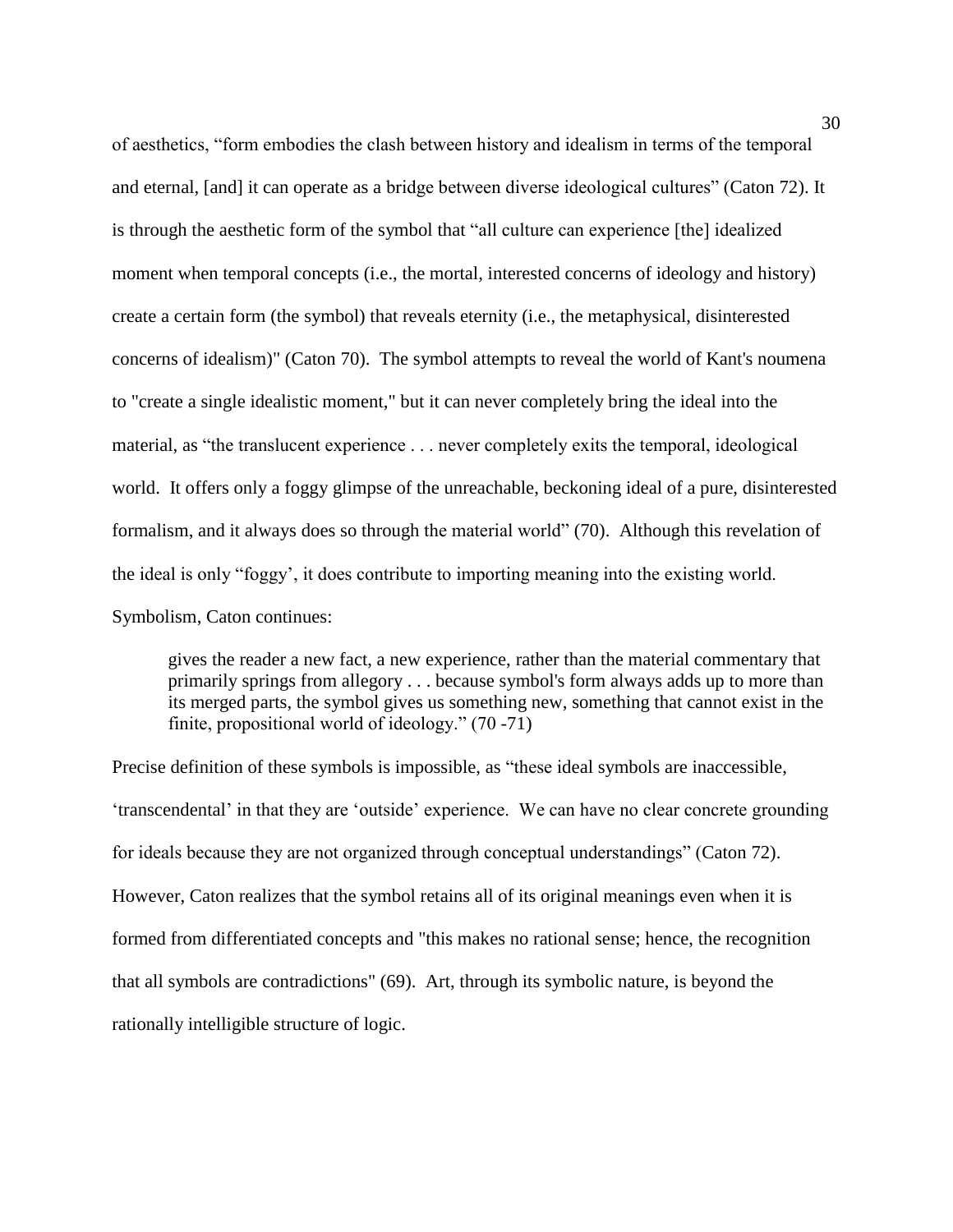The idea that aesthetic properties, and the symbols they work through, involve contradictions shows that the ideas they attempt to represent cannot be placed into propositional terms. Therefore, symbolic or poetic works cannot do the same kinds of things that the performative statements of doctrine can. The ambiguity found within them makes them less optimal for achieving a specific result, as ideology would attempt to do. They can, however, ultimately do more than that kind of discourse can with its restricted language. Revising them into less contradictory statements destroys part of the contained meaning, as it confines aesthetic elements into an artificial rationalized limitation.

Caton's view contributes to the escape of ideology by pointing to the world outside of language, the noumena, or the Real in Lacanian terms, and suggests a method of accessing it through the symbol. Furthermore, this view acknowledges that aesthetic form produces something "new" beyond ideological concepts which are "propositional." However, his formalism relies upon a realm of universal ideals; for him aesthetics is "the universal form of [the symbol's] structure" (Caton 70). In his view, these newly formed concepts, brought into the material world through language, were already pre-existing, as a Platonic form would be. This conflicts with the idea of "newness" in art. He mentions concepts like justice, dignity, and community (Caton 71). However, these concepts have historically developed over time and been experienced differently in the context of various cultures. It seems doubtful that one reads literature in order to clearly perceive ideas of this nature, looking for a demonstration of something like perfect justice. It is ideology, rather, that offers the apparently pure conceptual conditions that society attempts to attain.

While Caton's argument reinforces the importance of aesthetic form and realizes the integrated nature of ideology in any literary work, it does present problems regarding idealistic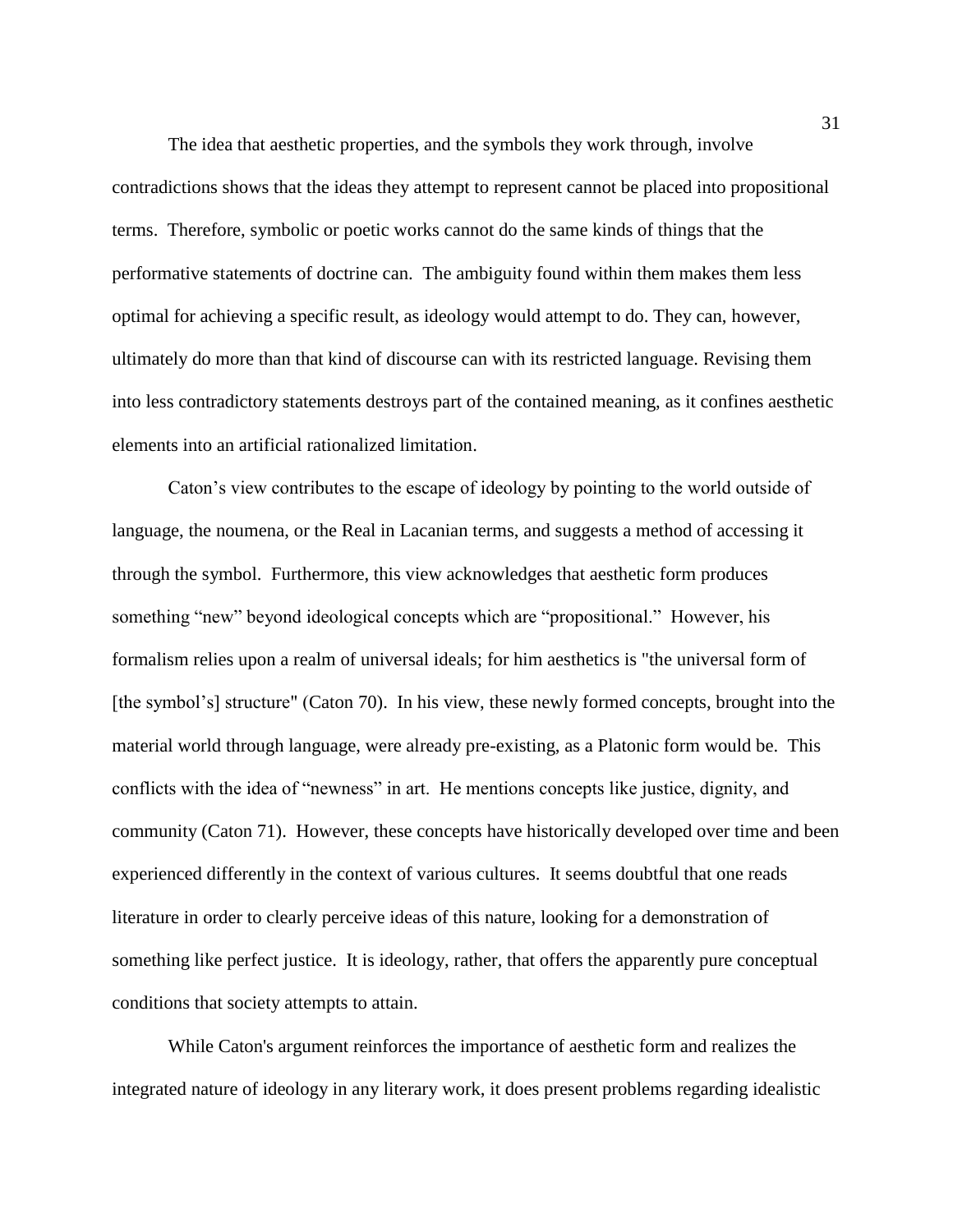forms. Rather than viewing the objects of aesthetic inquiry as universal forms, but rather as simply the unarticulated experience of the Real, the problems of idealism can be avoided. If concepts like democracy, justice, and equality are experienced as evolving ideas rather than entering the world as fully formed pre-existing ideas, then they must be something introduced at some point as new. This newness, the introduction of the novel idea, is one function that art performs, providing something that helps break through the rigid forms of ideology and energizes progress. The meaning proposed by an aesthetic form does not have to be a concept which has an eternal, immaterial, and ontologically distinct existence. Rather, what the aesthetic can reveal is the raw, undefined experience of reality which has existence prior to meaning. Specific discourse of a particular political context attempts to reduce description of the Real into a Symbolic expression, confining it in linguistic terms which are unable to fully encompass the depth of experience. Literature, through expression at the level of aesthetic form adds layers of meaning beyond the literal surface meaning and rediscovers some of this depth. The reader is then directed toward contemplating the raw experience which is consistent across all cultures, despite political particulars, as experience which is universal, but encountered within the limitations of the material world. It points toward the pre-ideological, before experience becomes sliced up, processed, and contained within a certain set of concepts which are bound to an ideological master-signifier that limits thought within the space of ideas surrounding, and connected to, that particular point.

As one example of recent theory, William Shakespeare's play *The Tempest* is widely regarded as an allegory of colonial expansion. Ideologically, the play could be said to promote and defend the British assimilation of the New World. As a highly aesthetic work, containing expressive use of language and dramatic narrative, it is obvious that any particular reading will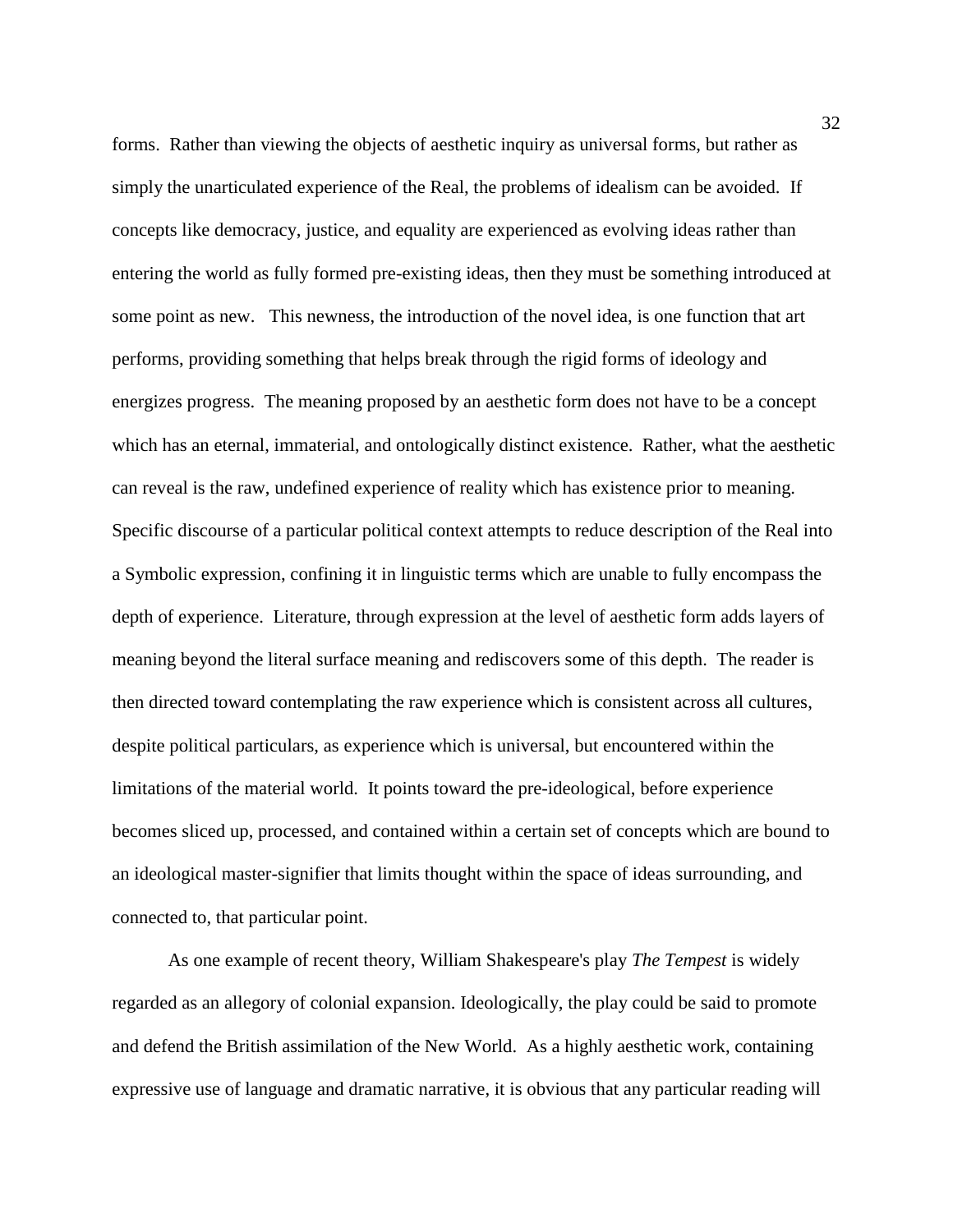be incomplete and fail to address all of the multivalent properties of the play. Superficially, themes concerning the nature of drama and the existence of the self stand out as much as the confrontation between cultures and the disproportionate distributions of power which arise from such confrontations.

Meredith Anne Skura, in "Discourse and the Individual: The Case of Colonialism in *The Tempest,"* has argued against such interpretations and their inherent potential danger, as criticism of *The Tempest* has shifted away from overly narrow readings of the play as "a self-contained project of a self-contained individual" which ignored the political context, to criticism fully engaged with the historical situation (46). While attempting to overcome a "blindness" to ideological context, this recent criticism:

not only flattens the text into the mold of colonialist discourse and eliminates what is characteristically 'Shakespearian' in order to foreground what is 'colonialist,' but it is also –paradoxically- in danger of taking the play further from the particular historical situation in England in 1611 even as it brings it closer to what we mean by 'colonialism' today. (47)

This much broader interpretation is potentially too wide and ignores "traditional insights about the text, its immediate sources, its individual author – and his individual psychology" (47). This method risks a "circularity of definition" that assumes the presence of ideological content, and then proceeds to "discover" it within the text (47). In hindsight, criticism can reveal the trends which have advanced the colonialist project, but without the concept of such an idea existing as a valid articulation in 1611 the emergence of it into the foreground is limited to a contemporary understanding. Interpretation must avoid this pre-determined conclusion. Rationalizations or justifications of the political unconscious from the point of origin, Skura argues, must be taken into account, "otherwise interpretation not only destroys the text – here *The Tempest*- as a unique work of art and flattens it into one more example of the master plot –or master ploy- in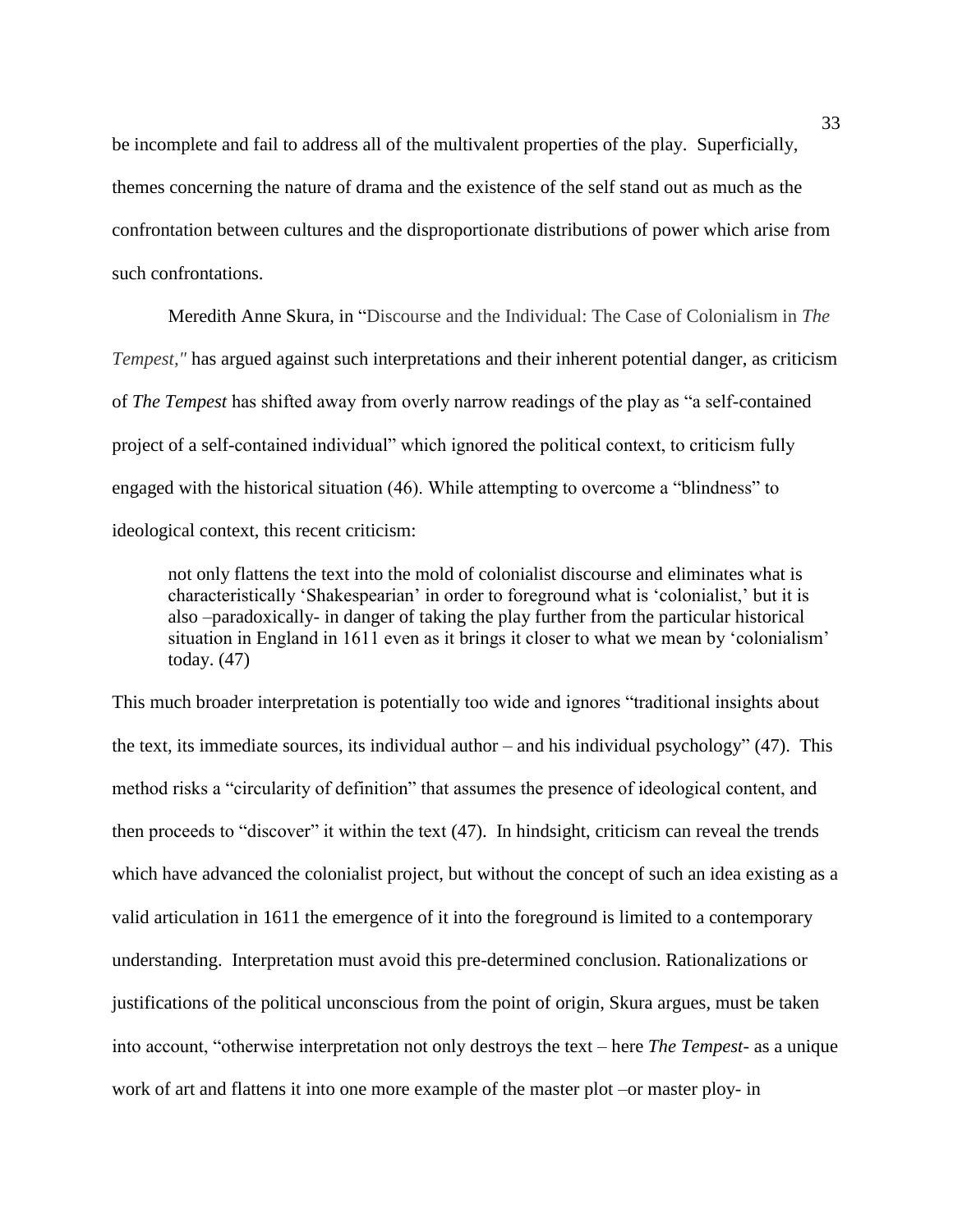colonialist discourse; it also destroys the evidence of the play as a unique cultural artifact, a unique voice in the discourse" (51). In response to the ideology of the time, Skura finds particular scenes advancing an anti-colonialist view, as the play "qualifies Prospero's scorn by showing Caliban's virtues," and reveals Prospero's acknowledgement of his own tendency toward colonialization (49). While the political unconscious of the culture is contained within the play, Skura suggests that the process of interpretation must recognize the presence of a personal conscious at work within the authorship and concludes that Shakespeare's participation in colonialist ideology was not mere reproduction, but a process of "crossing it with other discourses, changing, enlarging, skewing, and questioning it" (69).

Skura's point of differentiating today's understanding of colonialism in relation to the understanding of the time is an important one. While *The Tempest* is put to use as an example of Western culture's exclusion of "the other," that aspect is not necessarily an inherent meaning of the play. In the case of *The Tempest*, "colonialism" did not exist as a coherent idea and, without a defined field of discourse relating to it, discussion of such trends would have to exist without clear terms to oppose it. As ideology produces the norms and defines the limit for what is not included, those in excluded positions begin to crystalize their own identity. Historically, as imperialist motivations pushed Western culture further beyond European borders, the encounter with "the other" eventually allowed for the idea of "colonialism" to evolve as a concrete idea and become a criticism for evaluation of the dominant, reflecting back on historic progress. Shakespeare's language in reference to Caliban appears, superficially, to propagate the dominant ideology of the superiority of European civilization. Addressing his uncivilized nature as a "vile race," Shakespeare brings into the foreground what would have existed in the presupposed background of cultural thinking. By explicitly involving such terms in dramatic situations, the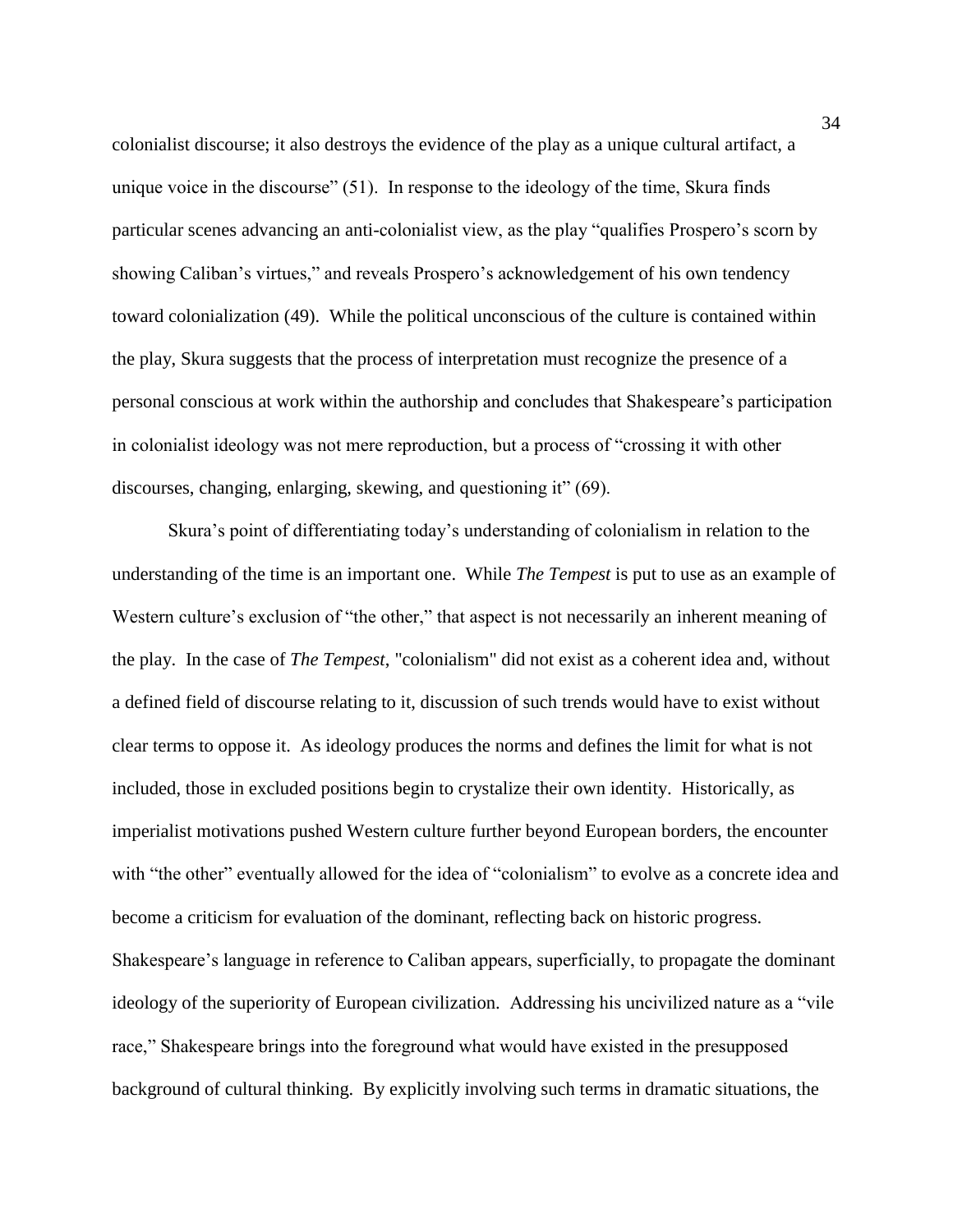normalized truth is called into question. Furthermore, the critical connections between the wider cultural practices and the work as a particular view of that practice may not achive a complete consistency. As an artistic creation, the play must be understood as emanating from an individual point of view which cannot be identical to the collective cultural point of view. Even though the personal thoughts and intentions of the author cannot be known, the work is to some degree detached from the total cultural practice, and the resulting process of individual authorship differentiates the work from a purely cultural product. Although any resulting work cannot escape containing political viewpoints in relation to the prevailing ideology, the internal ambiguities can change the angle of relation to the dominant view.

Barbara Fuchs has also pointed out that such a reading can be an oversimplification, and even a colonialist interpretation must uncover the multiple layers that contribute to the political construction of the work. In "Conquering Islands: Contextualizing *The Tempes*t," she notes that "it is an axiom of contemporary criticism that *The Tempest* is a play about the European colonial experience in America" (Fuchs 265). Placing America at the center of interpretation, in her view, "has made it fundamentally more interesting and, at least for twentieth-century readers, a more relevant text." This assertion suggests, in agreement with Jonathan Culler, that use is more interesting than interpretation. However, Fuchs argues that it is an advantage in political criticism to consider "all relevant colonial contexts simultaneously" and contends that the play can lead to multiple historical interpretations (266). While more engaging for contemporary audiences, an interpretation based only on a New World reading "runs the risk of obscuring the complicated nuances of colonial discourses." (Fuchs 265). Meaning is ultimately more complicated, and Fuchs adds that "just as formal literary elements of a text - metaphors, puns, patterns –may signify in multiple ways, context, too, may be polysemous" (Fuchs 266).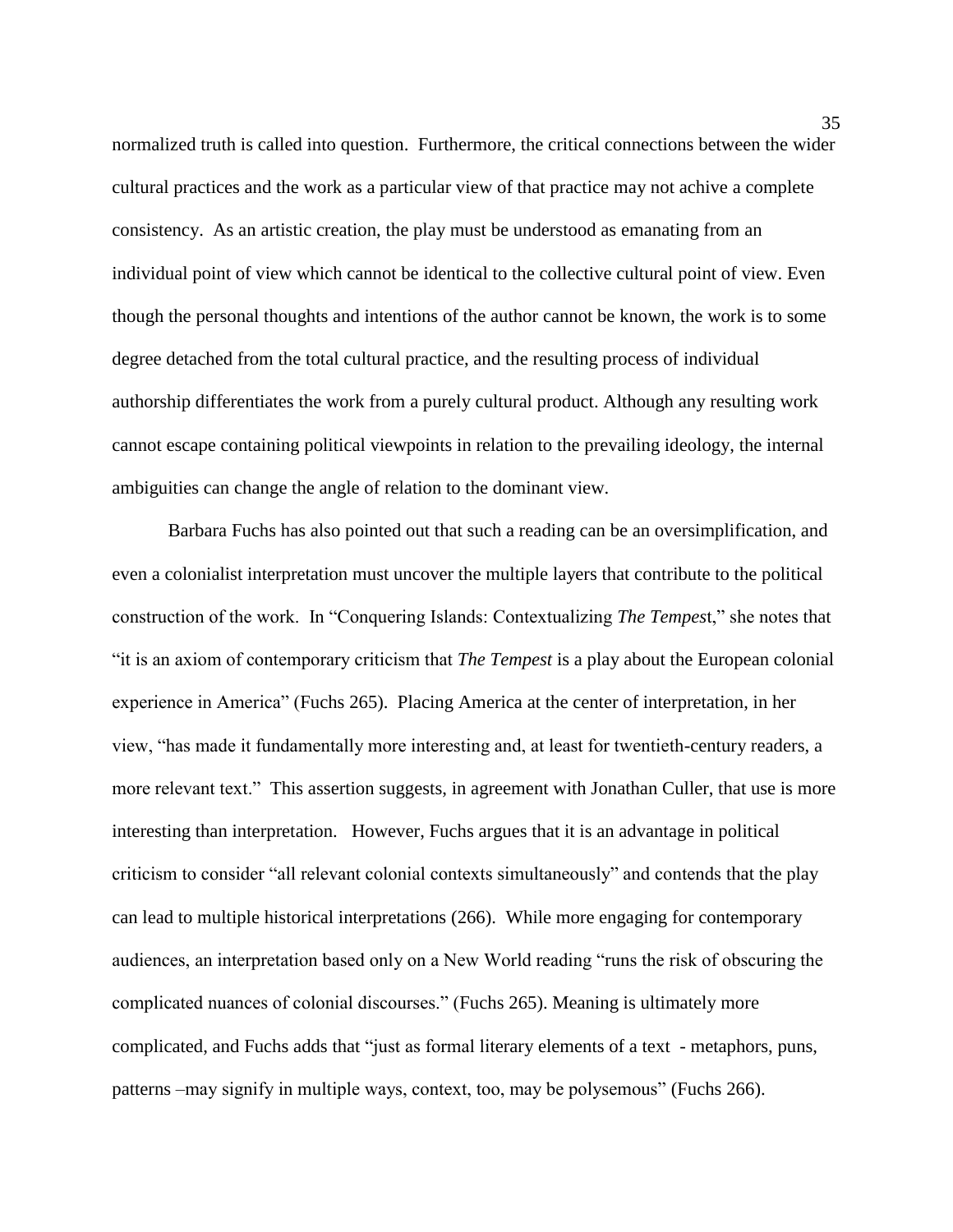Imperialism in the Americas, she claims, should be understood as a parallel to British expansion into Ireland. Furthermore, the Mediterranean setting of the play represents Islamic expansion into Europe. All of these political situations exist "superimposed" in the play, as "quotations" of each other (266). While references to previous exploration and assimilation "advances a colonialist ideology," Fuch notes Michael Neill's argument that such quotations can also "serve to counter colonialism" and escape working "entirely to the conquerors' advantage" (268n). As a conquering group identifies the colonized inhabitants as an "other," those inhabitants can be organized around such labels and strengthen their own national identities.

As suggested by Fuchs, *The Tempest* is a "complex and polysemous" work where "multiple dimensions come together" (285). If these multiple levels of content are ignored, then the play becomes "isolated somewhere in the Americas," and a significant amount of potential meaning becomes rejected. Viewing the play as predominantly an aesthetic reworking of the cultural forces, rather than a simple product of those forces, allows the specific contexts and ideologies to retain their significance independently, while telling a larger story that is applicable to all of them.

In contrast to the prominent ideological themes uncovered by theory, the criticism of Samuel Taylor Coleridge, published in 1836, stands out. In his opinion:

*The Tempest* is a specimen of the purely romantic, in which the interest is not historical, or dependent upon fidelity of portraiture, or the natural connexion of events, - but is the birth of the imagination, and rests only on the coadaptation and the union of the elements granted to, or assumed by the poet. It is a species of drama which owes no allegiance to time or space, and in which, therefore, errors of chronology and geography – no mortal sins in any species- are venial faults, and count for nothing. It addresses itself entirely to the imaginative faculty. (Coleridge 121)

Concluding that the language of the work is "for all ages," Coleridge's criticism emphasizes the universality of the dramatized situation while overlooking the concrete particularities in order to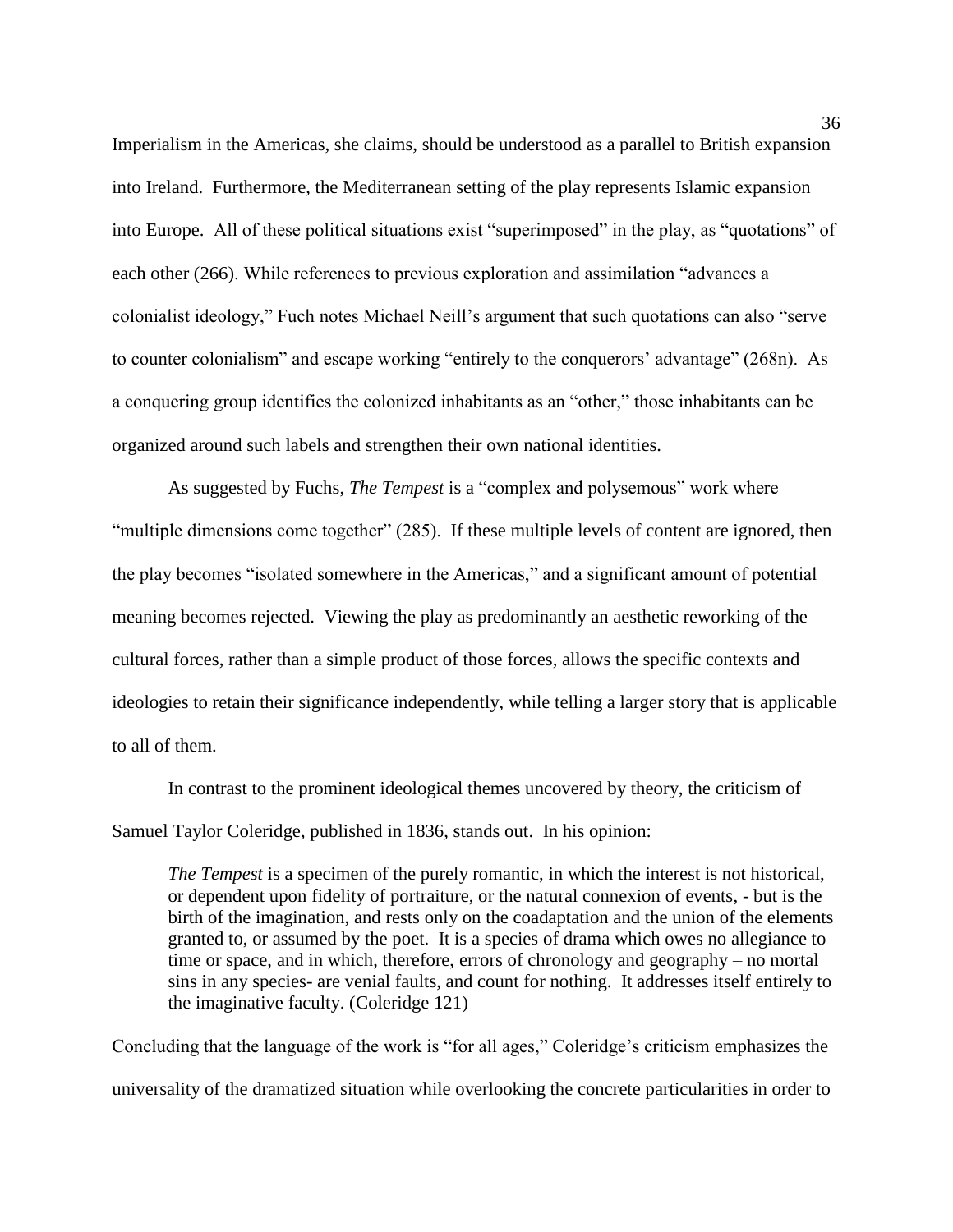show aesthetic transcendence (125). This approach does lack an awareness of the specific political and cultural currents that shift over time, and although it is incomplete, it also reveals what is lacking in theory: the more general meanings that rise above contextual origins. If theory ties the work too closely to the place and time of its origin, this aesthetic approach largely disconnects the work from the world, presenting it in an abstract environment which disengages the reader. A more conditioned response, allowing both cultural and aesthetic analysis to take place simultaneously increases the possibility for more meanings to emerge, and increases the value of a work.

The possible meanings found within *The Tempest* are most apparent in relation to central characters, namely Prospero, rather than Shakespeare's intention as an author, or the originating culture. Nevertheless, the artistic nature of the language creates a wealth of harmonic meaning that includes all these layers. This is perhaps most prominent in Prospero's speech in Act IV, scene 1:

Our revels now are ended. These our actors, As I foretold you, were all spirits and Are melted into air, into thin air: And, like the baseless fabric of this vision, The cloud-capp'd towers, the gorgeous palaces, The solemn temples, the great globe itself, Ye all which it inherit, shall dissolve And, like this insubstantial pageant faded, Leave not a rack behind. We are such stuff As dreams are made on, and our little life Is rounded with a sleep. (4.1.146-158)

A central idea within *The Tempest* involves the disorder that surrounds artificial order. The natural world ultimately holds a priority over the political inter-subjective world of social constructs. Prospero's place within a political hierarchy of the civilized world is not a natural one, containing stability and certainty, but is rather one based on cultural tradition and conflict,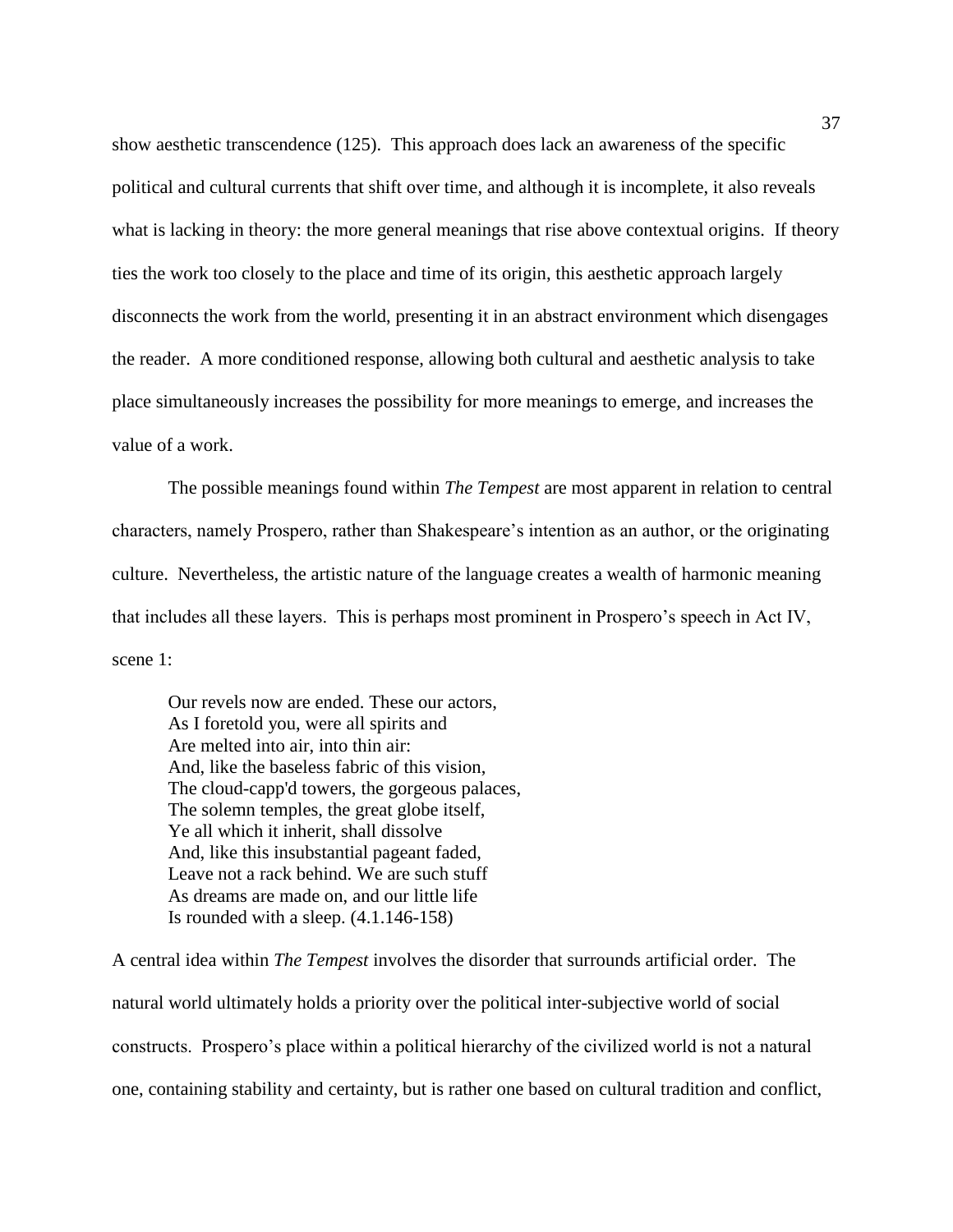legitimized by a self-constructed authority which can be usurped. Although restoration to the rightful state of things occurs at the end of the play, the fragile, contingent, and insubstantial, nature of this order begins to appear underneath the surface world.

Showing a self-awareness, this notion has many layers of meaning revolving around the awareness of a larger structure beyond the narrative, and beyond Shakespeare's own biographical experience of the stage. Prospero's own island, existing in a world of magic apart from the political civilized world is a parallel to the world of drama existing apart and within the "real" world. Within the theme of art versus nature, Prospero's speech describes an artificiality to the reality we experience, a world constructed through culture and human endeavor that is not essential. It therefore calls into question everything that is assumed as having a naturalized existence. Suggesting a layered reality, there is a hint here at the divide between the Lacanian orders of the Real and the Symbolic, the Real being a disordered foundation to reality, while experienced reality is understood through Symbolic means of language and culture. In this case, a Lacanian understanding of reality is not embedded within the work; it is not an interpretation waiting to be revealed, or decoded, as correct. However, like the Freudian understandings of psychology brought into interpretations of *Hamlet*, there is a vague notion present within the work which eventually becomes understood in more precise terms as new theoretical frameworks become available. As a story of the struggle between two worlds, one naive and simple, and one made complex and corrupt, the work may support a view of the artificiality of culture, in which the political hierarchy is not a natural condition. At one level, Zizek's view of reality as a fragile construct which can be undone by "too much" knowing is dramatically presented. *The Tempest* suggests that the world of ideology is all we have, as an artificial construct in an unorganized nature, but as such that structure can be modified.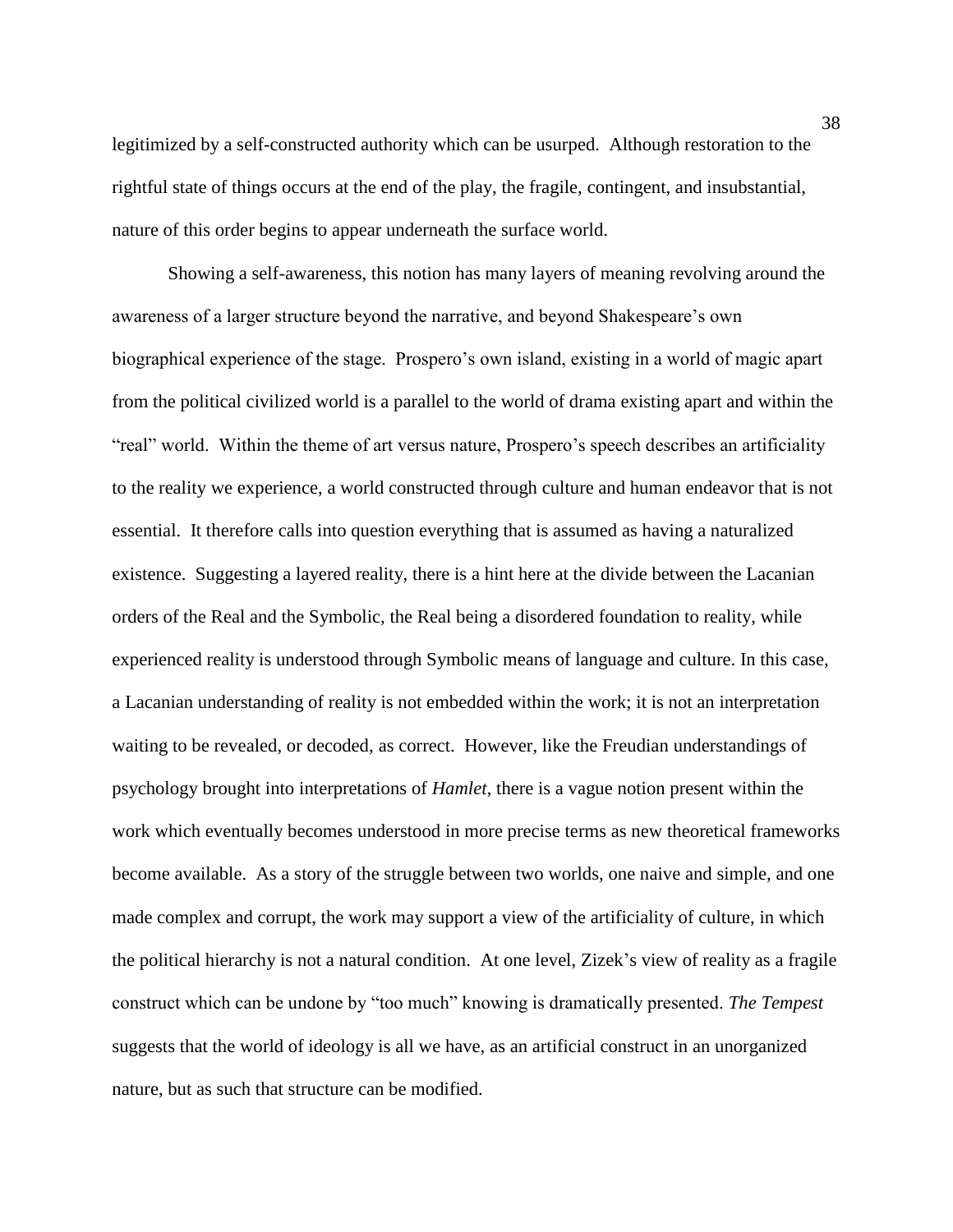As an artistic work, *The Tempest* does not promote a single ideological position and does not advance one by covering it up. Rather, by foregrounding the notion of colonialization, it creates space for an ideological discourse, inspiring analysis of different views for consideration. As much as a literary work reveals the dominant ideology, it also reveals the traces of conflict within a society. Art becomes the field where ideas can be brought into play, a step which is a necessary precursor before they can develop into categorical terms for discourse and analysis.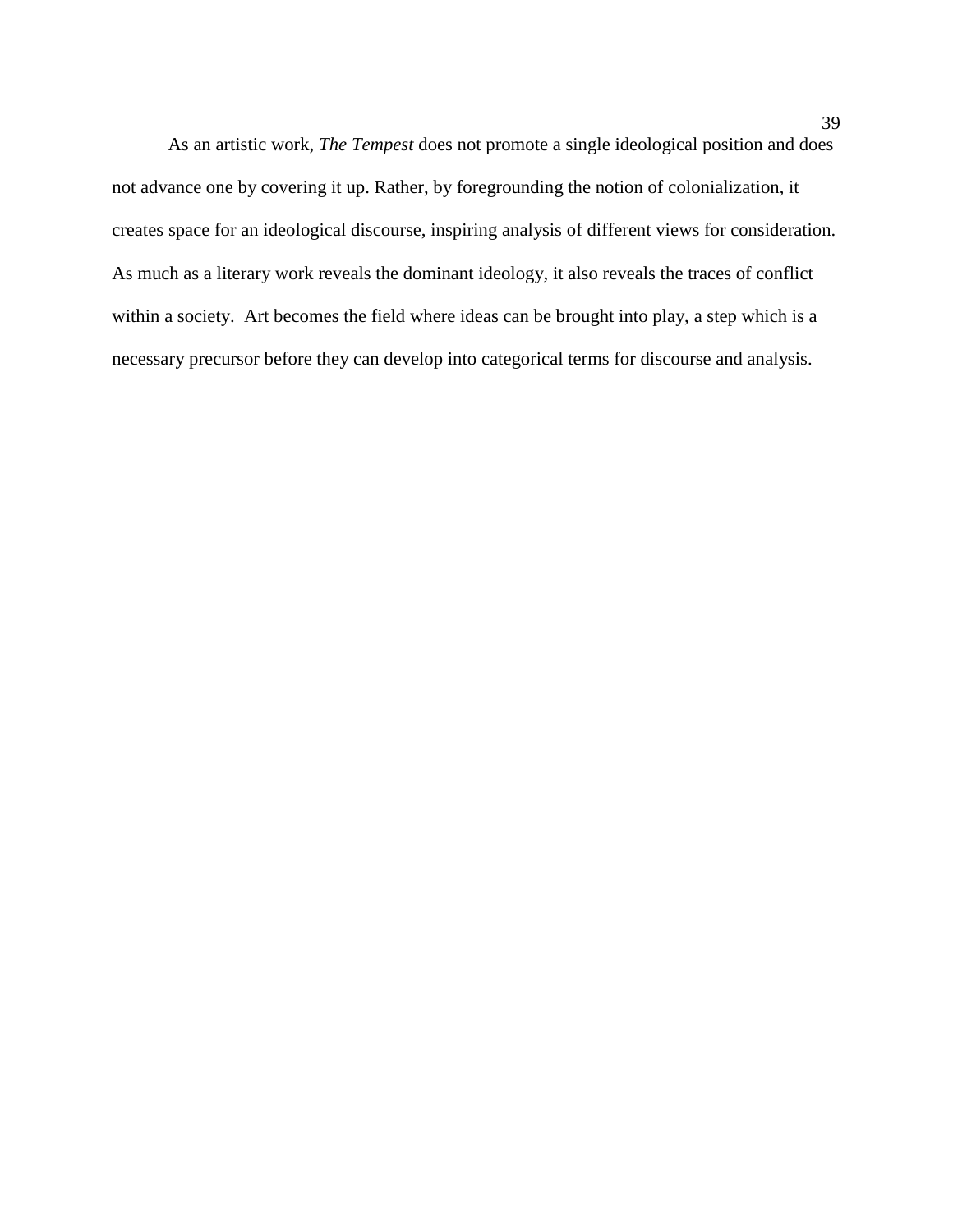## **Chapter 2: Interpretation, Overinterpretation and Use**

In determining meaning, particularly political meaning in relation to the culture, there arises a problem of intention. Suggesting that the final work is completely detached from any intention, or conscious input of the author in relation to culture, results in the literary process becoming mere transmission, and ignores active agency. However, since the author's intention cannot be fully known, there is a gap between the work and its origin. In some cases there is simply no supplemental information about the author, or there is no further commentary from the author. Even in cases where this supplementary material exists, it remains detached from the work, as another level of discourse, and not an integral part of the aesthetic result. When the original ideas are incorporated into a literary form, the possibilities of meaning become multiplied. Just as this gap between the work and the author exists, a broader level of removal persists, existing as a distance between the work and the context of its origin. If the author cannot have final say over the meaning of a work, then neither can the culture, which exists as a preliminary background before the active process of writing.

The acts of writing and reading are individual experiences: the writer contemplates ideas in relation to the larger world, and the reader uses the work to aid in reflection on his or her own relation to the world. Throughout this process only the work itself as a medium, a static artifact, remains stable. The ideas proposed by the author become transposed as they are encoded into the linguistic terms that constitute the work. As the reader decodes these linguistic structures, his or her own conceptions, understandings, and cultural contexts influence the resulting interpretation, which creates another transposition. The literary nature of the work bypasses the cognitive structure that a linear, logical argument would provide, allowing multiple influences to color the meaning. Therefore the exact experience of a particular literary work will always vary, and the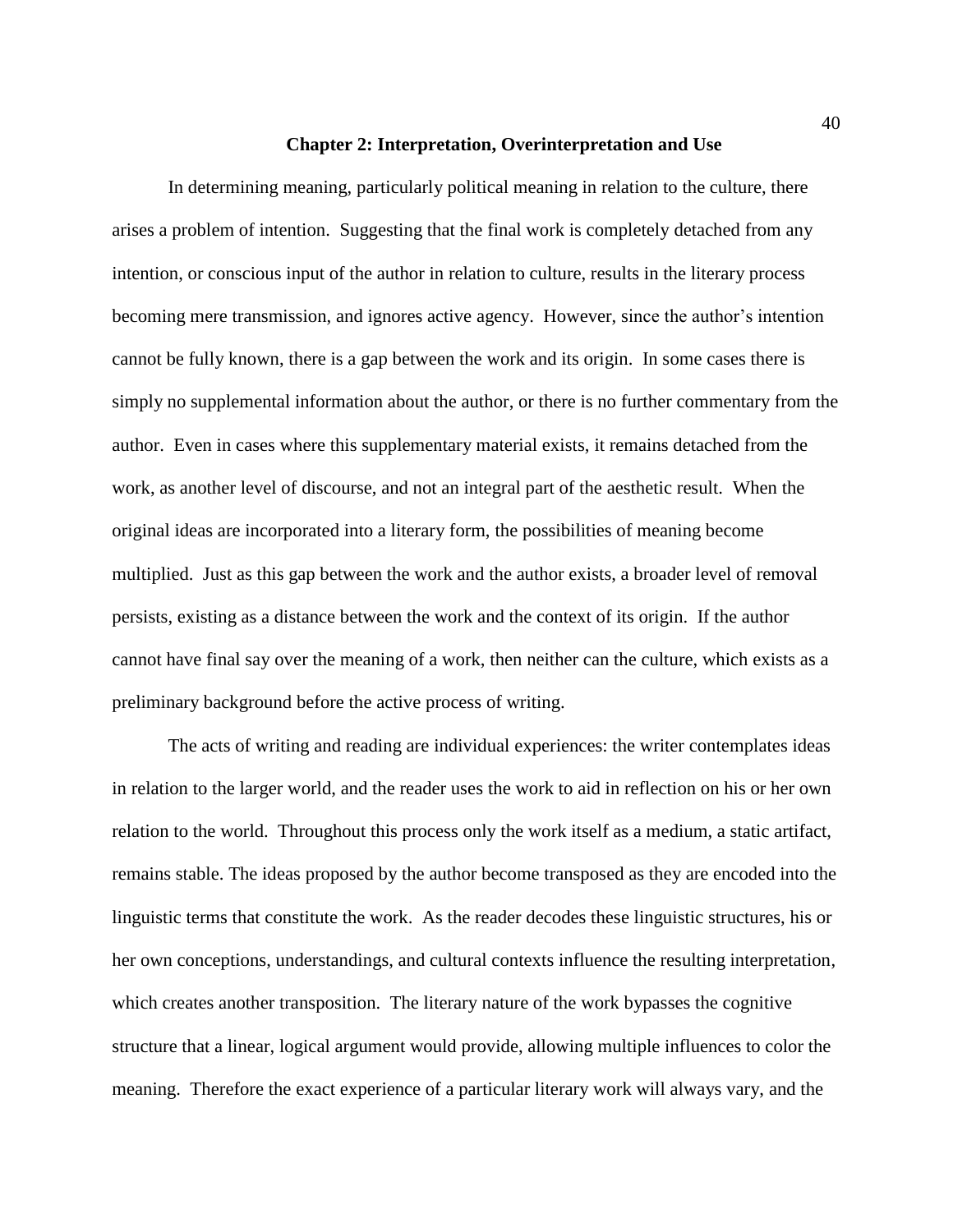experience of the reader will not coincide with the experience of the writer. While there are nearly unlimited possibilities of meaning for any work, if the most precise encounter of it as literature is a concern, the reader cannot casually use the work, but must be a critical, or responsible, reader and actively engage with the work. The responsible reader is one who realizes that a work consists of many layers which provide alternate senses of meaning, ones that not even the author can fully realize. But, this reader will also be aware that not just any interpretation or understanding will be faithful to the work itself, and must differentiate between meaning which is consistent with the unique work and "use" which views the work in the realm of external context and decentralizes meaning outside of the work.

Umberto Eco has introduced the idea of *overinterpretation*, a condition where the reader injects his or her own ideas into the interpretation of the work, resulting in a meaning that is not fully supported. As the reader analyzes a work, he or she will look for the features expected to be there, and interpret what is there in relation to that expectation, ultimately finding grounds for his or her own pre-supposed ideas. If this method is considered valid, then all attempts at interpretation fail. If all interpretations are correct, then none are correct, in the sense of being tightly based on the work as the source. There has to be a limit to the acceptable interpretations, Eco argues. Furthermore, Eco suggests that there is a division between interpretation and use of literature. As cultural products, literary works undoubtedly reveal traits of the originating culture, many of which were probably transparent to the author. Through analysis, like that of literary theory, the work is understood historically in the cultural context, and these patterns can be cognitively revealed. In this way literature can be effectively used to provide further understanding. However, these ideas were not intentionally employed in the creation of the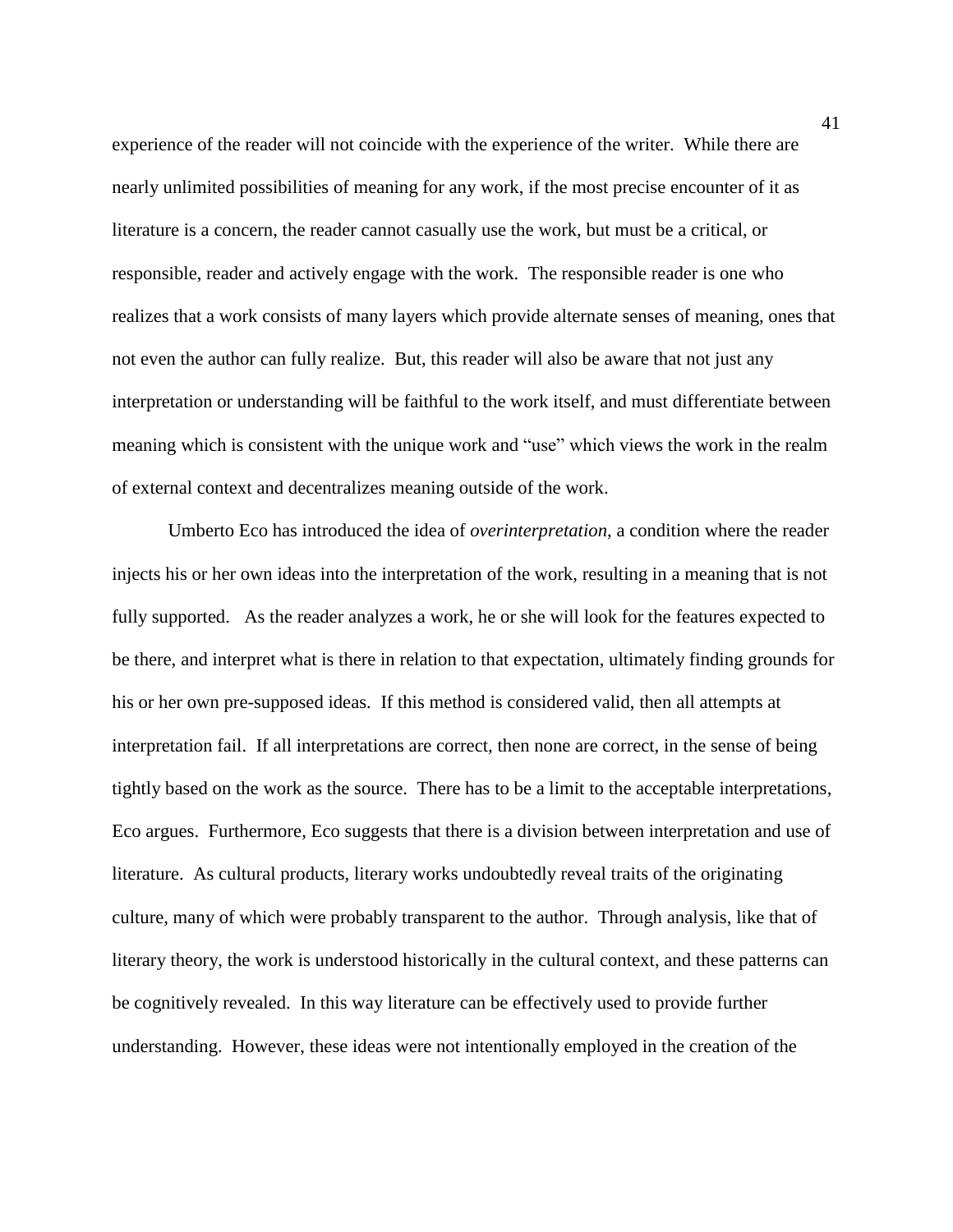work. Acknowledging this involvement of the author places limits of the possible interpretations which can be said to accurately result from examining the work.

In *Interpretation and Overinterpretation*, Eco argues that literary interpretation has a point where the discovered interpretations begin to lose focus on meanings emerging directly from the work, resulting in overinterpretation that allows external influences to color the meaning of the work. Interpretation, if it is to continue as a valid term, must have a respect for the work while it takes into consideration the "cultural and linguistic background" (Eco, "Overinterpretation" 69). In Eco's view, "every act of reading is a difficult transaction between the competence of the reader (the reader's world knowledge) and the kind of competence that a given text postulates in order to be read in an economic way" (68). Literature is constructed specifically with the understanding that readers will have to make interpretations, and contains a certain amount of complexity beneath the apparent surface. Therefore, there are certain expectations involved in making interpretations that the reader will need to recognize. As a result of this complexity, there are no definite "correct" interpretations that could be discovered, even with help from the author. However, that does not mean that all interpretations avoid being equally misplaced. Eco argues that "if there are no rules that help to ascertain which interpretations are the 'best' ones, there is at least a rule for ascertaining which ones are 'bad'" (52). Defining a good interpretation involves consistency with other parts of the work that avoids any contradictions with "explicit aspects" of it, as:

The only way is to check it upon the text as a coherent whole . . . any interpretation given of a certain portion of a text can be accepted if it confirmed by, and must be rejected if it is challenged by, another portion of the same text. In this sense the internal textual coherence controls the otherwise uncontrollable drives of the reader. (Eco, "Overinterpretation" 65)

Interpretation should center itself on the work as the primary source material that guides the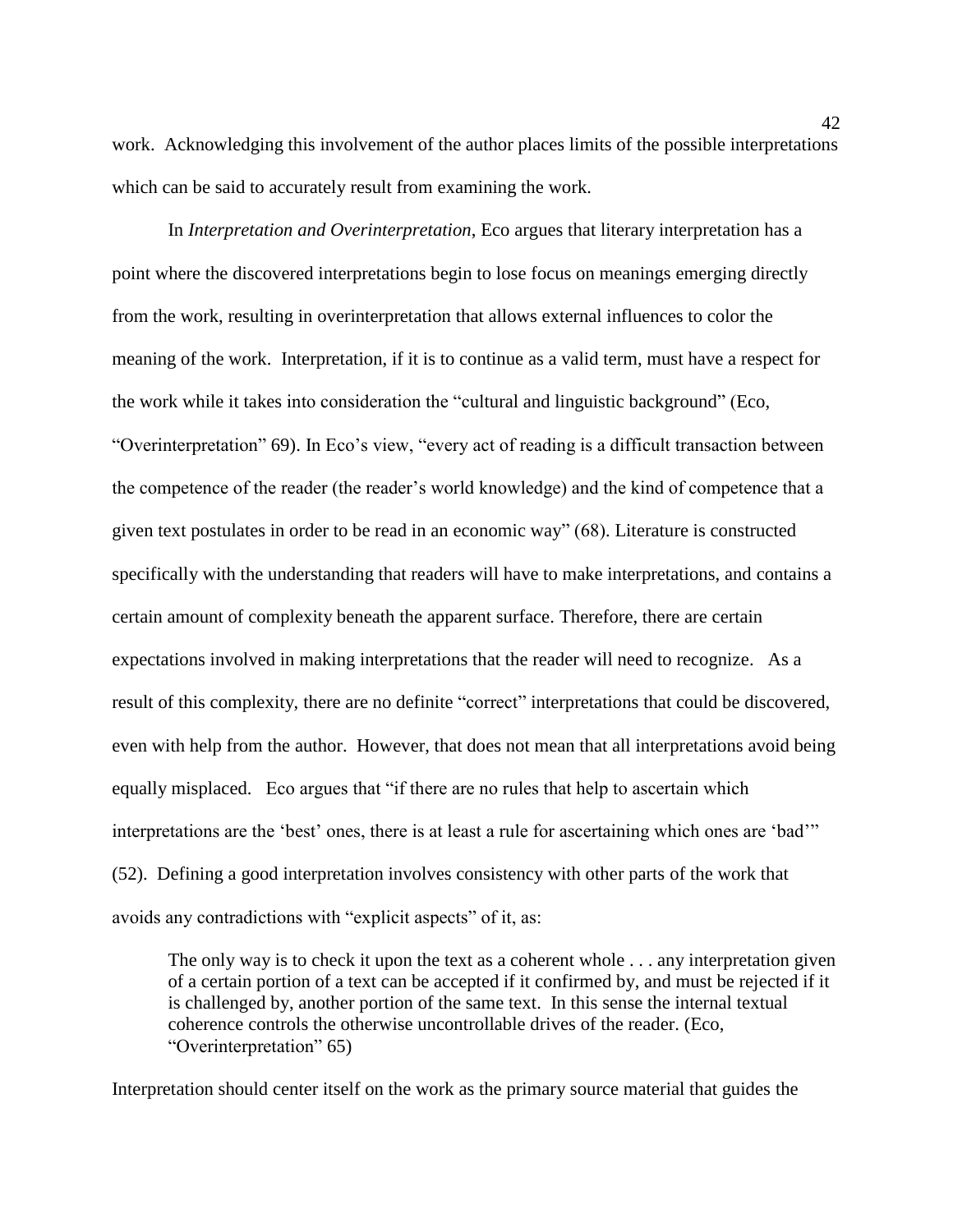discovery of meaning.

Within this process of interpreting the literary work, Eco notes that there is "a non-literal sense to be detected . . . beyond and beneath the literal sense" (54). These multiple layers of meaning are all appropriate sources to consider in constructing interpretations. Eco adds:

It is legitimate for a reader to find what he finds in the text, because the associations are, at least potentially, evoked by the text, and because the poet might (perhaps unconsciously) have created some 'harmonics' to the main theme. If it is not the author, let us say it is the language which has created this echo effect. (62)

It is these "harmonic" effects produced through aesthetic construction that make literature distinct from other discourse. Through psychological factors, as well as the restrictions and enhancements produced by available language, meaning is complexified, and depth is added, creating a more interesting cultural product which is worthy of study as something in itself. The use of language in a way that has inherent multiplicity of meaning, and supports rather than reduces this quality, will project meaning beyond any original sense, causing the work to be somewhat distanced from its point of origin.

While Eco does place some importance on the intention of the author, who could *possibly* rule out bad interpretations which distort the intended meaning of the work, he also recognizes that the work will involve more than just the writer's intention. Since the actual author cannot even be aware of the totality of meanings produced, he or she could merely reject interpretations in relation to particular elements considered in the creation of a work. However, the author cannot validate, positively or negatively, all of the possible meanings, and must remain, in Eco's term "silent." Ultimately, the "empirical author's intention [is] radically useless," and Eco attempts to avoid the problems of considering authorial intention (66). Rather, he attempts to support the "rights of the text" which exist "independently of the author," and proposes that there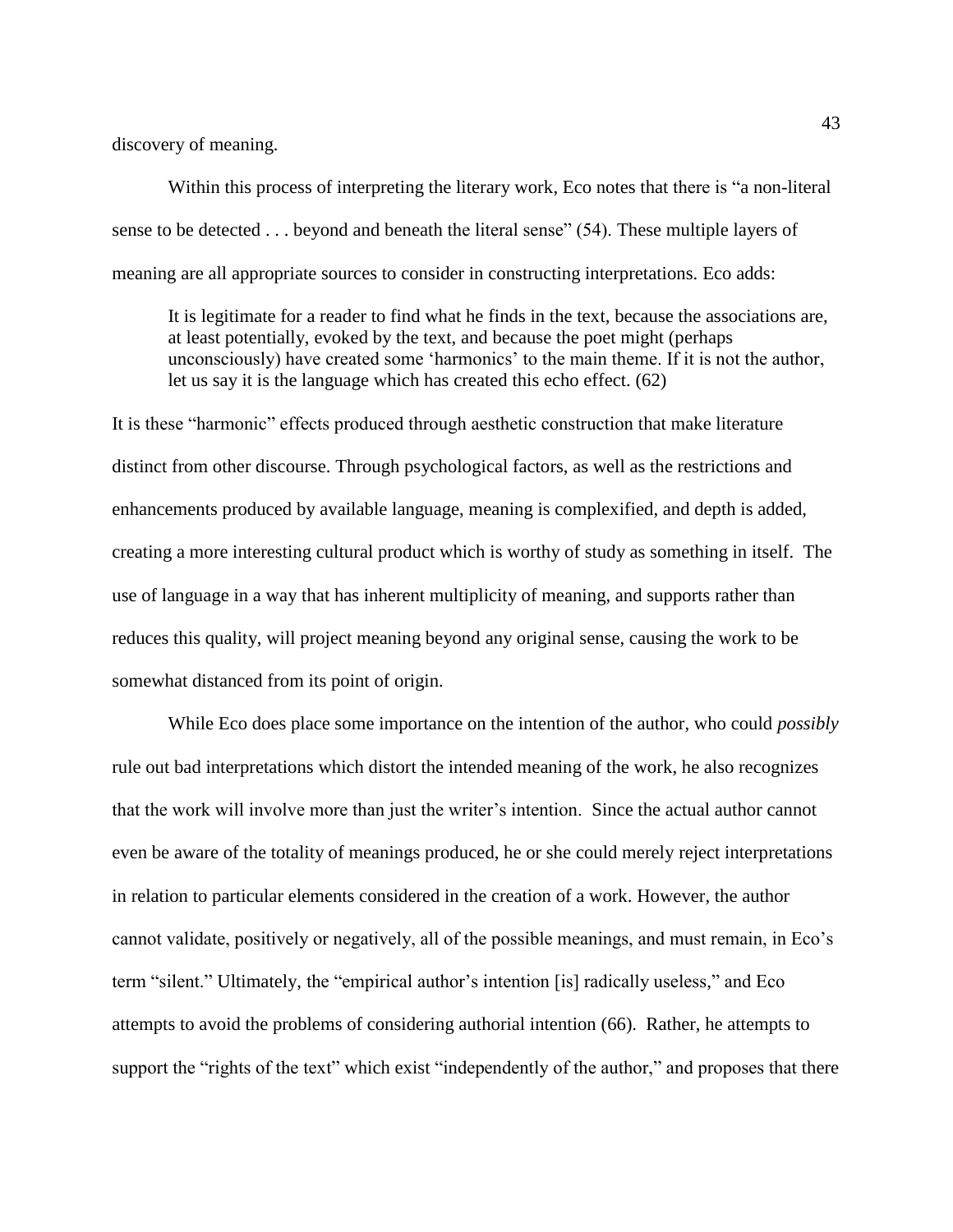is an intention of the work, the *intentio operis*, which is distinct from the intention of the author. This intention guides meaning which is coherent with the entire work, but which is beyond the conscious awareness of the author. By shifting priority to the work and "respecting the text," the significant meanings can be found within the work itself. By centering on the work, the process of interpretation asks "if what is found is what the text says by virtue of its textual coherence and of an original underlying signifying system, or what the addressees found in it by virtue of their own systems of expectations" (Eco, "Overinterpretation" 64).

If the resulting discoveries are coherent with the work, the conclusions can accurately be considered *interpretations*. Although the reader does not have to understand the psychological intentions of the author, the originating context of the work must be kept in mind, and meaning must be understood in the language of the time, as forcing modern connotations into words distorts the original meaning of the work itself. If, however, the discovered meaning is not consistent with all parts of the work, and the reader has injected his or her own expectations into the work, the result will be overinterpretation. The conclusions of this type fall into a category that Eco defines as *use* ("Limits" 62). The result is something different from interpretation and, as meaning is decentered, the work becomes one part of a larger idea or system and serves as an example of that external entity.

Rather than being two purely distinct methods of approaching a literary work, Eco claims that there are points where interpretation and use overlap, and the reader can do both simultaneously. He suggests that "it is reasonable that the reader has the right to enjoy all of [the] echo effects that the text qua text provides him or her. But at [a certain] point the act of reading becomes a *terrain vague* where interpretation and use inextricably merge together" (Eco, "Limits" 71). Eco, then, acknowledges that there is a point where a work can provide meaning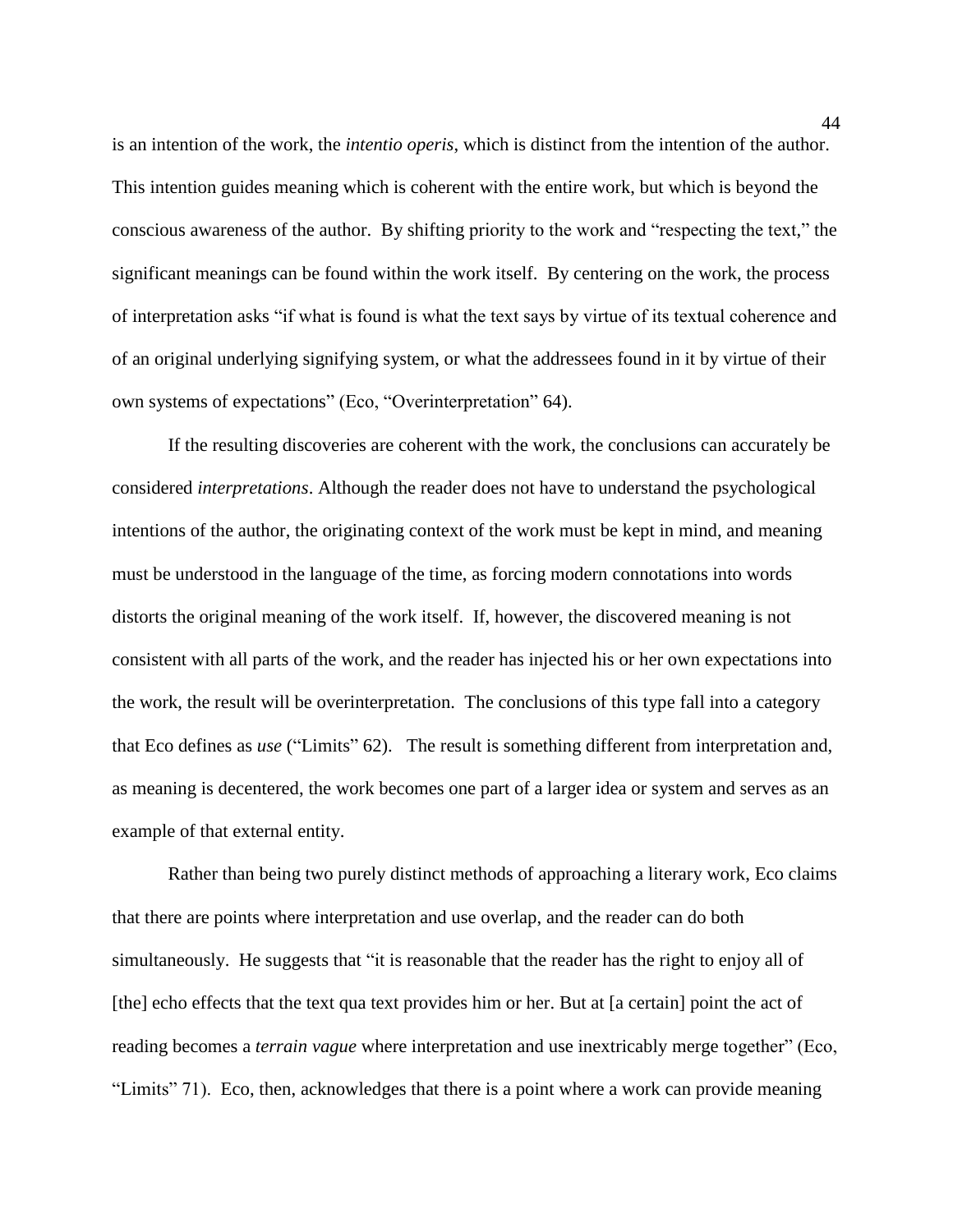external to itself and reveal aspects of language or culture larger than the work's immediate range of concern, while remaining internally consistent. This kind of use remains important, as the work can tell the reader something about itself, while commenting on cultural phenomena at the same time. As long as this use remains consistent with the work as a coherent whole, it remains viable as an interpretation. However, as use overtakes interpretation, it becomes ever more important to remain focused on the work itself if one is attempting to say something about the work as it is.

The claim that there is the possibility of "bad" interpretations is further expanded on by Eco in *The Limits of Interpretation,* where he considers a Medieval understanding of interpretation, and views aesthetics as "a secret science of symbols as intuitive revelations that can be neither verbalized nor conceptualized . . . something that sends one back to a mysterious and self-contradictory reality" (18). Since symbols lead to further symbols, deferring definition, Eco claims that "the meaning of a text is postponed. The only meaning of a text is 'I mean more.'" (27). While symbols are themselves open to infinite possibilities, the meanings constructed from them are finite in terms of "interpretations allowed by the context" of the work (Eco, "Limits" 21). This does not mean that "a text has a unique meaning, guaranteed by some interpretive authority. It means, on the contrary that any act of interpretation is a dialectic between openness and form, initiative on the part of the interpreter and contextual pressure" (21). The interpretive goal Eco strives for is a middle path between "two poles," avoiding the search for one specific interpretation that may have been intended by the author and put into code within the work, and on the other side, "unlimited semiosis" where the work can mean anything that a reader wants it to mean. For Eco: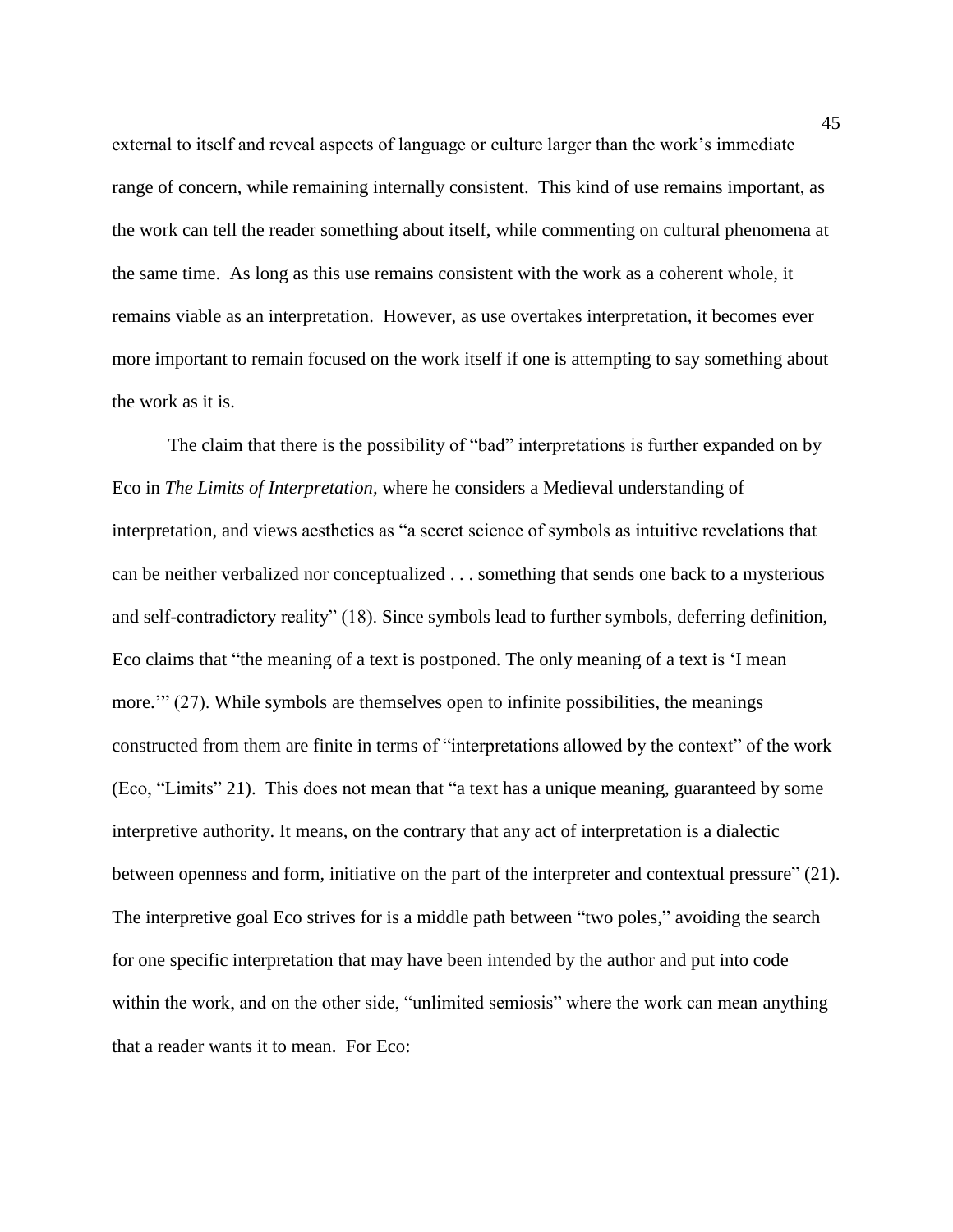to reach an agreement about the nature of a given text does not mean either (a) that the interpreters must trace back to the original intention of its author or (b) that such a text must have a unique a final meaning. There are . . . "open" texts that support multiple interpretations, and any common agreement about them ought to concern just their open nature and the textual strategies that make them work that way . . . even though the interpreters cannot decide which interpretation is the privileged one, they can agree on the fact that certain interpretations are not contextually legitimated. (41)

The literary work, unlike other types of discourse, is "conceived in order to magnify such a semiotic possibility" (45) and contains "certain structural devices that elicit interpretive choices" (50). There is an intentional attention to the possibilities that will be recognized, and the author will encourage such magnification. Nevertheless, the work retains a particular core that remains from the authorial construction which, at least, sets a direction for the worldview that emerges from it. Although the work stands as the one fixed point from which interpretations can be evaluated, Eco acknowledges that previous criticism and interpretation come into play, "since any new interpretation enriches the text," adding to the history and significance surrounding a particular work.

An artistic work, in Eco's terms, invites reading by a "critical interpreter." This reader will retain an awareness of the centrality of the work and will interpret in order to say something about the work and not about something external to it. Critical interpretation "means to read it in order to discover, along with our reactions to it, something about its nature. To use a text means to start from it in order to get something else, even accepting the risk of misinterpreting it from the semantic point of view." (Eco, "Limits" 57). This critical interpreter is "entitled to try infinite conjectures," but that does mean that all of them are valid, or equally applicable (59). In Eco's view:

To defend the rights of interpretation against the mere use of a text does not mean that texts must never be used. We are using texts every day and we need to do so, for respectable reasons. It is only important to distinguish use from interpretation . . . every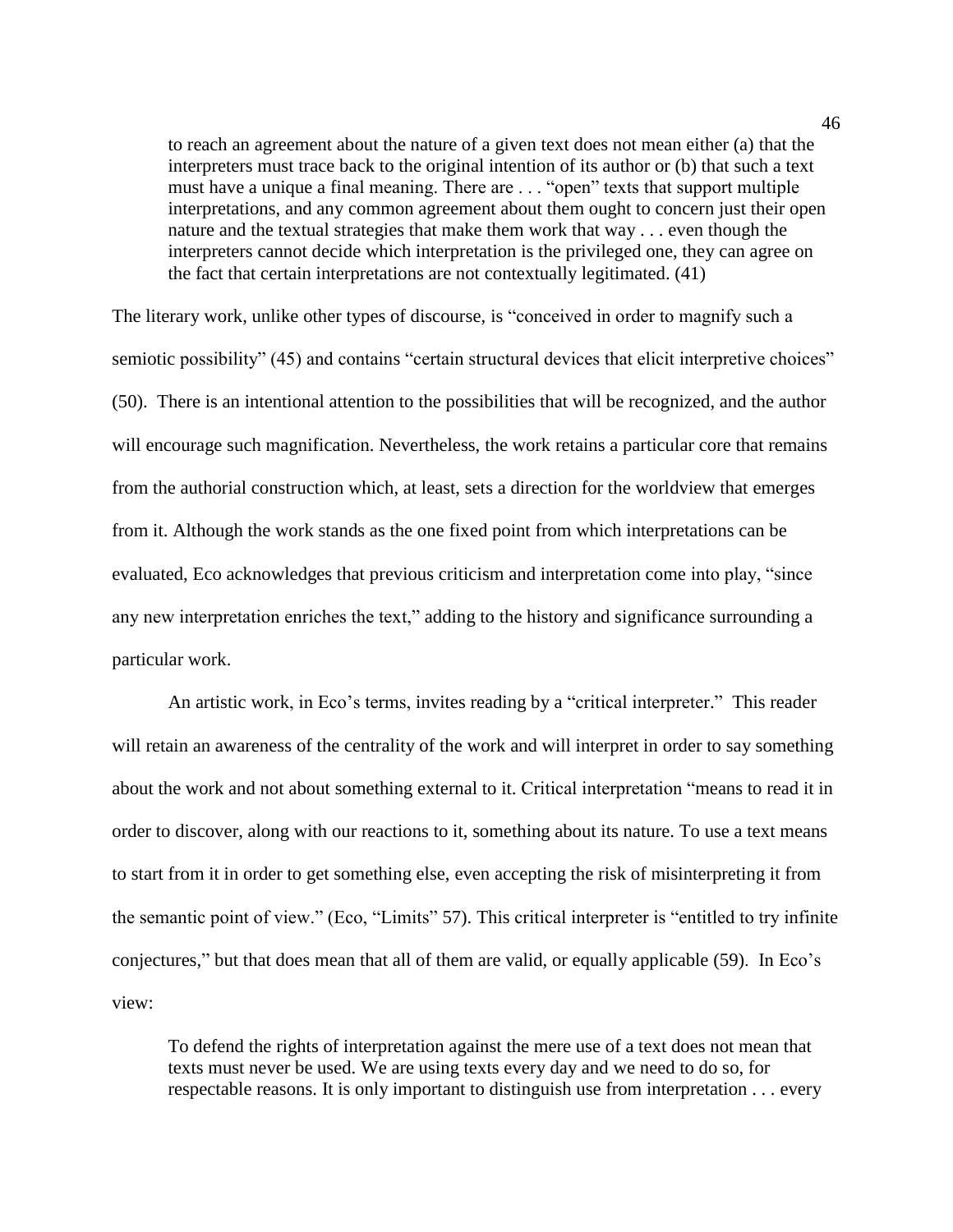empirical reading is always a mixture of both . . . Sometimes to use texts means to free them from previous interpretations, to discover new aspects of them, to realize that before they had been illicitly interpreted, to find out a new and more explicative *intentio operis*, that too many uncontrolled intentions of the readers had polluted and obscured. (62)

The distinction is important if one wants to retain the exclusive qualities that give literature a discrete and unique presence among all cultural artifacts.

While overinterpretation is the projection of pre-determined meaning into the interpretation of a work, it could be argued that dismissing certain possibilities of interpretation is really a problem of underinterpretation. This is the position that Jonathan Culler takes as a response to Eco in *The Literary in Theory*, arguing that all interpretations are good because they can provide something useful. Because he sets limits, stopping the process of interpretation and disallowing continuing possibilities, what Eco is really proposing, in Culler's view, is underinterpretation. Culler claims that interpretation is most interesting when it is "extreme" (167). Pushing interpretations past ones which are moderate, reserved, and safe, will create better attempts at finding characteristics which will have more impact. Arguing that the problem, "if anything [is] underinterpretation: a failure to interpret enough elements of the [work] and a failure to look at actual prior texts to find in them concealed [meanings]," Culler places emphasis in the contextual relations between works, moving the locus of meaning outside of a work (169). This externalization places emphasis on factors which were not present during the creation of the work, and therefore may add to a modification of meaning. Culler reformulates the problem of overinterpretation using the term *overstanding*, conceived by Wayne Booth. Overstanding "consists of pursuing questions that the text does not pose to its model reader," as opposed to understanding which "is asking the questions and finding the answers that the text insists on" (Culler 172). What is really important is not an accurate interpretation, but rather what the work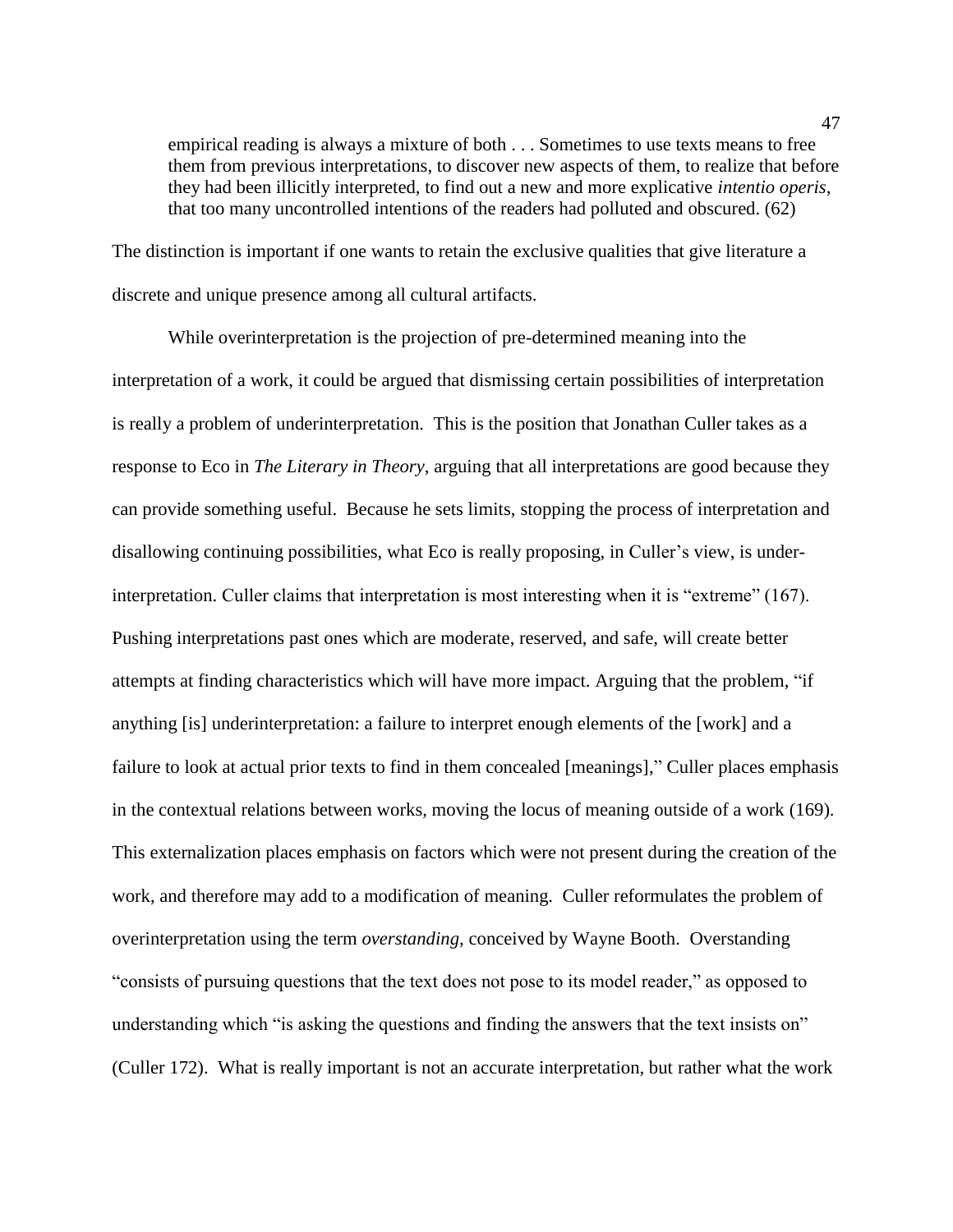## does, as Culler contends:

If interpretation is reconstruction of the intention of the text, *intentio operis*, then these are questions that do not lead that way; they are about what the text does and how; how it relates to other texts and to other practices, what it conceals or represses, what it advances or is complicitous with. Many of the most interesting forms of modern criticism ask not what the work has in mind but what it forgets; not what it says but what it takes for granted. (173)

Supporting Eagleton's view that literature is inextricable from the power relations of a culture, Culler's explanation of overstanding coincides well with the goals of literary theory. Literature provides a wealth of knowledge about "other practices," involving the originating culture and ideology. But theory is something larger and external to literature itself, and Culler's view does not specifically refute Eco's, but rather reveals a different goal as the end point in the course of understanding literature. For Eco, the most significant aspect is the meaning and experience a reader receives from the work. Culler's emphasis on what a work omits, "forgets," and "takes for granted" proposes that literature is either a passive transmitter of the larger cultural forces, which the author does not recognize, or that it advances such forces by actively omitting an articulation of them, which further assists in suppressing challenges to them. Ultimately, in either case, the real substantial subjects of study become these forces. This thinking supports what Alan Sinfield labels an "entrapment model," which can disregard the active change produced by literature as dissident ideologies emerge. If the most interesting aspect of literary work is not what inquiries "the texts insists upon," but rather those not of immediate concern, then literature becomes generic source material for study, and the unique aesthetic character of each work is stripped away.

The role of literary theory, Cullers argues, should not always be viewed as attempting interpretations. Just as linguistics describes language in a systematic structure, without defining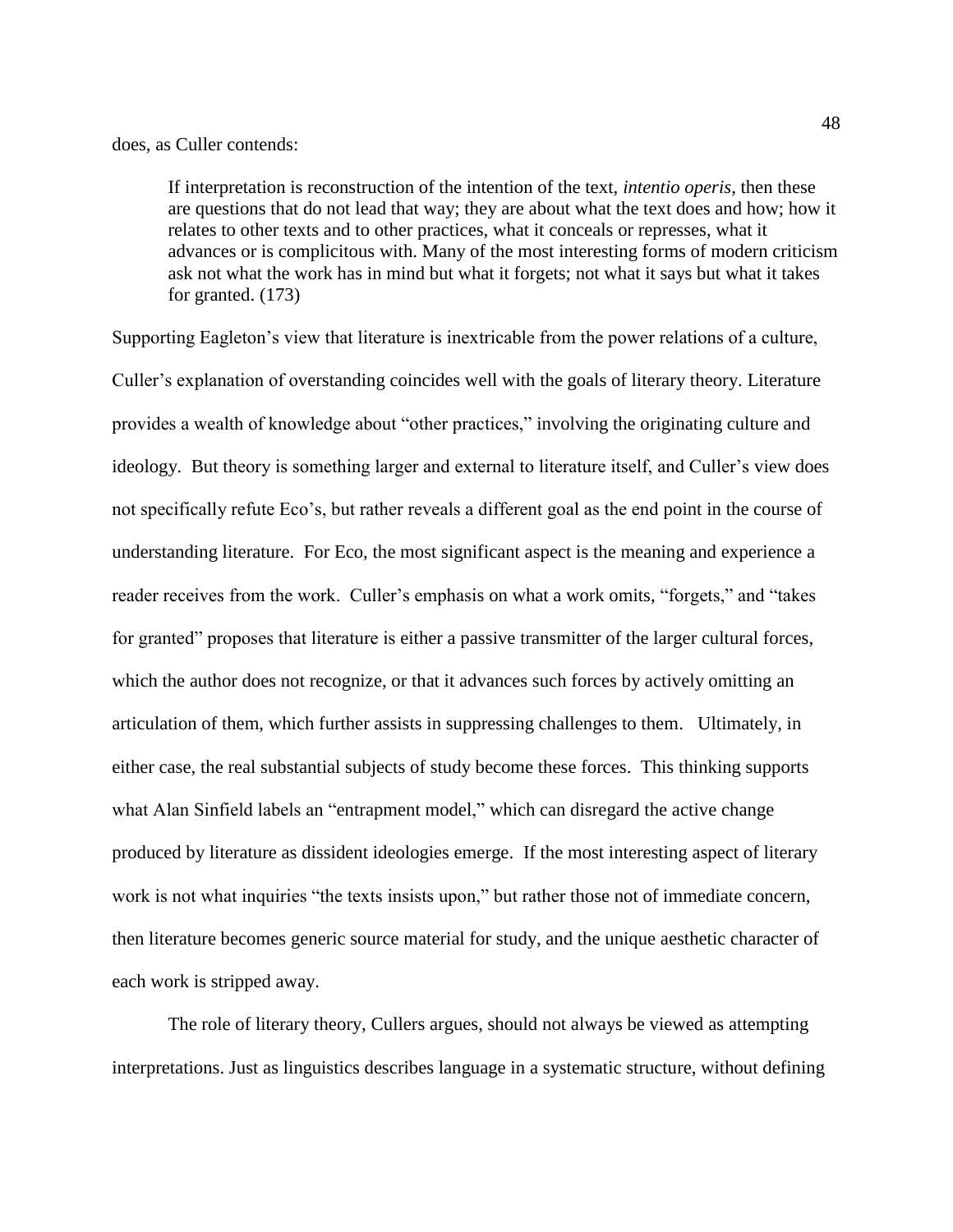particular content, criticism should not be viewed as "proposing new meanings," but rather describing the systems of literature (Culler 176). Culler proposes that:

Often what seems a biased critical interpretation giving excess weight to some factors and or structures and neglecting others should be seen, rather, as an attempt to understand the system of possibilities of literature, the general mechanisms of narrative, of figuration, of ideology, and so on. (176)

Culler makes an interesting point regarding the form and content of the work. Analyzing how a work is constructed, structured, functions, etc., can disassemble the work into its components without changing the meaning of the content which is aesthetically unique. However, it seems important to differentiate the meta-literary study of a work's structure and relation to culture, from the aesthetic experience derived from the particular details of the content within its form. The latter is important, not for determining how or why it works, but for what it actually does as it is encountered by a reader. This marks an important difference between experience and study. When reading for sublime enlightenment, one does not need to keep literary analysis in the forefront of thinking, just as listening to a symphony does not require a working understanding of music theory and an awareness of the discrete elements involved. Those systems and structures either become transparent as the work accomplishes its own design, or they become a distraction by standing out in front of the work while the content retreats into the background and experience is transformed into understanding. As a form possessing concrete content, literature contains even more meaning that is unique and identifiable with the work than abstract artistic works built primarily upon structure and form, such as absolute music. The meaning that results from this content necessitates attention to interpretation rather than just attention to overall form. While Culler's project of "understanding the various strategies of its forms" does illuminate the external conditions and connections related to the work, it takes the experience beyond the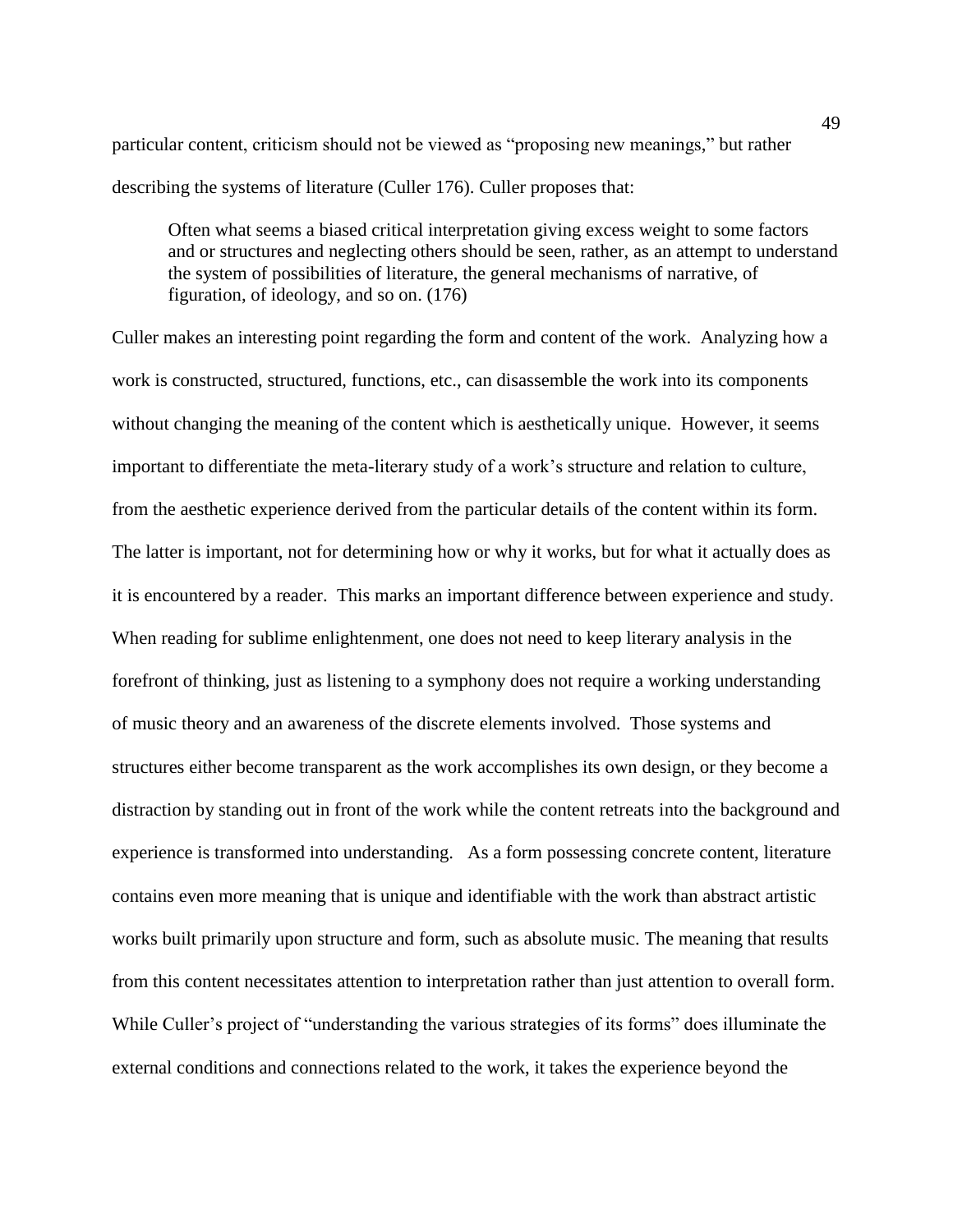artistic one that centers on contemplation by the reader (178).

Culler attempts to carefully maintain a position which upholds his preference for theory, while avoiding a pragmatist position in which literature enhances learning of everything external to literature itself. He concedes that pragmatism ignores "the question of how a text can challenge the conceptual framework with which one attempts to interpret it" (182). However, a view of literature which gives primacy to enjoyment and personal insight ultimately advances ideology, "by denying any public structure of argument in which the young or marginalized could challenge the views of their eminent elders, helps make their positions unassailable and in effect confirms a structure in place by denying that there is a structure" (179). In order to avoid the entrapment model of ideological transmission, theory is necessary in addition to the primary mode of reading as artistic engagement in order to articulate the cultural structures at work. The significance of theory, as influenced through Deconstruction, is in Culler's terms the revelation of the "hierarchical oppositions [which] structure concepts of identity and the fabric of social and political life, and to believe that one has gone beyond them is to risk complacency abandoning the enterprise of critique, including the critique of ideology" (181). This position suggests that rejecting the use of a work as a model to examine the links in the chain of larger cultural forces will neglect ideological critique. However, there can be effective examinations of a work's relation to culture, as theory often does, without abandoning the idea that it is an artistic work, and as such retains a level of complexity beyond other discourses as it contains its own internal tensions and alternative possibilities.

Despite his avoidance of pragmatism, Culler does agree with Richard Rorty in affirming that in the process of interpretation, "one thing we cannot do is set limits" (181). Meaning is not "the free creation of the reader," as Eco fears, but rather it is a continual exploration, "the limits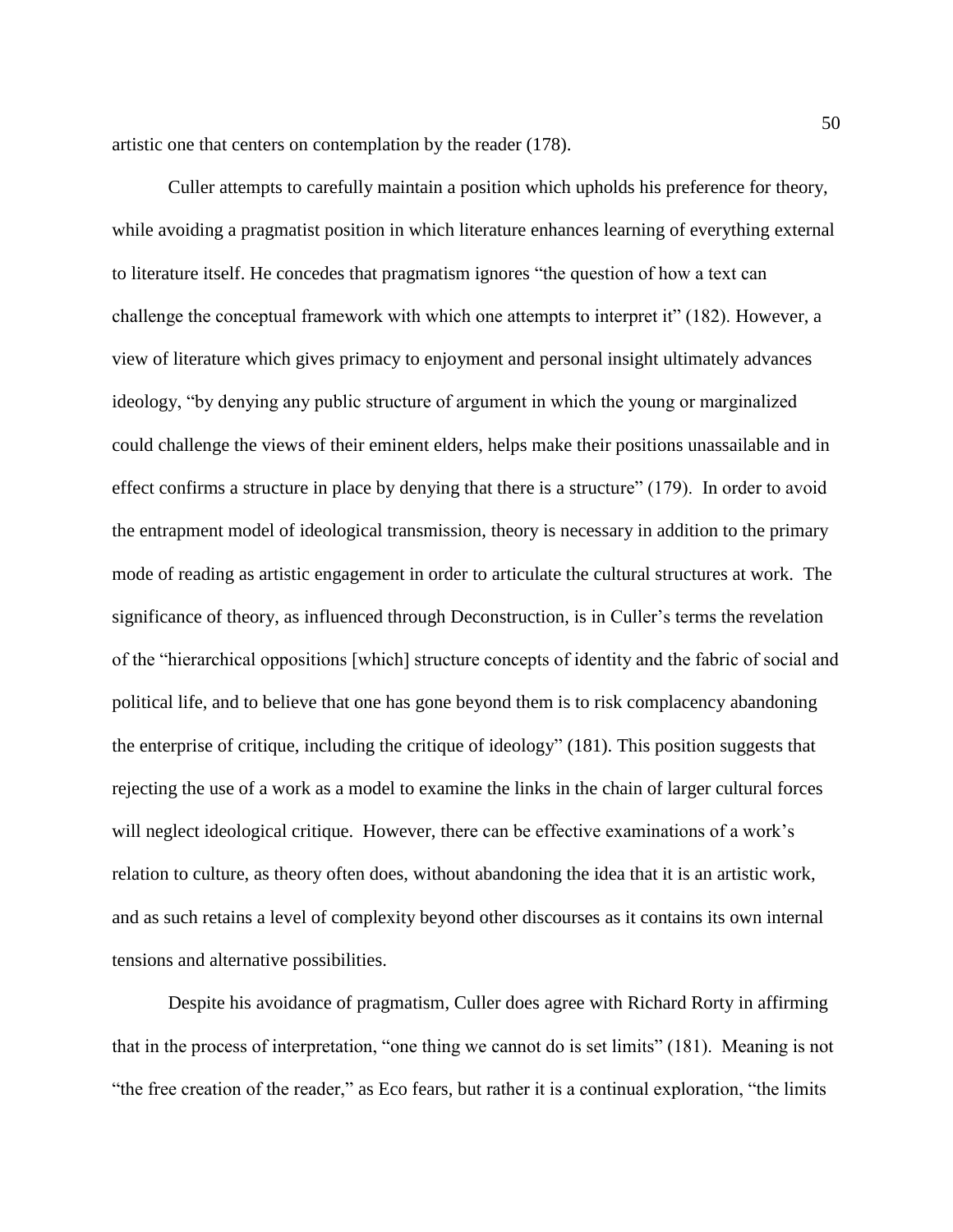of which cannot be identified in advance." This response, however, ignores Eco's "right of the text" which requires each interpretation to be evaluated in relation to the work as a whole. Without the work acting as arbitrator of internal meaning, external use becomes dominant and the determiner of meaning is removed from the author, the work, and even the reader, while being relegated to endless contexts instead.

Culler's ultimate reason for advocating extreme interpretation is a goal of "producing" something from the work, as he argues that:

A method that compels people to puzzle over not just those elements that might seem to resist totalization of meaning but also those about which there might initially seem to be nothing to say has a better chance of producing discoveries . . . than a procedure that seeks only to answer those questions that a text asks its model reader." (182).

Since the limits of meaning cannot be fully defined during authorship, it does seem ultimately destructive to suggest that legitimate interpretations must be provoked by the work. Certainly Culler is right that part of the wealth contained within a literary work is its ability to produce discoverable meaning out of every detail, and he fears that the "play" of texts will diminish as a result of avoiding overinterpretation. To suggest, however, that every detail is nearly endless in producing meaning transforms the original work into something beyond its own stable identity, just as arbitrary limits on meaning can diminish the readily available possibilities it possesses. What Culler doesn't reference in this response is the category of aesthetic features. The possibility of future discovery lies in the aesthetic harmonics which provide multiple layers of meaning. These emergences rely only on the work itself without the contextual references to external culture which are part of the study of theory.

Culler agrees with Rorty's pragmatic response to the idea of overinterpretation, claiming that the distinction is irrelevant: "there is no difference between using a text for your own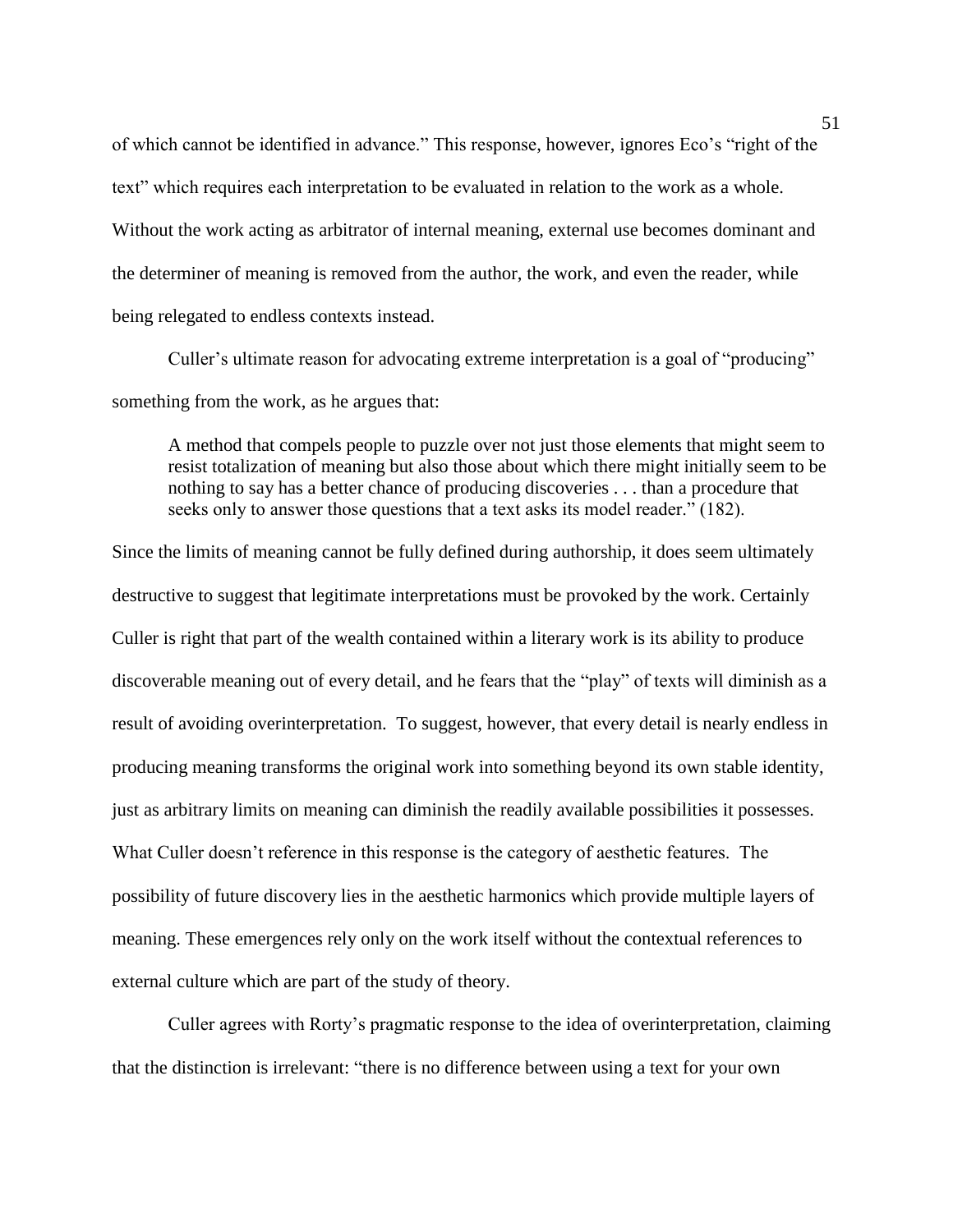purposes and interpreting it as carefully as you can – both of these are just ways of putting the text to use . . . we should just use texts as we use word-processing programs, in an attempt to say something interesting" (177). This analogy ignores what should be a primary fact about literature: that it has specific internal content. A word processor, in contrast, has no content by design; it is a blank form intended to be used to the point that it no longer exists as a part of the final product. The literary work already has something to say. Proposing that it is just a starting point for readers to invent or realize their own "interesting" thoughts is a disservice to both the work and the author's involvement in the complex and deliberate creation of the work, and places the totality of meaning into the reader's response. It does not "respect" the work. Interpretation may be a kind of use, but using a text does not necessarily involve interpretation. The first acknowledges literature as a specific kind of discourse, while the latter removes this distinction and treats literature as just another cultural artifact, equivalent to anything else. Disregarding the distinction undermines the entire history and purpose of critical evaluation.

Culler's resistance to limiting interpretation, as potential underinterpretation, ultimately presents its own danger. While new discourse and discussion can be generated from a process of ongoing interpretation, the discovery of which is based on the work under examination, the new interpretations can themselves become the basis of critical discourse. If the work is no longer the central basis for such discourse, then the new "discoveries" become something that stands alongside the work as detached material, and can potentially overshadow the original. The danger of allowing overinterpretation to stand as valid commentary is that the process may continue along that particular direction and become understood as the primary or sole meaning of significance. In such cases the new, and less connected, interpretations can obscure more legitimate examination. Culler's concern regarding the dismissal of interpretations then returns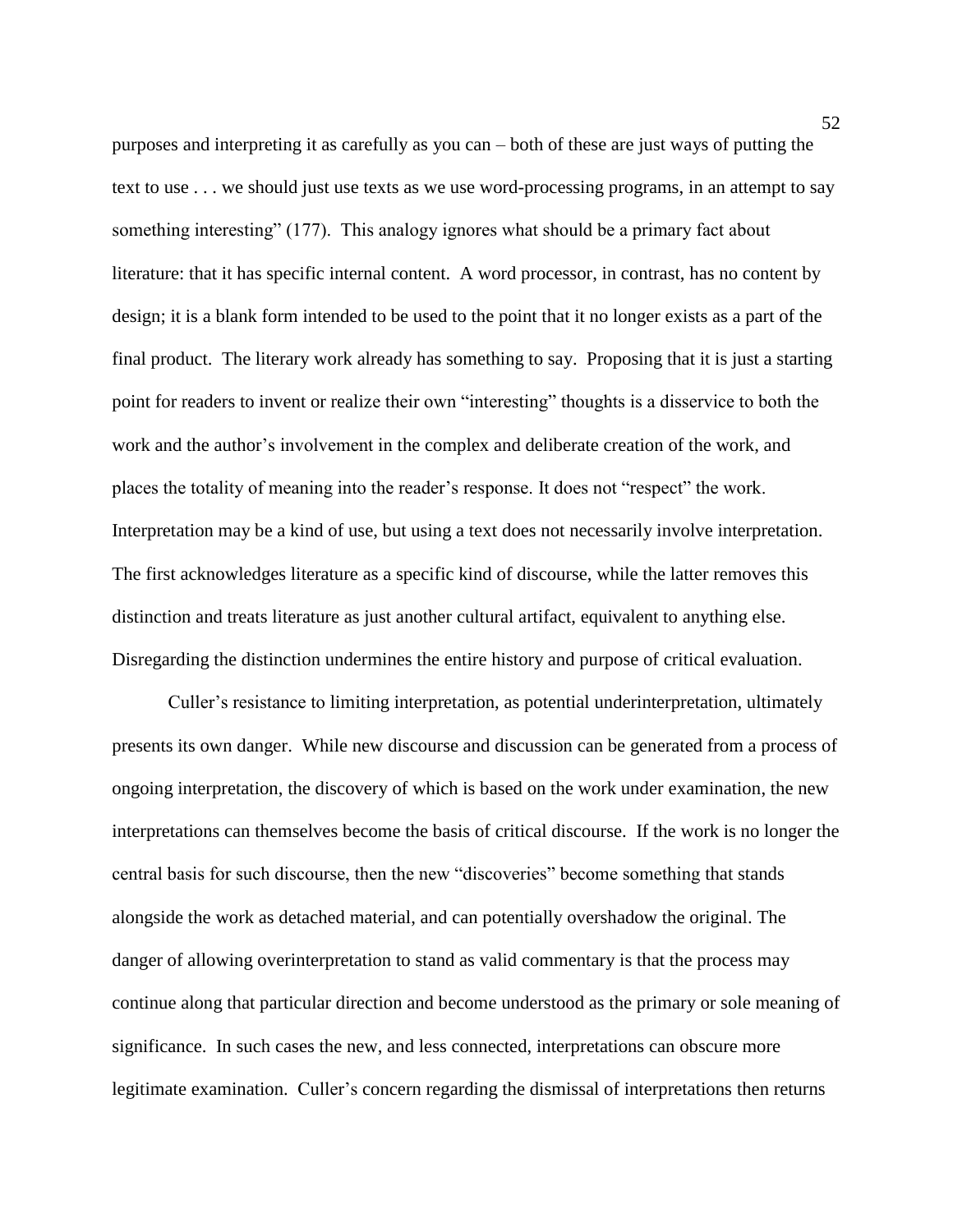as a possibility. Identifying, and possibly discontinuing, a branch of interpretation which can be demonstrated as a bad one, an overinterpretation, diminishes material which can alter future readings. This reduces the risk of those "interpretations" having a negative impact on the other possibilities which are consistent with the whole work and have an equal claim to primacy, although they are created through the multi-valent "harmonics" of aesthetic language. As interpretations get further removed from the original work, they diminish the primacy of the work itself. Allowing complete inclusiveness in the critical examination of a work can eventually impose limitations by delegitimizing perspectives that contain more consistent and coherent interpretations. Intentional overinterpretation allows for an increase in the quantity of discoveries which are relative to the work, but it may diminish the quality of discourse overall by diluting it. While Culler regards this as under-interpretation, introducing elements which suggest a final "meaning" cut off the original possibilities and limit the ambiguous and harmonic qualities present. If *The Tempest* becomes regarded simply as a play about the American colonization of the New World, then all of the other geopolitical events which inspired its final form, and of which the play has something to say, becomes forgotten. Furthermore, the problem with interpretations that only use the work is that they become rewordings of it which replace the artistic construction itself and overshadow the original form. As a particular interpretation it then achieves a primacy over the work and its aesthetic formulation of meaning. This limits further reflection of the multivalent possibilities. Interpretations of use can always bring in something new to the discussion of the work. However, if they become removed from the work, and not directly supported by what the work articulates, then the discussion of the meaning becomes detached from the literary artifact and concerns something else and must be acknowledged as such.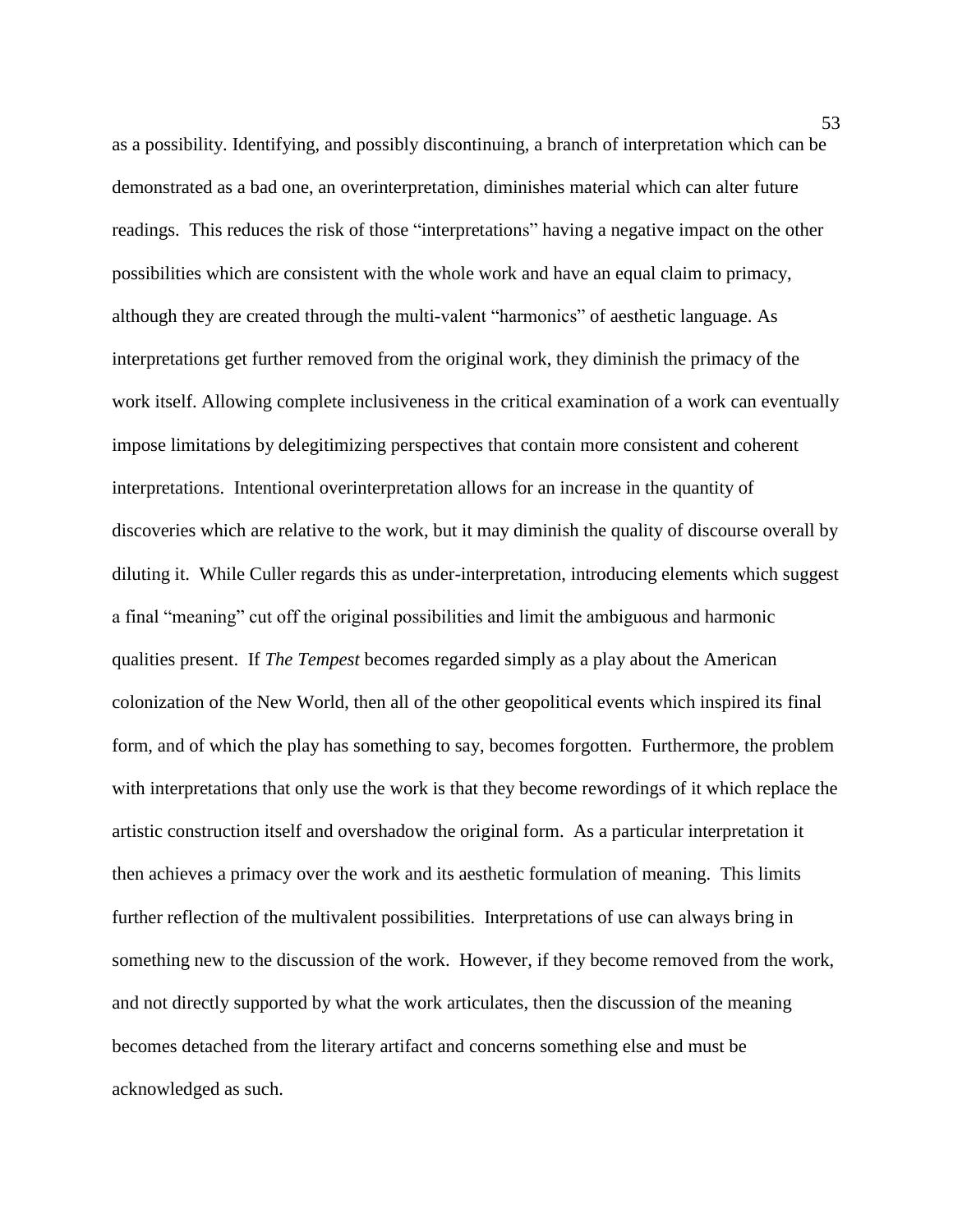While both views present significant arguments, the process of interpretation, as a method of literary study, should differentiate between these two possibilities, and recognize its own limit while realizing that over-interpreting a work imposes limits on the aesthetic dimension of it, systematizing it and reducing it to a meaning that is defined from outside of the work. There should be a recognition of the ideological content which clearly resides within the work and is supported by the work itself as a whole. This content necessarily influences the resulting interpretations. The meaning of such interpretations, which involve links to the larger culture, can be demonstrated to be present, while leaving the question of authorial intent undetermined. Conversely, interpretations which only use the work to provide a useful analysis of the larger culture should be recognized as existing externally to the work, and as material not necessarily embedded and supported by the author or by the work. They reside primarily in the receiving audience and in the web of connections that a work forms to culture and to other works, many of which originate some time after the completion of the literary work, and therefore cannot factor into the core meaning of it. Those interpretations which consider only the work, or the work as the primary determiner, apply to fields which consider the aesthetic elements and regard literature as unique. Those that consider all possibilities in relation to external factors are applicable to sociological and cultural studies, but are not necessarily literary.

Following Eco's argument, it seems that to study literature solely as an ideological document is to ignore the unique features which separate literature from other forms of discourse. At some point the interpretive process must end, leaving the individual reader to contemplate and feel the aesthetic effects beyond conceptualization. As an artistic form, literature contains aesthetic qualities as part of the harmonics produced. Ignoring these aspects, and focusing attention only on the cognitive content, is itself a form of under-interpretation.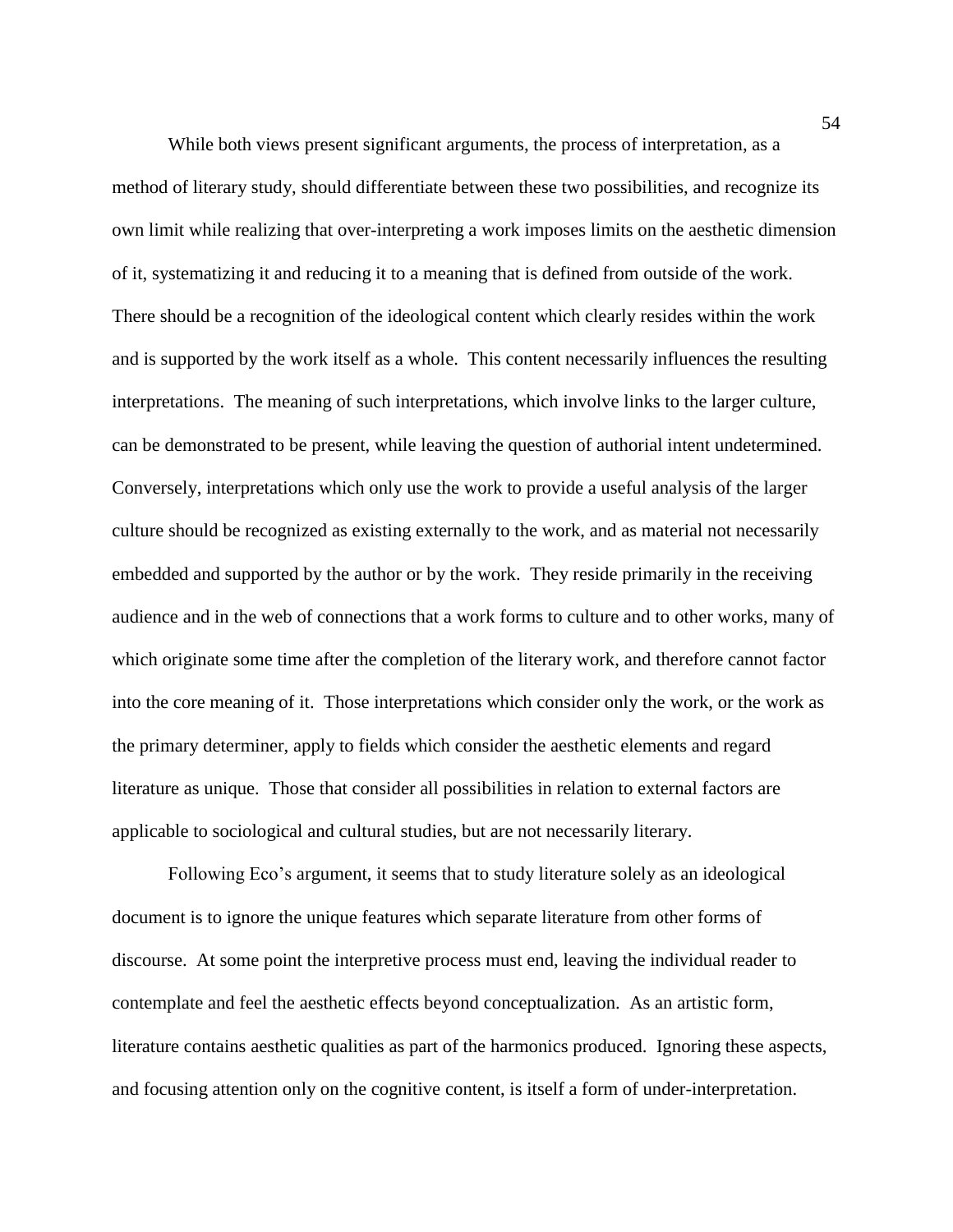Rather than simply transmitting ideology, aesthetic forms invite interpretation, and in doing so create a space of possibility in which new ideas can be introduced. The literary use of language becomes a break, a gap, in the existing ideology. As literature attempts to break new ground, to say something that hasn't been said before, it expands the reader's horizon. By inviting interpretation, the literary work attempts to connect with a more fundamental world, unlike an artificial product sustained only through conventional use of language. Through literature, the unarticulated world of the Real can be offered for experience.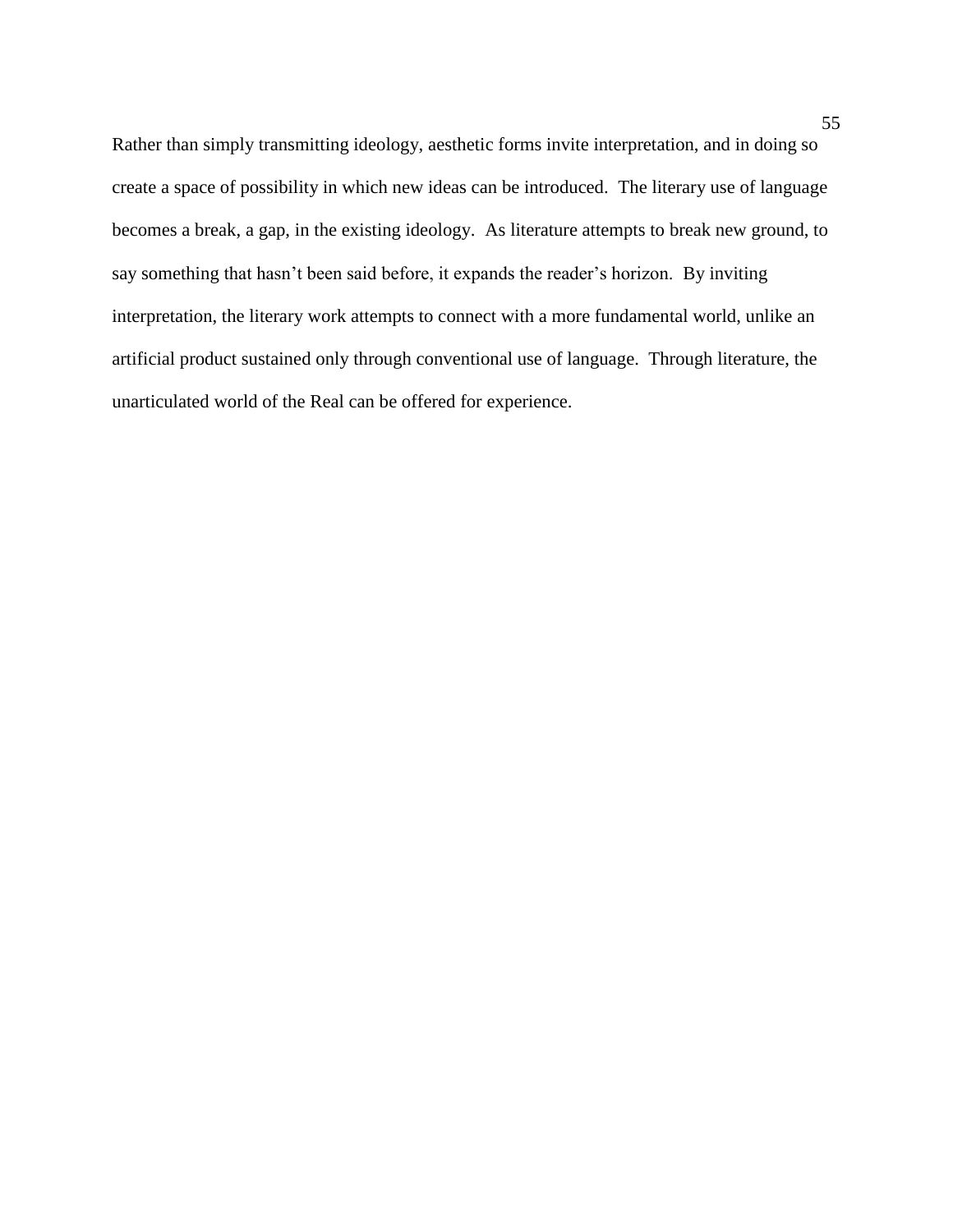## **Chapter 3: The Ideological Possibilities of Literary Language**

In the process of considering acceptable interpretations, the nature of language in its literary form must be recognized. The analysis provided in the works of both Alan Sinfield and Mikhail Bakhtin suggest a more complex structure to literature than many theoretical models of ideological transmission conclude. Sinfield argues that within culture there are always present "faultlines" where the dominant ideological views are challenged and modified. Bakhtin's theories reveal a heterogeneous structure within the language that a literary work is constructed from, language which can present ideological tension within even a single sentence. A literary narrative consists of various languages found within a particular culture which are coextensive and remain in an ongoing dialogical tension. These languages contain various ideological views, which further function as different types of ideology altogether.

Although Sinfield supports the view that political meaning is the mode of primary significance present within a literary work, in *Faultlines: Cultural Materialism and the Politics of Dissident Reading* he challenges the view supported by Eagleton, which he calls the *entrapment model*. Derived from the work of Althusser and Foucault, this model suggests that: "ideological constructedness, not just of our ideas, but of our subjectivities, seems to control the scope for dissident thought and expression" (Sinfield 35). In response, Sinfield asks: "if we come to consciousness within a language that is continuous with the power structures that sustain the social order, how can we conceive, let alone organize, resistance?" (35). Sinfield's question is an important one. Social change does occur as marginalized views become centralized. Literature's place within this process appears not only as a possibility, but as a significant actuality. As a distinct type of discourse, literature engages not just what *is*, but what *could be* the case. The disparity between possibility and facticity creates a space for the reader to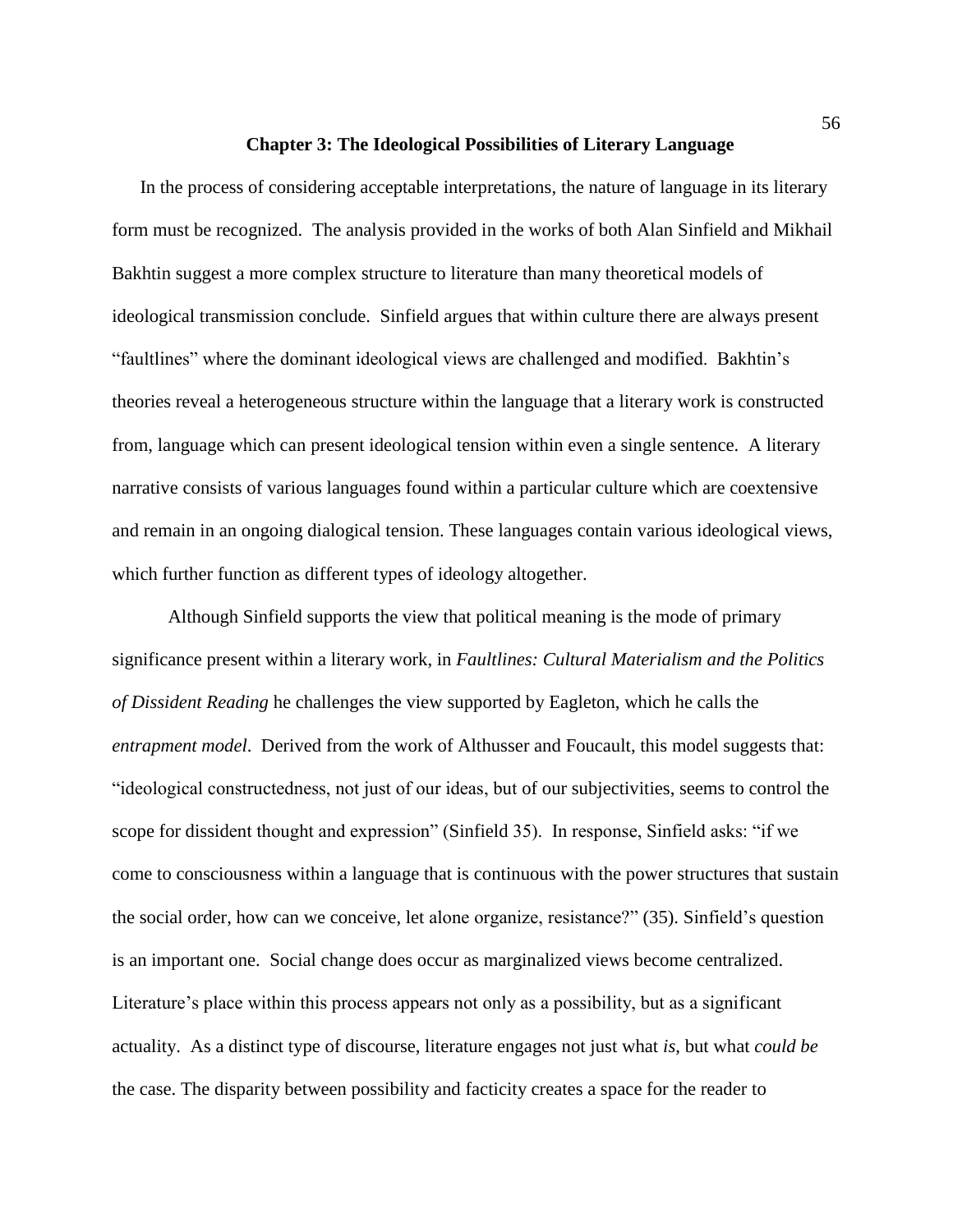reevaluate the static structure. Literature then becomes an agent of change, even as it reproduces the current ideological conditions in some ways.

The answer suggested by Sinfield is that the ideological structure of society always contains tension from various power struggles which keep it from attaining a unified wholeness. Within any society there will be faultlines where these struggles come into conflict and compete for inclusion in the dominant ideology. Since ideology is never static and unified it must be continually *produced*, as Raymond Williams claims, and through that process contradictions emerge (41). Sinfield claims that "the task for a political criticism, then, is to observe how stories negotiate the faultlines that distress the prevailing conditions of plausibility" (47). Literature is one device used in the advancement of these alternative ideologies and one way these conflicts become detectable and understood. Sinfield argues that "dissident potential derives ultimately not from essential qualities in individuals . . . but from conflict and contradiction that the social order inevitably produces within itself, even as it attempts to sustain itself" (41). Describing the interaction between culture and utterance, Sinfield claims:

The inter-involvement of resistance and control is systematic: it derives from the way language and culture get articulated. Any utterance is bounded by the other utterances that the language makes possible. Its shape is the correlative of theirs: as with a duck/rabbit drawing, when you see the duck the rabbit lurks around its edges, constituting an alternative that may spring into visibility. Any position supposes an intrinsic opposition. All stories comprise within themselves the ghost of alternate stories they are trying to exclude. (47)

This visualization is instructive. The imprint of a work on the surrounding context produces a "ghost," opening space for alternate perspectives to be created. Like an illustration that appears as two things simultaneously, a literary work conveys meaning relating to multiple structures at the same time. It works at two, or more, levels which may not be precisely compatible. Just as Zizek's anchoring of ideology to a master-signifier produces *otherness* in any view not similarly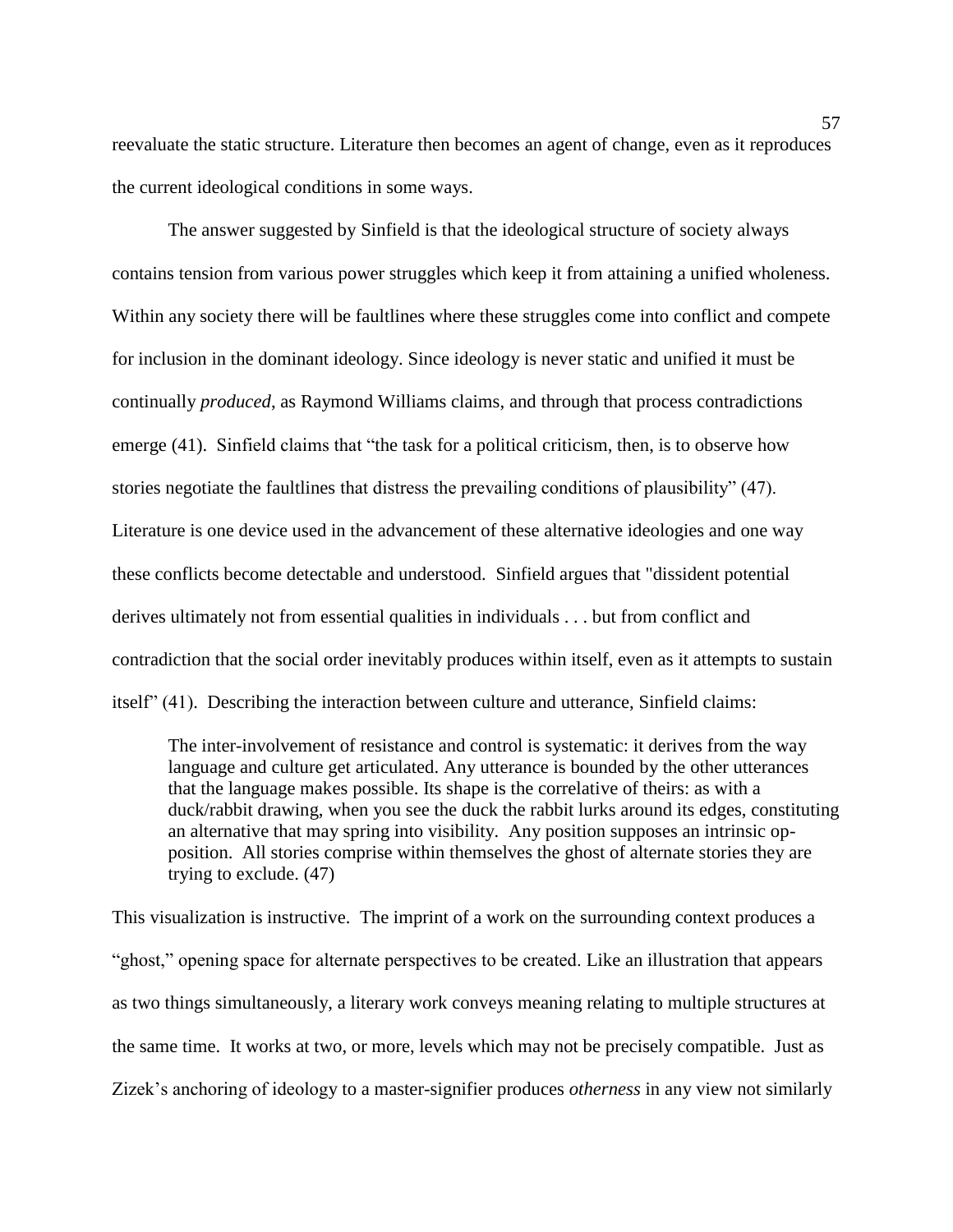grounded, the narrative limits of a literary work suggest what it is *not*. It produces a negative which then can be compared back to itself, continually producing meaning. In response to new relations to its context, multiple interpretations can be established which are supported by the work as a whole. To pick one as the definitive interpretation may completely ignore a possibility that might be just as legitimate. Constraining the work within a pre-determined ideological mold, as entrapment theorists like Eagleton propose, dismisses other ideological perspectives. Such a method makes the work fit into pre-conceived notions and, as such, falls into *use* of the work without allowing it to exhibit its inherent perspectives on its own. Literary works, as cultural products, become pawns in a larger contest of ideology, even as they may ultimately provide an escape from that very structure.

Through the process of literary construction, the description of a culture embedded within a work brings out concealed details and allows a new viewpoint to emerge. Sinfield argues that "even a text that aspires to contain a subordinate perspective must first bring it into visibility . . . and once that has happened there can be no guarantee that it will stay safely in its prescribed place." (48). Sinfield adds that "conversely, a text that aspires to dissidence cannot control meaning either" (48). Ultimately there can be no security in textuality." Sinfield's point is that when something new is created it emerges with possibilities. Although a work will not necessarily be received as ideologically consistent with the dominant mode, it is possible that a work which intends to reject the dominant view may, in some eventual way, reinforce it. The cultural landscape becomes disrupted, with the results unpredictable. The underlying contests between ideologies cannot be stabilized even when placed within the frame of a literary work. Marginal views can be enhanced and amplified, providing a challenge to the established system. Literature functions as a part of the fundamental faultlines within a culture, the point where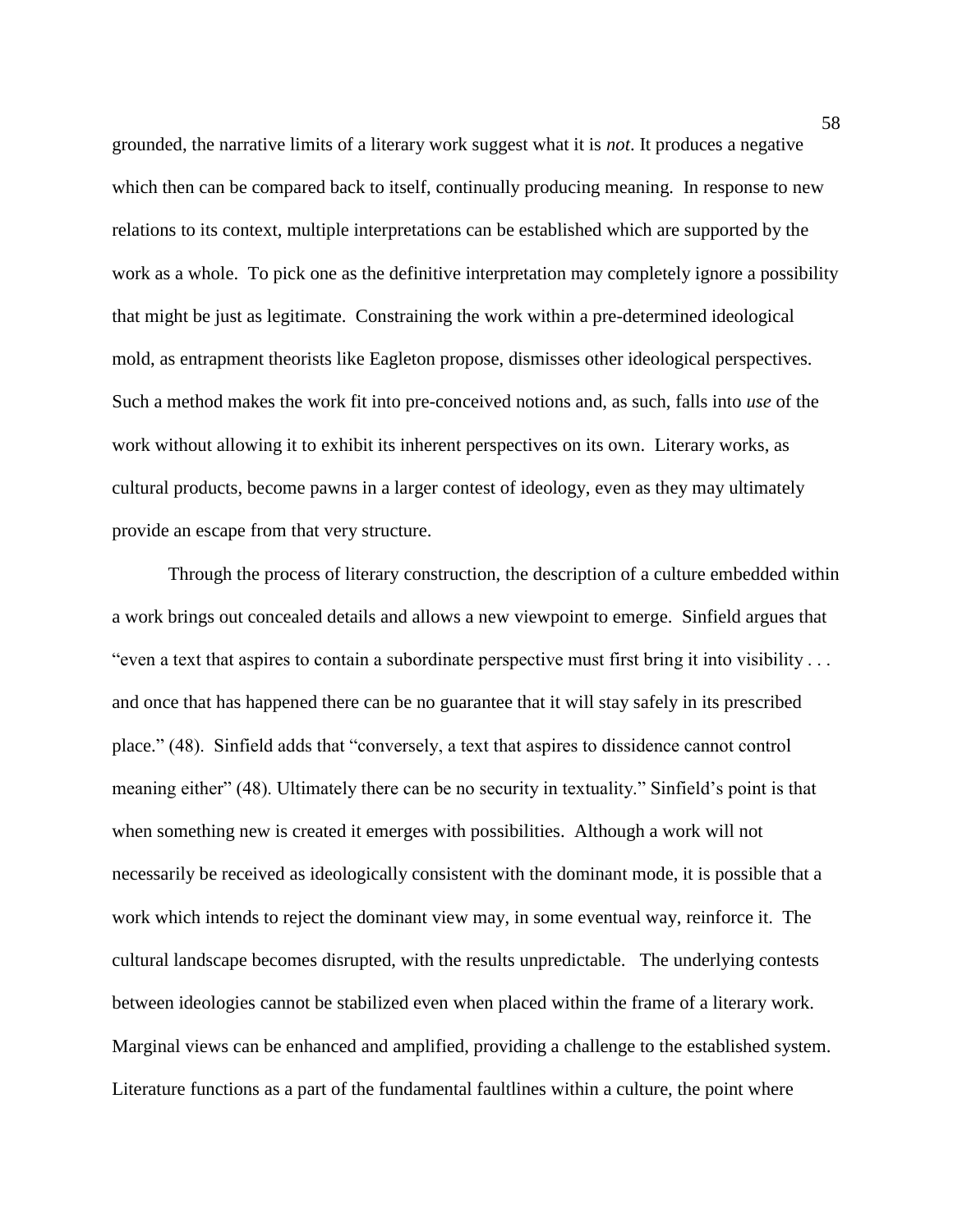opposing views come into conflict. Sinfield's argument suggests a complexity to the nature of literature, there can never be a certainty that all interpretations of a work will be ideologically consistent with one side or another because there is an inherent ambiguity necessary in a poetic or literary structure. Only after the work is put into play will it support a position.

The ideological meaning of a literary text, in Sinfield's view, is ultimately a result of how the work impacts the culture. He concludes:

formal textual analysis cannot determine whether a text is subversive or contained. The historical conditions in which it is being deployed are decisive . . . meaning is not adequately deducible from the text-on-the-page. The text is always a site of cultural contest, but it is never a self-sufficient site. (49)

This ideological position of a work is then not an inherently fixed property of a work's meaning, it relies on external relations involved in use of the work. These relations likely do not even exist during authorship but come about much later, through a work's eventual reception. Sinfield's point is that meaning is always fluid, changing as the historical periods of reception change. While this undoubtedly pertains to ideology, which exists as an inter-subjective background larger than one particular author or work, the suggestion that a work has no independent meaning at all seems questionable. There are clearly universal experiences which can be dramatized and understood throughout history, as they are more fundamental than the shifting ideological practices of local culture. It is the world of the Symbolic and its particular understandings that changes as language and practice evolve, while the more fundamental existence of the Real escapes historical contingency. Meaning which relates to the Real and provides a glimpse of the outside edge of the Symbolic seems likely to be a part of the internal structure of a work, connected to the design, purpose, and essence that defines the unique identity of that work.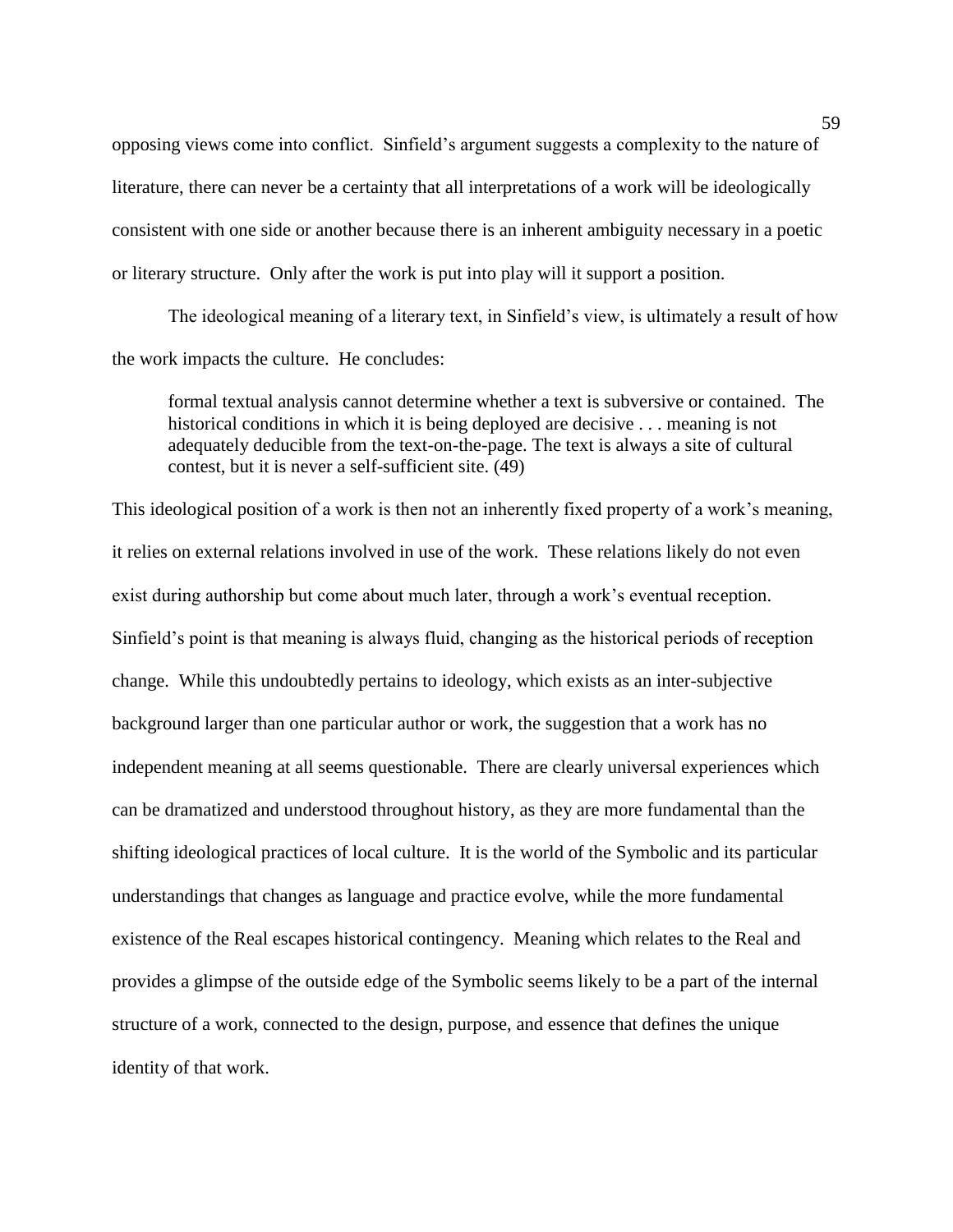Sinfield's discussion of Shakespeare notes that those plays are "powerful stories," and as such "they contribute to the perpetual contest of stories that constitutes culture: its representations, and our critical accounts of them, reinforce or challenge prevailing notions of what the world is like, of how it might be . . . by appealing to the readers' sense of how the world is, the text affirms the validity of the model it invokes" (50). The nature of narrative stories in relation to our understanding of the world as described by Sinfield suggests that ideology can never be separated from art. However, as he claims, the potential for describing *how it might be* suggests the possibility of literature to provide a perspective beyond the current understanding, those ideological views which are necessarily contained within the Symbolic foundation of culuture. By incorporating non-cognitive elements through aesthetic qualities, literature can bypass the current Symbolic structure and progress from one ideological base to another one. The literary work becomes a testing ground to model ideological views which can then be embraced or rejected by the reader.

While literary quality is commonly associated with coherence as a whole, Sinfield rejects this idea, arguing that reliance on coherence is an illusion, and its absence allows for dissident possibilities:

The quintessential traditional critical activity was always interpretation, getting the text to make sense . . . No story can contain all the possibilities it brings into play; coherence is always selection. And the range of feasible readings depends not only on the text but on the conceptual framework within which we address it. (50-51)

Sinfield recognizes the "harmonics" that Eco discusses, and includes all of the possibilities as a part of the complete work. Therefore, meaning can never be definitive, as new echoes arise which will need to be compared back to the work. Placing meaning into the external world, Sinfield reveals that a literary work can have an active consequence on the culture that produces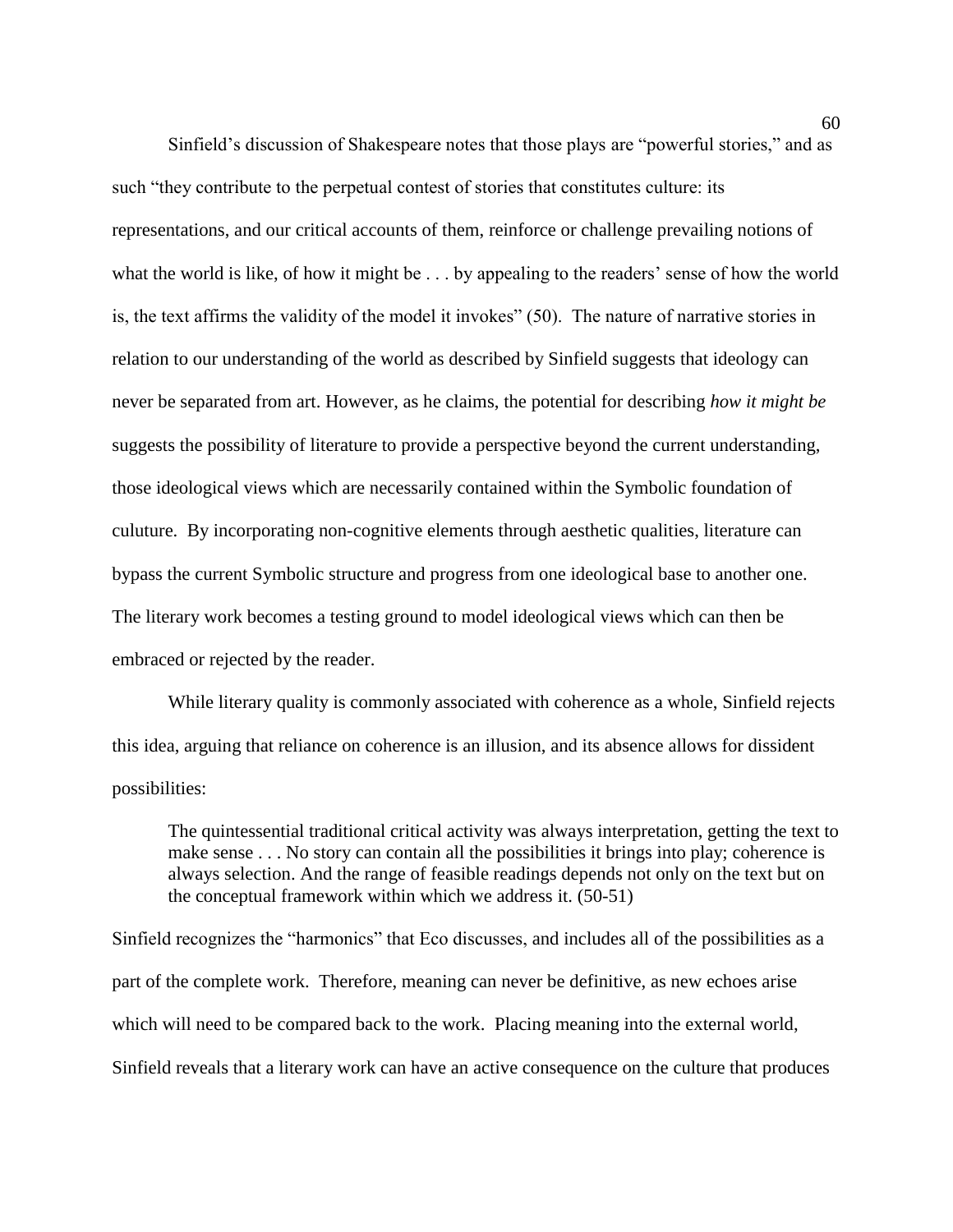it. It is not pre-determined to passively transmit dominant modes of ideology, but introduces dissidence into the cultural contest of worldviews.

 Like Sinfield's exploration, Mikhail Bakhtin's examination of language has revealed that there are complex forces and interactions below the surface of a literary work. He argues that literary discourse is dialogic, containing a multitude of voices and competing languages. This multiplicity of viewpoints, some pertaining to the author, some challenging the author or narrator, is a significant element of the aesthetic dimension of literature. Unlike a monologic work where one voice attempts to present one unified message, as found in persuasive works of rhetoric or propaganda, there is a tension and conflict found within a narrative work that necessarily projects a multivalent meaning.

In *The Dialogic Imagination: Four Essays,* Bakhtin discusses his concept of dialogism which defines language as a dialogue between multiple viewpoints, noting that it is stratified, fragmented, and constantly changing. Not only do the different interlaced languages within a work reflect different ideological positions, there are opposing types of ideology to be understood. Authoritarian discourse is an official, external ideology imposed on the subject. In contrast, internally persuasive discourse is a view adopted and developed freely by the subject. A literary work exists as a dialogue between it and the external world which envelops the work. This dialogue allows the aesthetic work to break down the authoritarian discourse that exerts pressure from the outside and replace it with internally persuasive discourse, resulting in new and open possibilities for thought.

Bakhtin's analysis illuminates how language, particularly in the literary form of the novel, operates on multiple levels. Language, he claims, "like the living concrete environment in which consciousness of the verbal artist lives  $-$  is never unitary" (Bakhtin 288). Various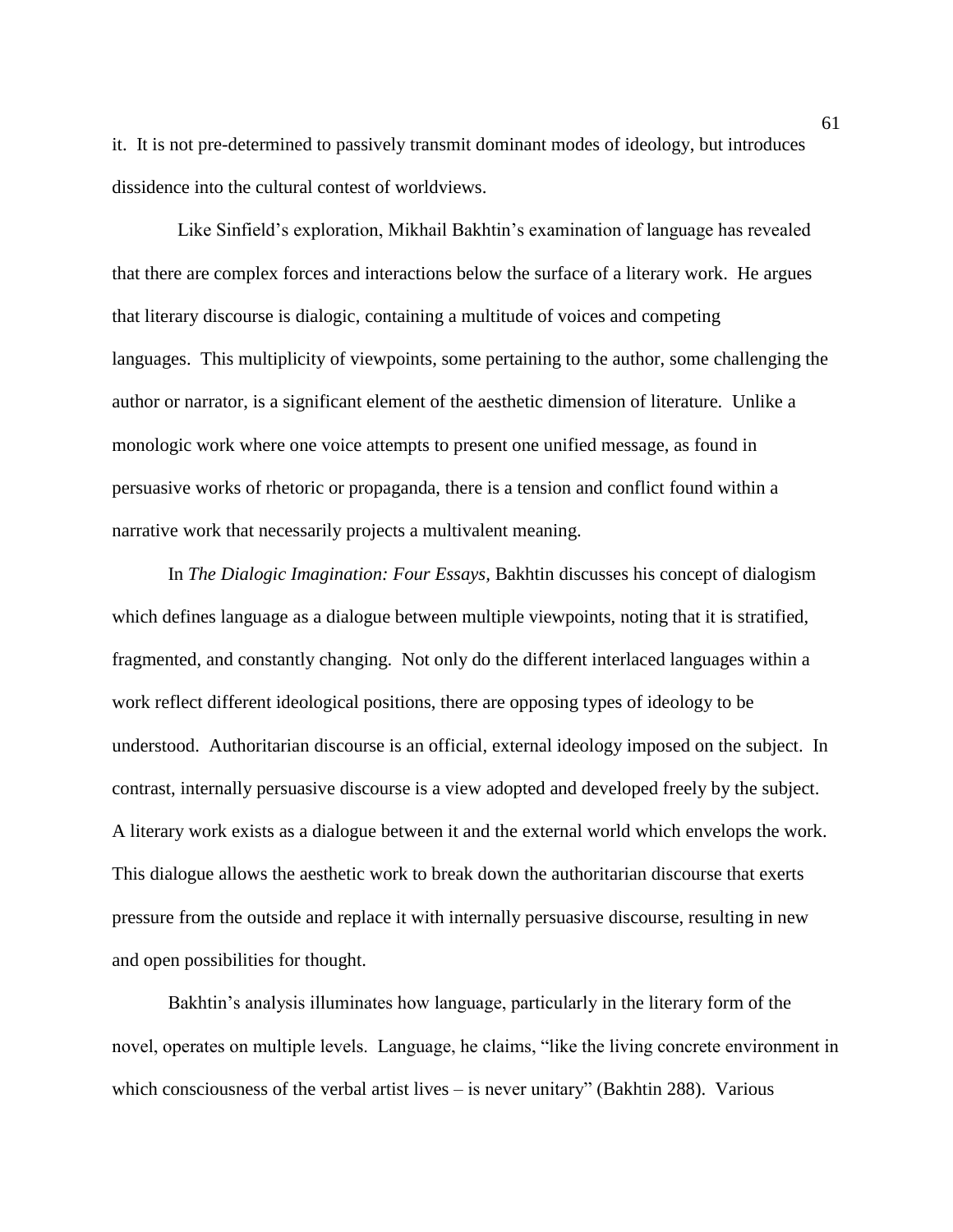languages, Bakhtin notes, "are specific points of view on the world, forms for conceptualizing the world in words, specific world views, each characterized by its own objects, meanings and values (291). As symbolic structures, languages present the world in the form of conceptual organization, each producing a view constructed from a particular perspective which results in ideological distortion. Rather than exist as an objective, detached, universal method of description, language is already a process within culture, coloring any description.

Ideology, in Bakhtin's assessment, is not a single, unified view that provides foundation for every aspect of understanding. Rather, it is split into many various levels of thought which are embodied in language. There are many ideological worlds in the process of interrelating:

every day represents another socio-ideological semantic 'state of affairs', another vocabulary, another accentual system . . . [language] represents the co-existence of socio-ideological contradictions between the present and the past, between differing epochs of the past, between different socio-ideological groups in the present, between tendencies, schools, circles, and so forth, given a bodily form." (Bakhtin 291)

This has a significant impact on communication, and Bakhtin notes that "as a result of the work done by all these stratifying forces in language, there are no "neutral" words and forms –words and forms that belong to 'no one'" (293). Previously determined, and always filled with past usage and connotation, language is specifically chosen and put into new use by an author who further modifies it. The writer "does not strip away the intentions of others . . . he does not violate these socio-ideological cultural horizons that open up . . . rather, he welcomes them into his work . . . and compels them to serve his own new intentions" (Bakhtin 299). Literature, in this view, attempts to incorporate many realms of thought, adding the meanings of the original intentions to the author's meaning of the new work, providing additional possibilities rather than reducing all views to specific ones. As literature transmits ideological views, it is not just the dominant ones that are propagated. Ultimately, a large range of views come into significant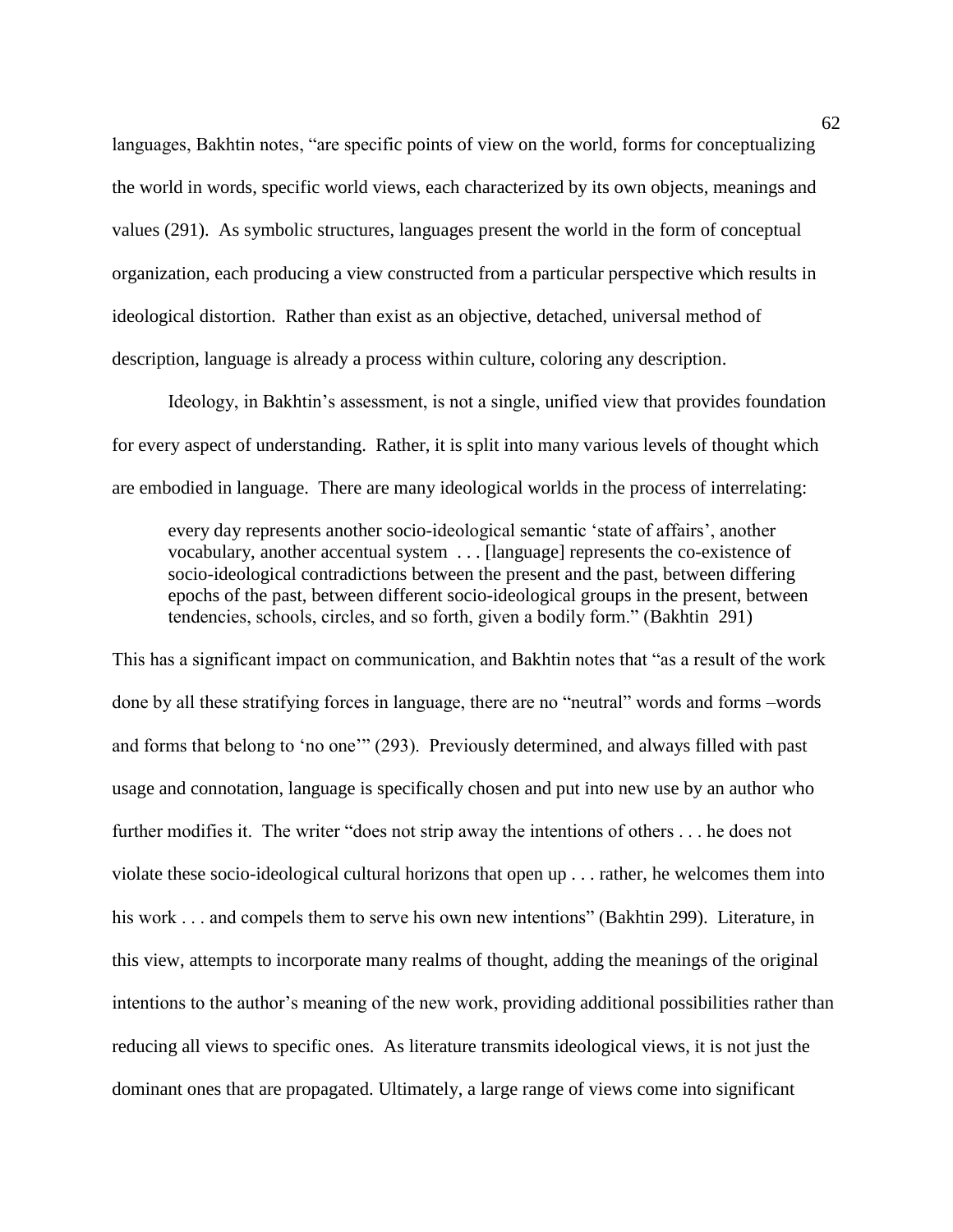focus. Some become intensified, others diminished, but there is a continual process as various views become entangled.

While Bakhtin distinguishes the different modes of ideological discourse into authoritative and internal, he claims that "an individual's becoming, an ideological process, is characterized precisely by a sharp gap between these two categories" (342). Transmission of an authoritative ideology does not necessarily cause one to adhere to it. The subject must internalize an ideological view in order for it to become a viable option. Readers, then, are not passively receptive, but rather take an active role in ideological immersion.

Perhaps the most significant aspect in understanding Bakhtin's critique of ideology is his examination of how these different discourses work as they are presented in aesthetic form. Describing the presence of authoritative discourse, Bakhtin notes that it: "permits no play with the context framing it, no play with its borders, no gradual and flexible transitions, no spontaneously creative stylized variants on it. It enters our consciousness as a compact and indivisible mass, one must either totally affirm it, or totally reject it" (343). Furthermore, it "cannot be represented – it is only transmitted" (Bakhtin 344). As an indivisible mass, it cannot be "double-voiced" or integrated with other discourse as a "hybrid construction," which leaves the artistic representation of it "impossible" (344). As ideology devoid of "play," there is no chance for meaning to evolve, to be reconfigured in new contexts, or provide new insight. If the ideological view that it presents is not accepted by the reader, then it becomes just an object, an empty thing, and "falls out of the artistic context" (344). If it is accepted, then it remains viable, but as a distinct discourse detached from the rest of the meaning. Therefore, while literature may reproduce the dominant ideology, the authoritative mode is held in its own layer of the work and while it may be transmitted by the work it is not an integral part of the aesthetic experience. The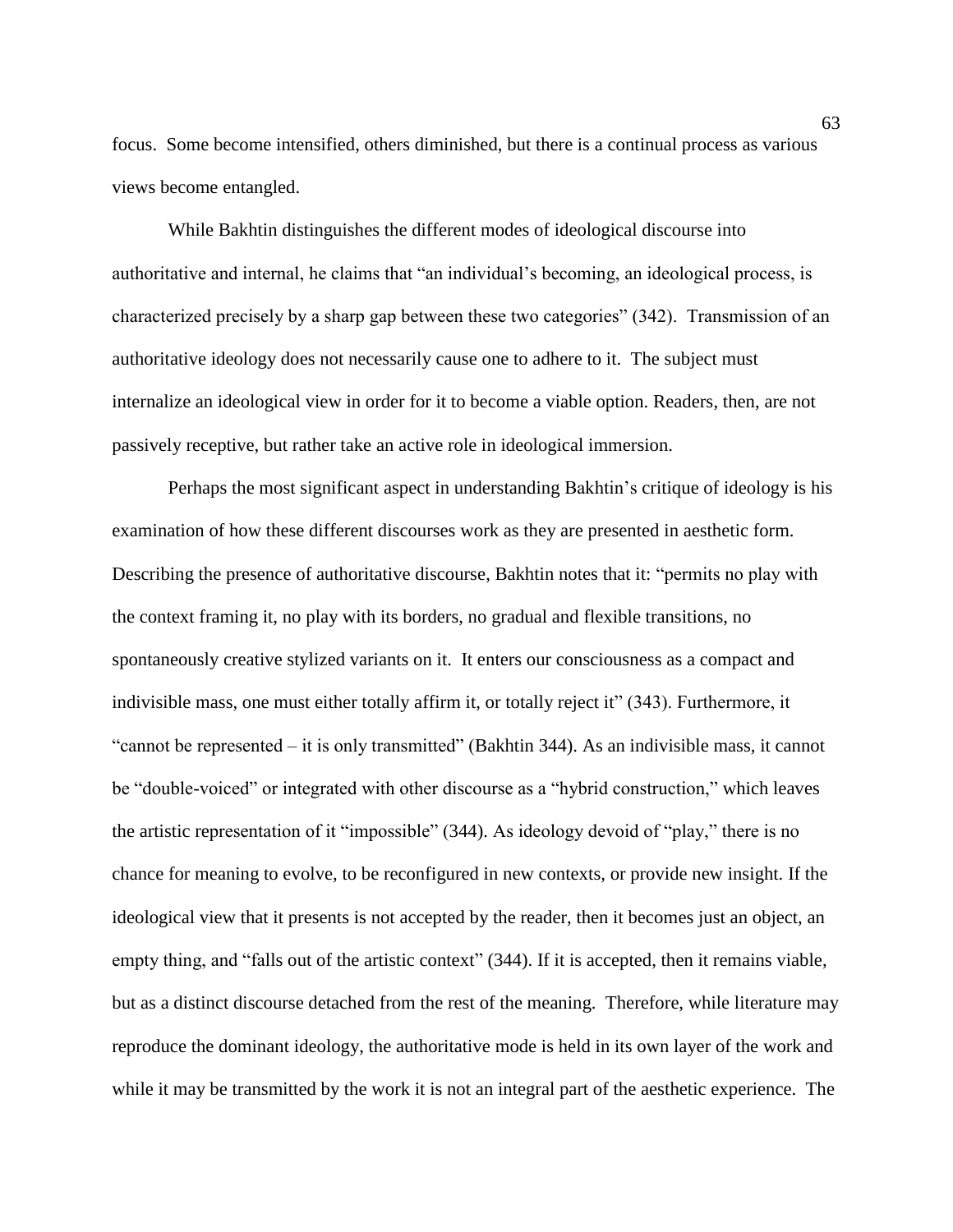artistic meanings transcend this layer of context allowing this authoritative ideology to be examined separately from the meaning of the work as an artistic one. The ideological context may explain parts of the creative evolution of the work, but does not determine the overall meaning.

Although the two kinds of discourse can unite in rare instances so that the authoritative is persuasive and the persuasive gains authority, Bakhtin argues that it is usually the case that the authoritative is distanced and unengaging, while the internally persuasive "is denied privilege, backed up by no authority at all, and is frequently not even acknowledged in society" (342). In this acknowledgement, Bakhtin reveals a significant aspect of literature; those meanings which become persuasive to the reader, but yet fall outside of the social construct, detached from the ideological system. This suggests something outside the Symbolic order, but which is capable of being apprehended by the subjective individual. This struggle between conflicting discourses and voices "determine[s] the history of an individual ideological consciousness" (342). The individual's ideological views are not completely coextensive with all other members of society. Each individual develops views which are internally persuasive, creating a unique variation of the culturally dominant one, which becomes expanded or modified over time.

As art is an event that challenges the values of the audience, internally persuasive discourse brings about open possibilities in contrast to the authoritative, as Bakhtin notes:

It is not so much interpreted by us as it is further, that is, freely, developed, applied to new material, new conditions . . . it enters into an intense interaction, a struggle with other internally persuasive discourses . . . the semantic structure of an internally persuasive discourse is not finite, it is open; in each of the new contexts that dialogize it, this discourse is able to reveal ever newer ways to mean (345).

As an author's vision becomes shared with the reader, meaning becomes dislodged from one particular viewpoint and partially contained within another's view. While suggesting "newer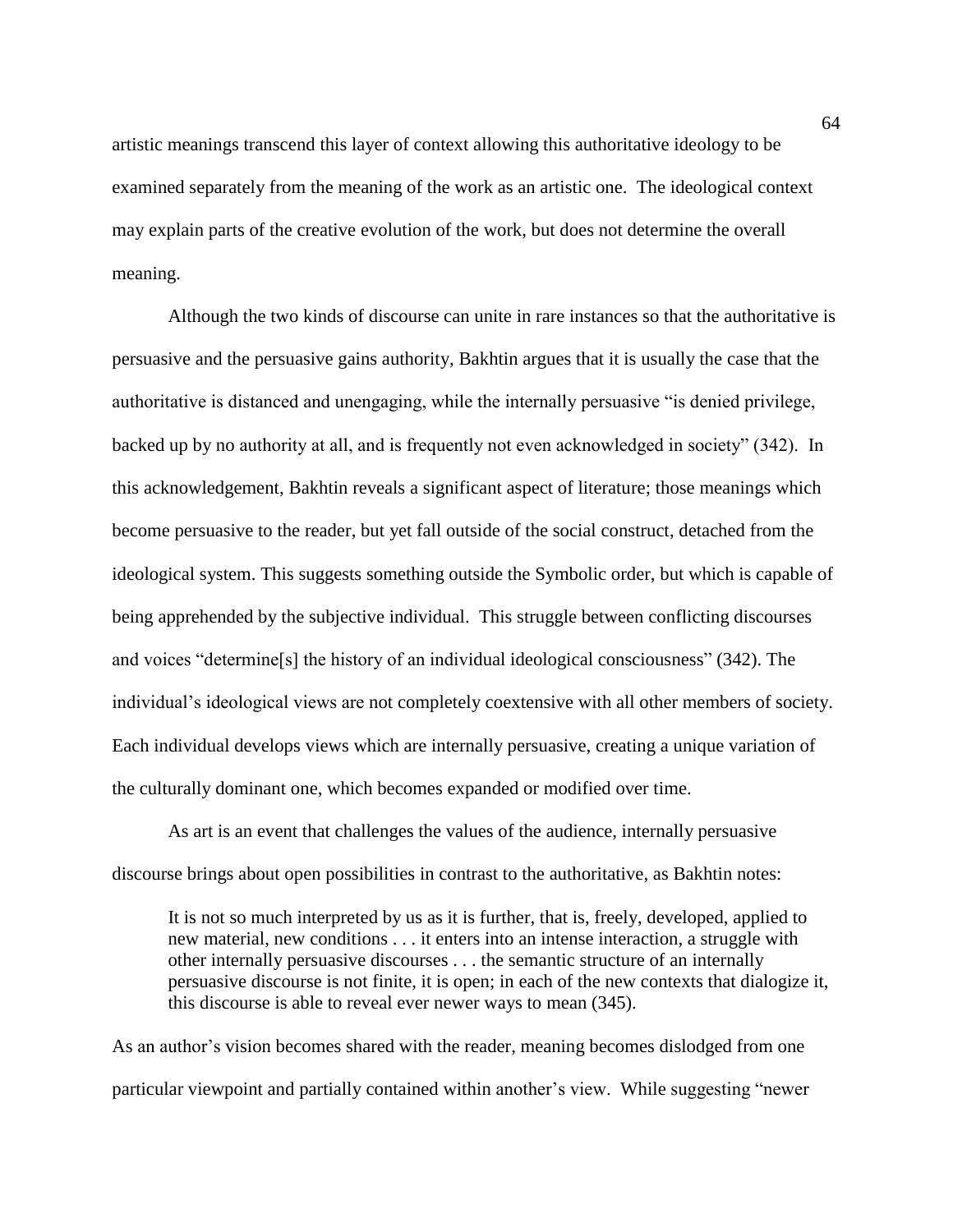ways to mean," Bakhtin's exploration supports some rights of the work. When internal discourse constitutes an artistic work, superseding externally imposed authority, the work will remain creative and productive (345). As the contexts and views of the reader change, and the intentions of the author become more distant, the one stable point will be the work, a fixed set of utterances. There is some uniquely identifiable object that is the originator of meaning in all of these new conditions, a common element of each new interpretation. As a central point, around which all new meanings revolve, the work is left as the determining factor in interpretation, still possessing some of the shared meaning. In stressing aesthetic essence, Bakhtin claims that form and content are one and must be understood in relation as a whole. Arguing that "these heterogeneous stylistic unities, upon entering the novel combine to form a structured artistic system, and are subordinated to the higher stylistic unity of the work as a whole, a unity that cannot be identified with any single one of the unities subordinated to it," Bakhtin notes that the constituent elements of language that make up the work lose individual meaning which is superseded by the meaning generated by the entire work (262).

Making a distinction between narrative language of the novel and poetic language, Bakhtin argues that poetic language is a unified voice of the poet, in contrast to the hetergenous make-up of the novel. While there is an apparent absence of the tensions found in a the multivoice form of the novel, this view does seem to disregard the possible disparity between the poet and the speaker of the poem, as well as the inclusion of language from various discrete aspects of social life which enhance the meaning of each line and adds dimension as it expands the poetic possibilities in multiple directions. As the language in poetry is foregrounded, the disjunction between possible meanings of words creates its own heterogeneity without the need for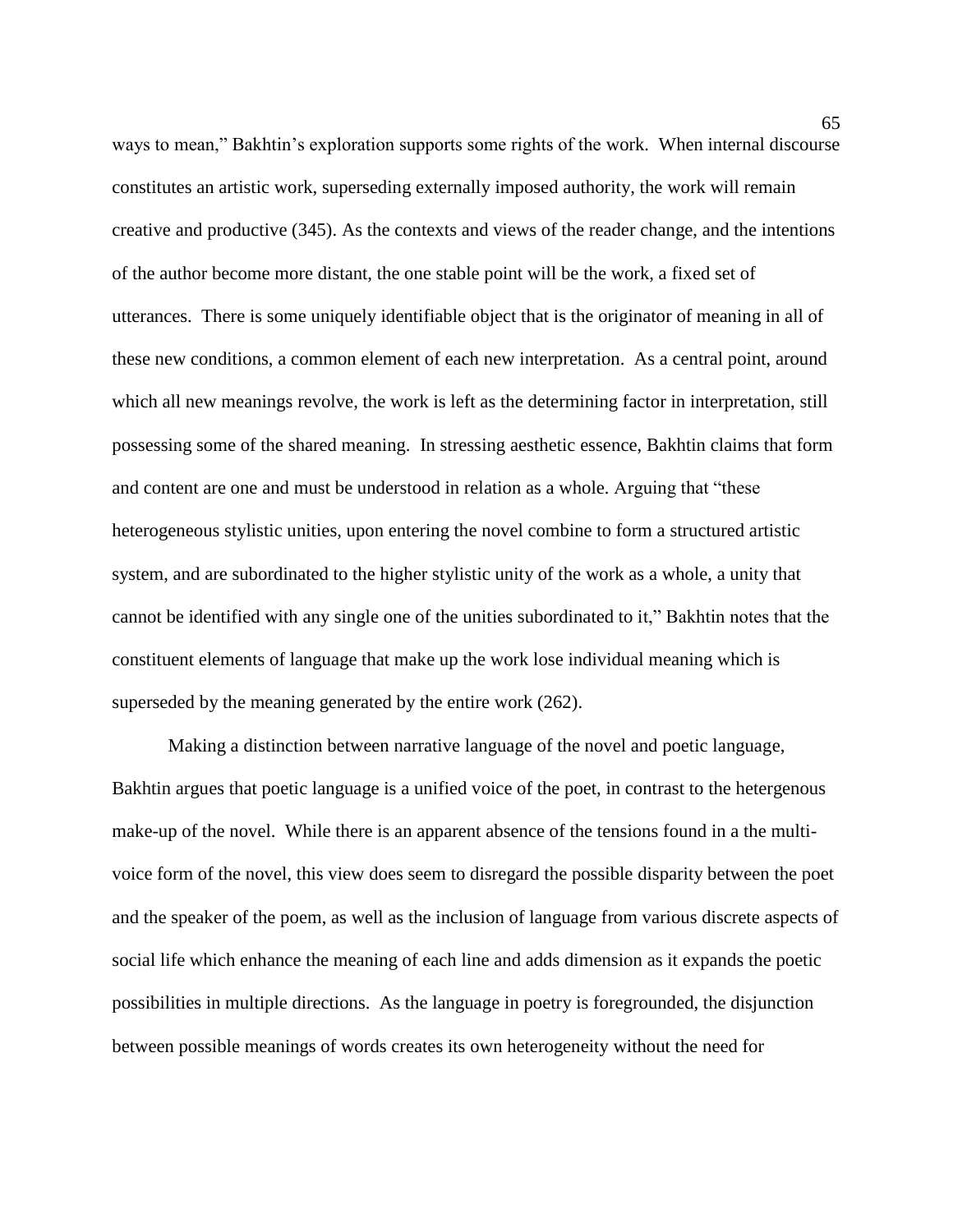numerous characters to elucidate distinct viewpoints, as found in a narrative work. Taking into account these aspects of poetic language, poetry seems to be as potentially dialogic as the novel.

Rather than an abstract and detached system, Bakhtin recognizes language as already immersed in cultural thought, and recognizes language as "ideologically saturated . . . as a world view, even as a concrete opinion, insuring a maximum of mutual understandings in all spheres of ideological life" (271). Aware that language operates within the historical and social contexts that envelop the world of a particular culture, Bakhtin claims that:

The living utterance, having taken meaning and shape at a particular historical moment in a socially specific environment, cannot fail to brush up against the thousands of living dialogic threads, woven by socio-ideological consciousness around the given object of an utterance; it cannot fail to become an active participant in social dialogue. (276)

While language is non-neutral, and entering into discourse brings into play all of the past meanings and connotations, artistic works can make use of this preconditioned understanding. Deliberately interacting with language and the reader, Bakhtin understands literature to be an active event, and notes that the writer "elevates the social heteroglossia surrounding objects into an image that has finished contours, an image completely shot through with dialogized overtones; he creates artistically calculated nuances on all the fundamental voices and tones of this heterglossia" (278). The author uses the tension between views to bring new meaning out of discourse, knowing that there is an internal incompatibility, or possible contradiction that will never be resolved. Making use of these persistent and unresolved "overtones" to create "nuances" that enhance meaning leaves open room for interpretation and continual reevaluation in relation to the ideological contexts surrounding the work.

In contrast, "all rhetorical forms," Bakhtin argues, are "monologic in their compositional structure" (280). They are a single voice which is narrowly directed at the listener, transmitting a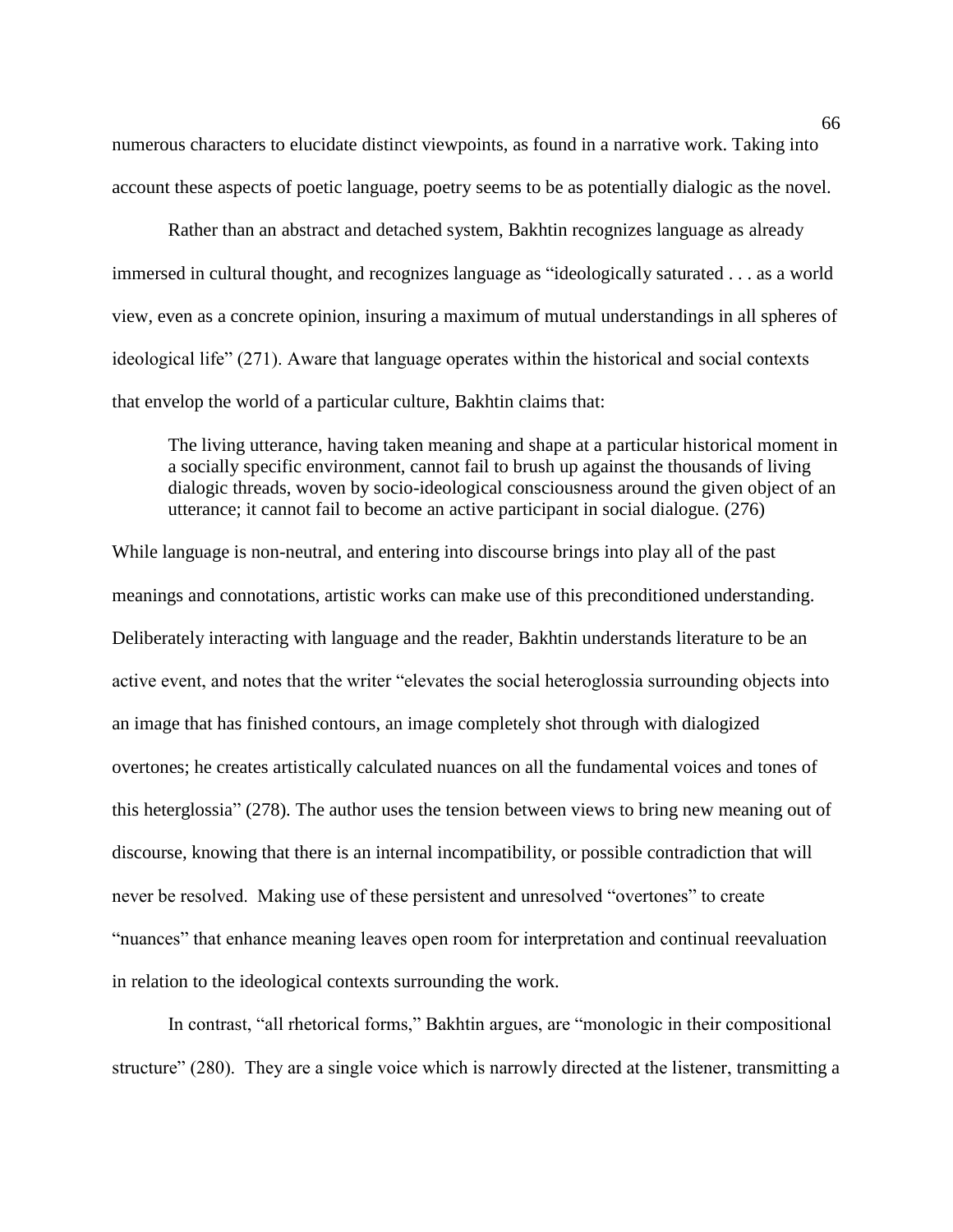view without creating an open dialogue. Novelistic discourse maximizes the dialogic properties of language, and the coexistence of multiple perspectives. The dialogic nature invites a response from the reader, but the response is one that must relate to the ambiguous nature of the ongoing discourse. Consequently, literature produces its own antithesis to previously determined interpretations; it resists synthesis into one interpretive conclusion. Bakhtin's categorization reveals not only the complexity of language, but the continual struggle occurring between meanings which make a complete static understanding impossible to definitively determine. Meaning can constantly shift as the work falls into new contextual relations. Therefore, a work has the potential to introduce new ideological thought as it is encountered by new readers. To suggest a work is precisely a product of the ideological determined base of a particular culture, or to say that only one interpretation is an accurate one, is to ignore the possibilities that reside within it. Fixing the work to a particular viewpoint is to put it to use, but does not capture the meaning, or meanings, which are inherently possible.

In *Mikhail Bakhtin*, Katerina Clark and Michael Holquist further articulate Bakhtin's aesthetic theory, noting that he "seeks the aesthetic where it was traditionally avoided, in the totality of the author/text/reader relationship" (208). His view suggests that:

Any theory in art must take into account three elements: creators, artworks, and perceivers. Formalists over-privilege the second category, while idealists invest too much in the first and third categories. Both extremes get the subject wrong. 'They attempt to discover the whole in the part. . . Meanwhile, the 'artistic' in its total integrity is not located in the artifact and it is not located in the separately considered psyches of creator and contemplator; it encompasses all three of these factors.' (202)

This assessment helps illuminate the challenges of interpretation, first by recognizing the importance of the residing aesthetic qualities and the integrity of a work as an artistic object, and further by noting that authorial intent has a significance, as does the independent work itself, in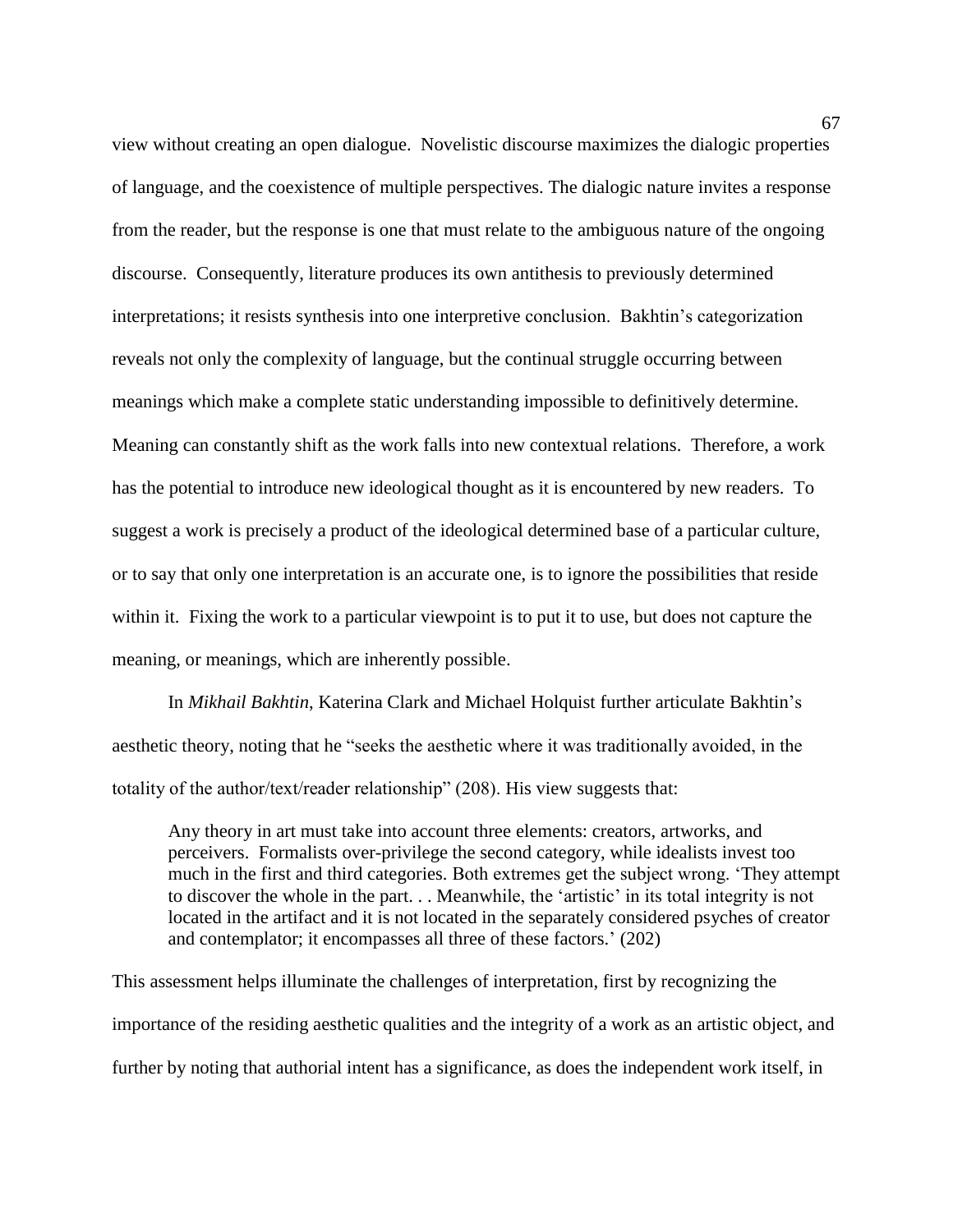addition to the continuing reception of the readers. Interpretation cannot be left to be fully determined by only one component; realizing the importance of each aspect of this triad imposes some limits on the other two. Like Eco's intention of the work, there always remains the initial creative product which contains the unchangeable language of the work. The persistence of it through varying contexts can override reception which takes interpretation of meaning too far. Bakhtin attempts what Clark and Holquist call a "cosmological shift," moving "the center of the textual world" from the author to the work, placing literary works within the "give and take of narrative energy" exerted by its constituent voices. (245). As a result of this shift, the work adds its own voice to that of the author, rejecting any initial, privileged monologic viewpoint.

As Clark and Holquist's discussion of Bakhtin emphasizes, his view revolves around the idea that literary works are "never finally completed," as "an utterance can never be 'finished': a residue of meaning must be left over even after the most exhaustive analysis of [it]" (188). While the formalists claimed that the work was a coherent whole, "the sum of its devices," for Bakhtin the work is more than that (188). The aesthetic object "is not completely coincidental with the external, material form but is nevertheless inseparable from it . . . [and] is never fully grasped but is rather an act of understanding that is not yet completely understood. Any attempt to limit art to its brute form treats art as if it were over, as if it were a thing and not a deed" (Clark and Holquist 189). The meaning of the work exceeds the understanding of any one point of observation, transcending both the available conceptual framework of a historic point, and the perception of any one reader, as each one will have different receptions. Recognizing art as a distinct category requires understanding that meaning can never be fully apprehended.

This remainder of meaning that is not yet understood and is not fully contained in the sum of the work suggests an incompleteness which can be considered in a Lacanian framework.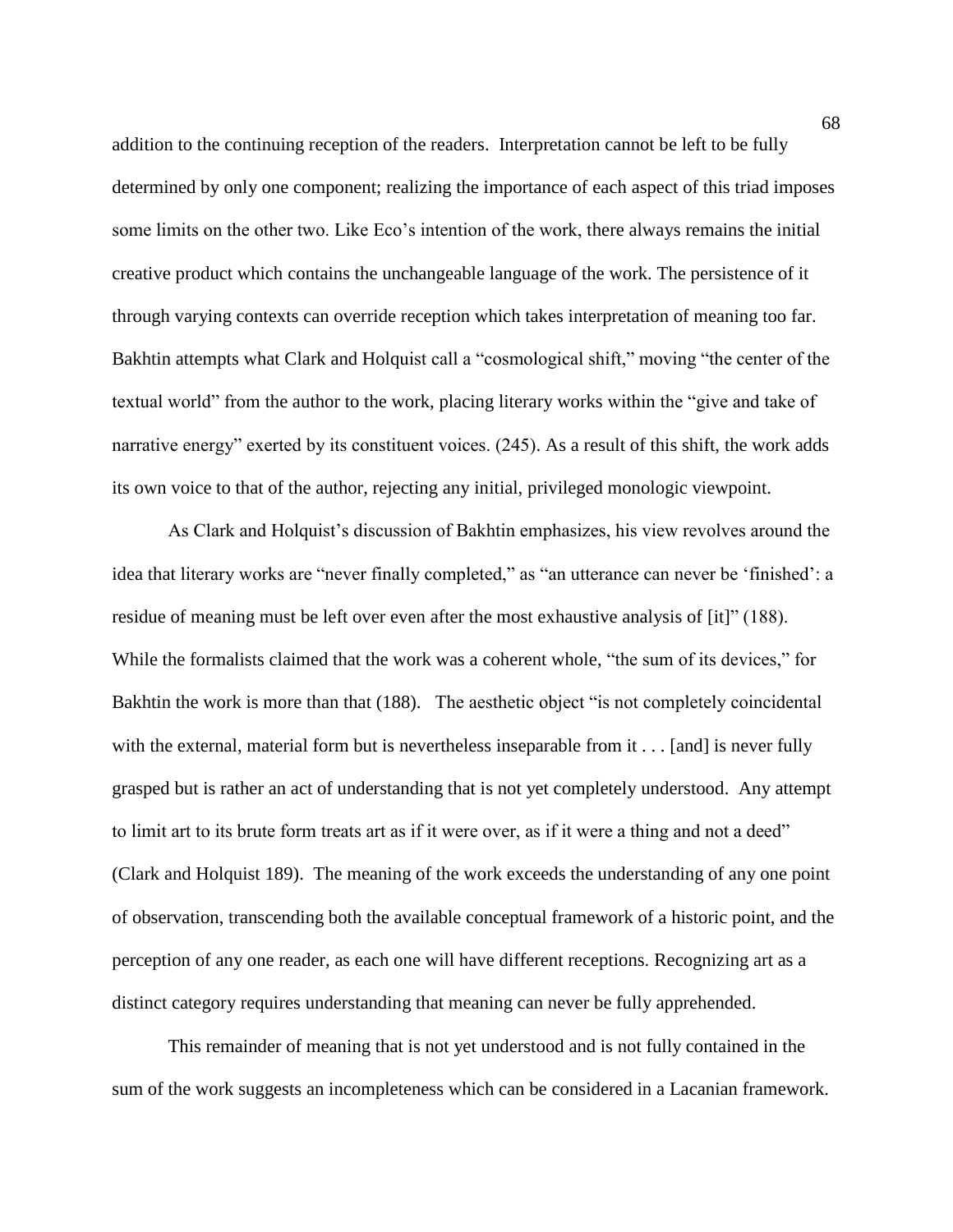The wider meaning falls outside of the known understandings of language in the denotative sense, which exist within the limitations of the Symbolic, leaving a remainder of meaning to persist only in the Real. The work of art, through its aesthetic nature, bridges the limit of these two orders. While it cannot bring defined meaning to the Real, the aesthetic points toward that space, and allows meaning to be expanded through future considerations, as the limits of the Symbolic are pushed further out. This is a never ending process, however, as new understandings and interpretations arise the Symbolic limits will be expanded again, allowing new interpretations.

Dialogism, as Clark and Holquist describe it, "is Bakhtin's attempt to think his way out of such all-pervasive monologism" (348). Denoting a "single truth," monologism "is the conceptual glue which holds together the complex mosaic of religious, political, psychological, and aesthetic attitudes that were typical of most cultures in the past" (348). Put into an aesthetic form, literature is disconnected from these other types of discourse, and there is an inverse relationship between the specific meaning located within a social context, and its artistic universality. As Clark and Holquist state it:

the freer from specific alterities or the less subordinate to local conditions of expression a text becomes, the more aesthetic it becomes. Aesthetics, in other words, constitutes a version of liberty. . . . Insofar as the aesthetic is indeed a sphere in which local factors are least determining, it is always the world of greatest otherness, the biggest loophole through which the present may escape to a future undreamed of in worlds of less expansive discourse, such as politics or religion, where the future is a knowable outcome of the present. (210-11)

Incorporating "otherness," literary language does not focus narrowly like monologic discourse, but rather widens and diffuses, so that a larger view can possibly emerge. It is not limited directly to the particulars of an immediate situation. Rather than attempting to causally have a direct impact on the physical world, like rhetorical works, literature adds to understanding and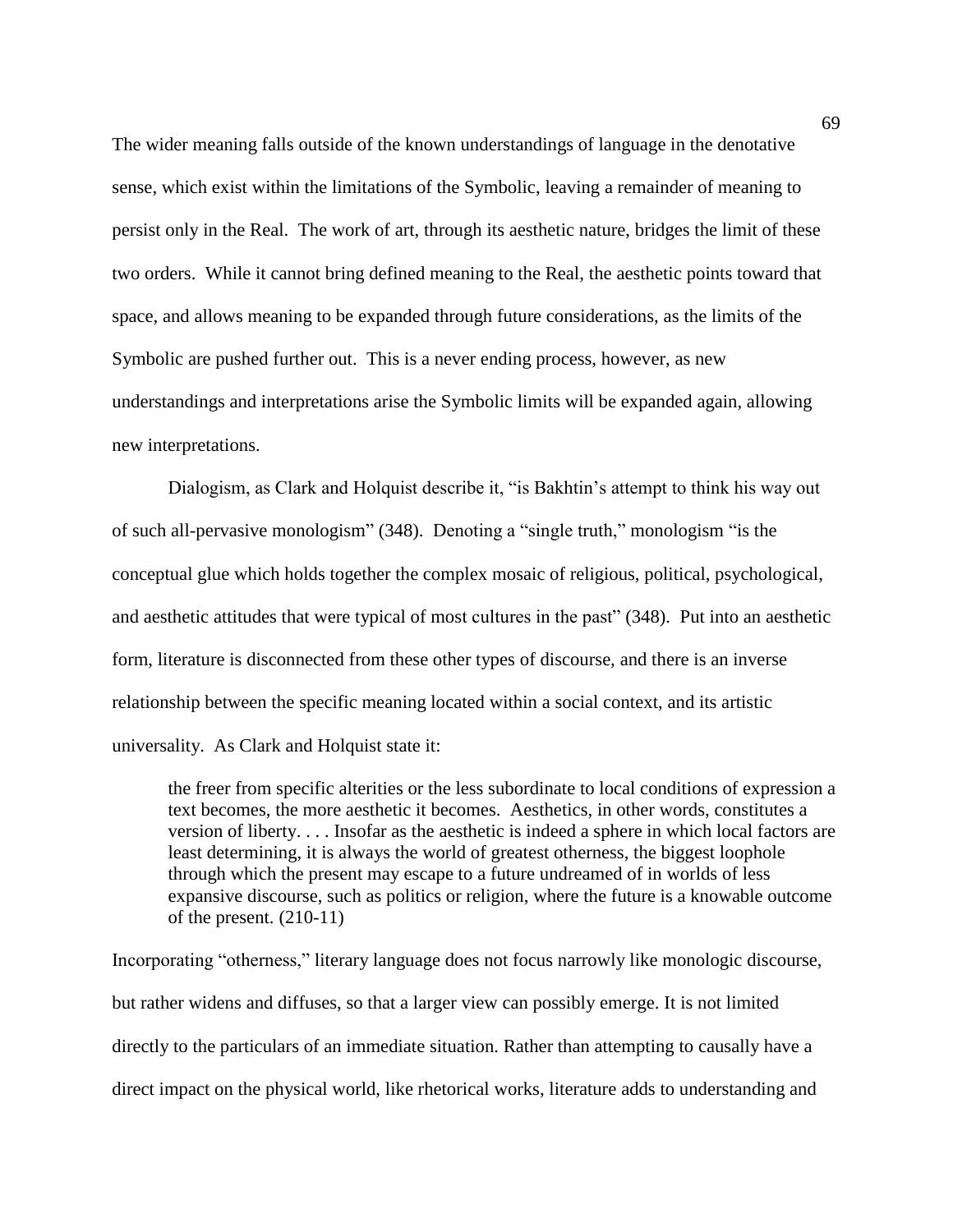perception for a less immediate, but more profound impact on agents within the world. Literary language includes a dimension of value, which necessitates a consideration of quality that cannot be reduced to quantitative terms.

Though the harmonic qualities of literature, which allows it to always say more than it apparently utters, there is an introduction of ideas from the outside of a particular, local historical situation. Bakhtin:

assigns the term "novel" to whatever form of expression within a given literary system reveals the limit of that system as inadequate, imposed, or arbitrary. . . . It does not permit generic monologue. It insists on a dialogue between texts that a given system admits as literature and those texts which are excluded from such a definition. The novel is a kind of epistemological outlaw, a Robin Hood of texts. Because the fundamental features of any culture are inscribed in its texts, not only in its literary texts but in its legal and religious ones as well, "novelness" can work to undermine the official or high culture of any society. (Clark and Holquist 276-277)

Bakhtin then rejects the Marxist view that literature was "just part of the ideological superstructure reflecting the economic base" (Clark and Holquist 190). As an active process, revealing the limits of a social system, art injects something new and can then challenge the existing ideologies, which persist only in the artificial constructs of pre-existing discourse. Attempting to describe how the literary work exists as an aesthetic artifact, as well as a socioeconomic product, Bakhtin argues that the aesthetic and social qualities are not separate, but are entangled within the work. However, the aesthetic essence cannot be defined by the social and economic conditions, just as physical properties of an object cannot be determined from its economic value. Bakhtin notes that the aesthetic properties of the work clearly belong to "the 'conceptual' realm of the mind" (Clark and Holquist 200). As a layer of qualities distinctly removed from the physical properties that the work maintains in the material world, aesthetic properties reveal meaning as the perception of the observer engages with the work to evoke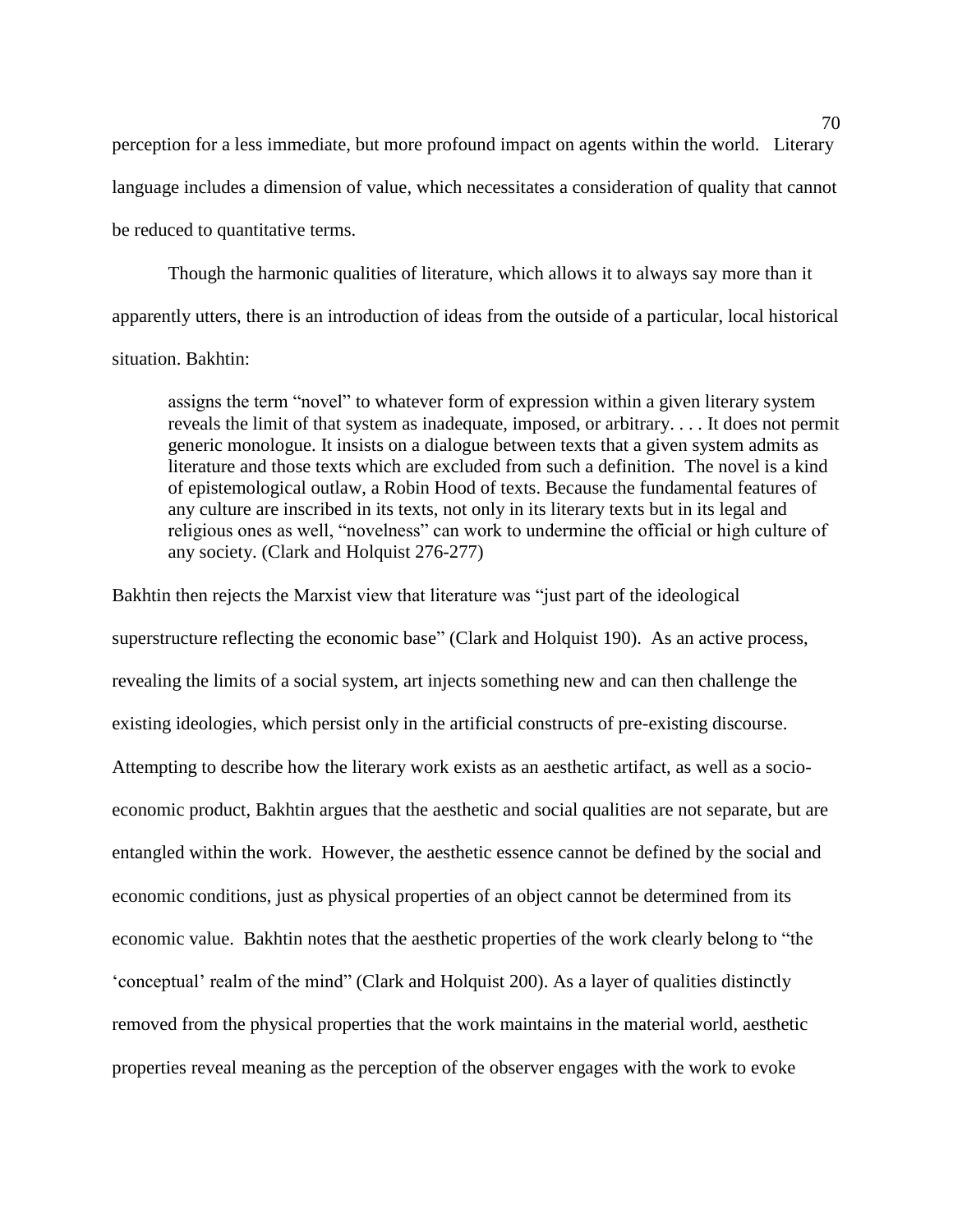mental responses. Irreducible to just the external elements, the artistic quality of the work is then more than the sum of its parts, and it resides purely in the realm of human activity. This immediate connection between artwork and mind functions as a way of interpreting the world, and subsists as a parallel to language, but without the limitations of defined language as it organizes conceptual understanding.

Suggesting a level of literary autonomy, Bakhtin notes that aesthetic works are not, unlike other kinds of discourse, "locally dependent on one context. Aesthetics is a special instance of communicating in which the text makes a minimal appeal to its environment for help in constructing its meaning" (Clark and Holquist 209). Thus, the construction of meaning arises primarily from the internal structure of the work, rather than external factors. Aesthetic meaning, as suggested by this view, is similar to existential meaning of the self. Both are always open to reinterpretation and never finally defined. For Bakhtin, "a self, or a text, can never achieve complete autonomy, but the less determined each is by its local environment, the freer each is to live and have meaning in other contexts" (Clark and Holquist 210). Construction of the self takes place within the struggle between the internally persuasive and the authoritative. Clark and Holquist note that the significance of Bakhtin's favorite work *The Decameron* is the idea that "there is always a loophole" (347). This conclusion recognizes that:

there are no ultimate explanations that everyone, without exception, will accept as exhausting all possibilities . . . heterogeneity and contradiction . . . dominate human life and the consequent speciousness of all claims to the absolute . . . Dialogism is founded on the ineluctability of our ignorance, the necessary presence of gaps in all our fondest schemes and most elaborate systems. (Clark and Holquist 347)

In rejecting absolutes, Bakhtin recognizes that human life is full of contradiction, and therefore literature, as a reflection of life and human ambiguity, will then contain its own contradictions as well. The expression found in art reveals the difficulties and frustrations encountered in life,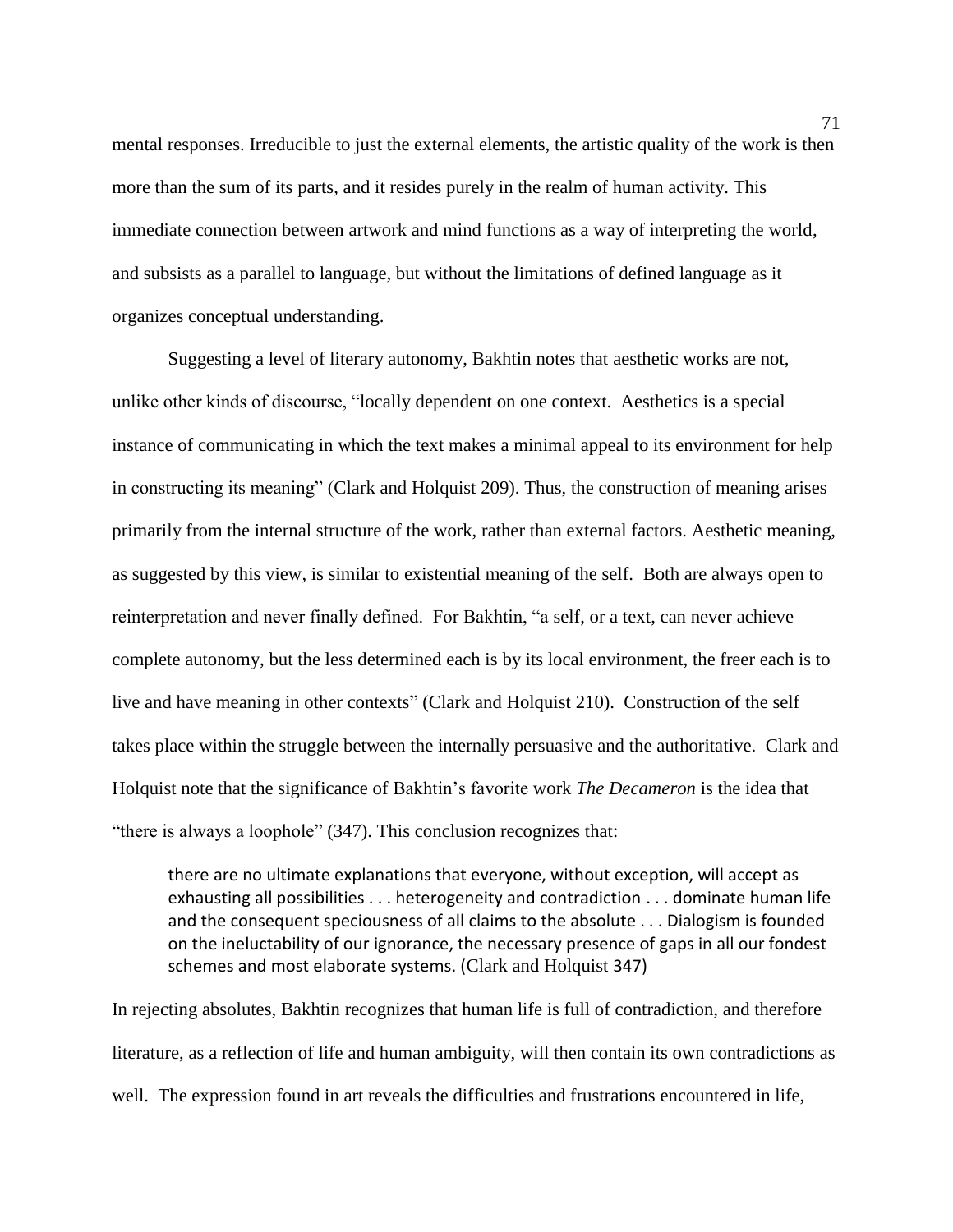where sustaining a systematic completeness is unworkable. Even the most "elaborate systems" cannot completely explain reality. While revealing the incompleteness of the social world, art also reveals the possibility of human freedom. This understanding of art emphasizes the gap between the Symbolic and the Real orders. While the structures of the Symbolic attempt to totalize knowledge into a complete system, there is always something remaining that does not fit and eventually emerges as a contradiction. Alternatively, at the level of the Real, knowledge may be incomplete and understanding non-conceptual, but there is a persistent freedom that aligns with human existence as a lived activity in the immediate world. Literature is a recognition of this condition, which becomes further emphasized in the aesthetic.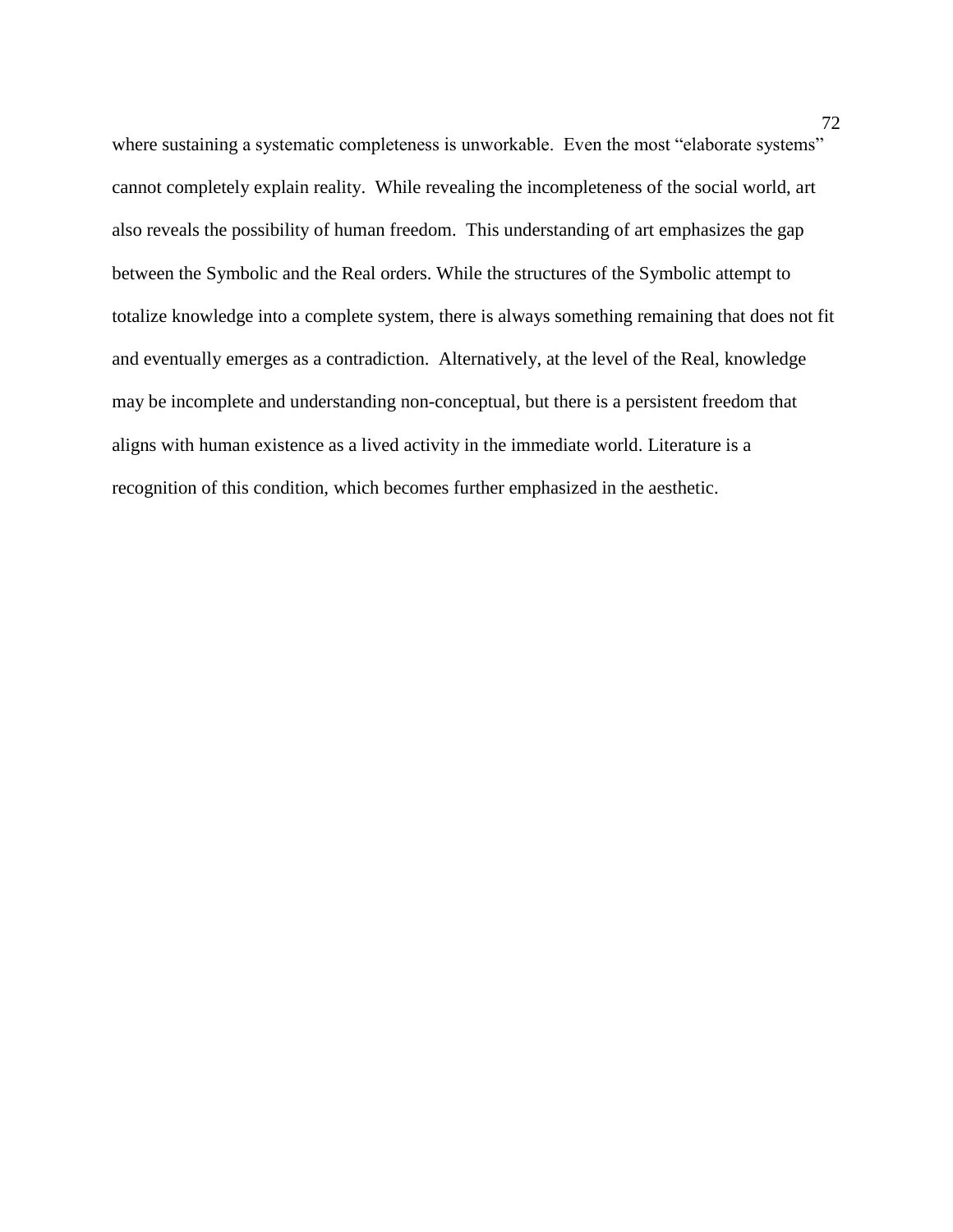## **Chapter 4: Aesthetics and the Real**

A work which stands out as being predominately interpreted in relation to ideological modes is George Orwell's novel *1984*. This novel is quite often presented as an allegory of the dangers of left-wing politics in defense of right-wing political ideology. Historically and biographically the conventional ideological reading has been revealed to be inaccurate in respect to Orwell's personal view as a Socialist and his ability to separate Stalinist totalitarianism from Socialism. That specific interpretation, then, is not plausibly synonymous with the original intention of the work. Even if this extraneous evidence is discarded through consideration of legitimate primary material, the aesthetic construction of the novel through its subjective narrative undermines its own potential conclusion as a specific ideological position. Due to the explicit foregrounding of ideological conditions, this work does add significant contributions to political discourse. While similar dystopian works become parables to illustrate the author's personal ideological argument, and hence to persuade the reader to adopt a particular viewpoint, Orwell's narrative leaves an inconclusive ending which provides space for the reader to mentally respond. Through conscious reference to an ideological framework, *1984* calls out ideology itself for critique, and suggests that viewpoints are not immutable and the reader's perspective about ideology can remain fluid. Orwell reveals that language and ideology are inseparable, and rather than having an effect on any particular ideology, the restructuring of language effects all political thought.

The "meaning" of *1984* is not Orwell's rejection of ideology altogether, as a method of left-wing politics which taken to an extreme degree would become an authoritarian Big Brother. This interpretation is often presented as an apparent non-ideological position which rejects ideology as a tool of Socialism. It is, however, certainly ideological as it attempts to present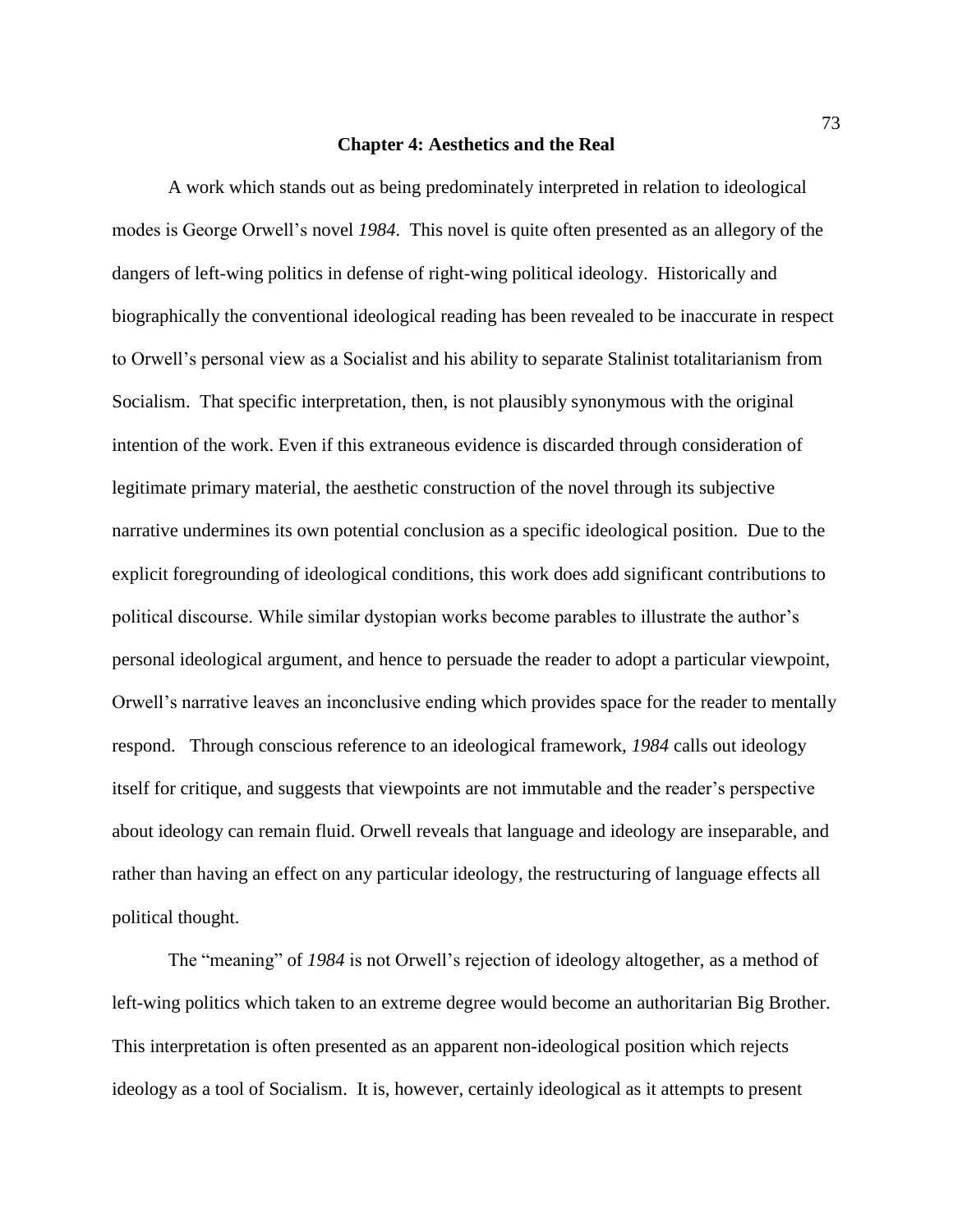Orwellian society as an "other" in contrast to the "self," its own anti-left position. The fictional world, it is presumed, exists beyond a "false consciousness" which forms the limit, distorting and separating it from the "truth," providing a mirror that defines the "true" undistorted world of the interpreter. Rather, Orwell's attempt at meaning, on the surface level, suggests an evaluation of all ideology. Several points in the story explicitly state that the Party is not associated with Communism, as when O'Brien suggests a contrast to the Communist belief that "around the corner lay a paradise where human beings are free and equal" in his response that "we are not like that" (Orwell 217). The work is therefore not an allegory of twentieth-century movements, but an exploration of a deeper underlying structure. There is an awareness of the ideological process explicit in the work, as it describes a society that is hyper-ideological. The sanctioned ideology of the Party is foregrounded in every aspect of life as a monolithic singularity that totalizes all elements of life and culture, eliminating any dissident thought, rather than subsisting as a transparent influence.

*1984* clearly presents the nature of ideology as existing inextricably within the order of language. The evolution of language into **N**ewspeak is an attempt by the official ideology of Insoc to narrow meaning and eliminate any ambiguity or connotation. Language is reduced to a mathematical specificity, and all ambiguity and multivalent possibility is removed. The reduction of meaning into a single possibility will then eradicate any dissident views that challenge a pure ideology. Determining precisely how individuals would think, "the purpose of Newspeak was not only to provide a medium of expression for the world-view and mental habits proper to the devotees of Insoc, but to make all other modes of thought impossible" (Orwell 246). Through continual reduction of available language, the Party could "diminish the range of thought" to the point that "thought diverging from the principles of Insoc- should be literally unthinkable"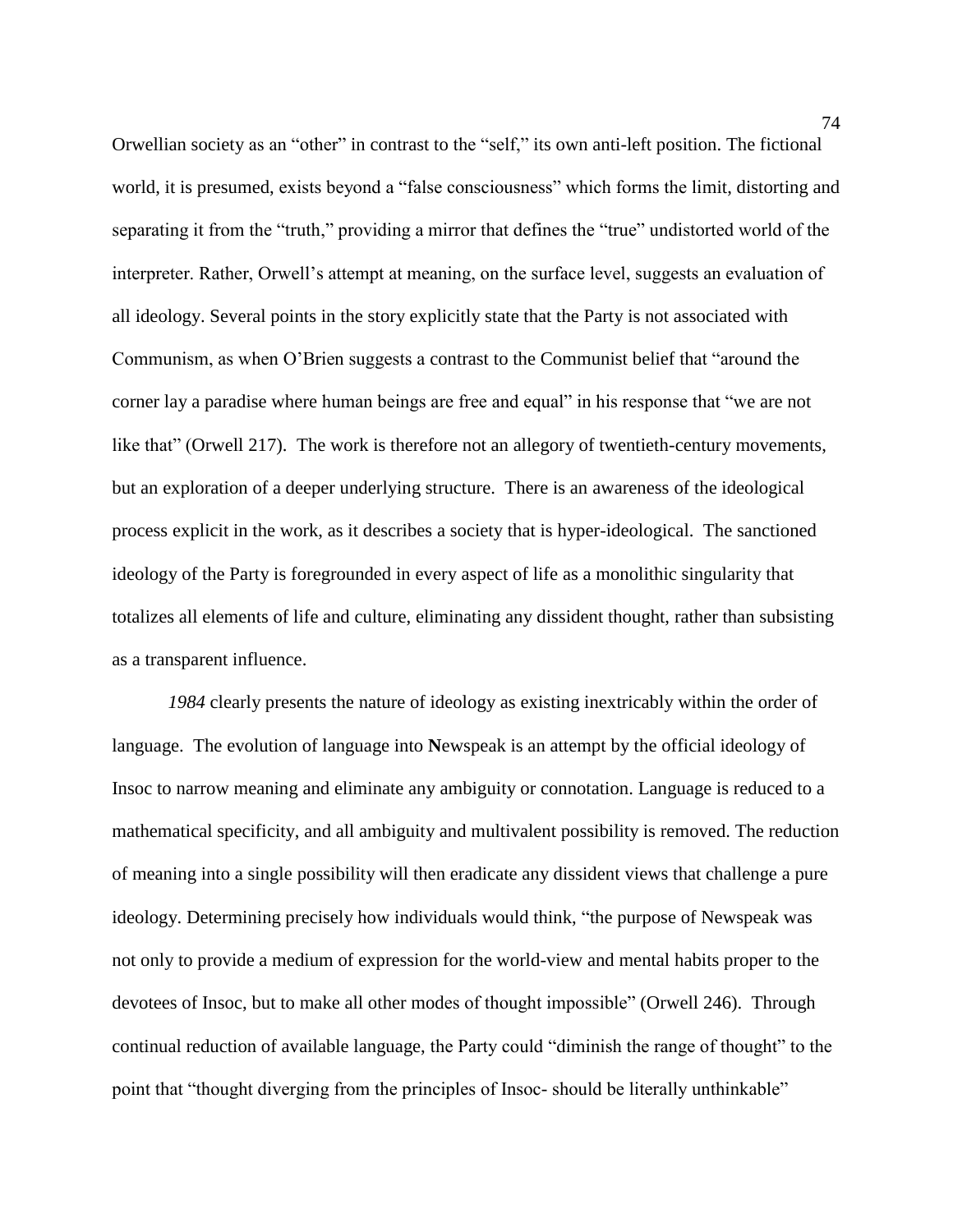(Orwell 300). Not only is there an elimination of the possibility of political thought, how things could or should be, but the very understanding of reality is compressed, as the Party claims that "in the end we shall make thought crime impossible, because there will be no words in which to express it" (41). Everything contained in language, all information, historic records and written discourse is controlled to the point that Winston realizes "most of the material . . . had no connection with anything in the real world" (Orwell 37). Ideology is shown to be purely artificial construct, deliberately produced and manipulated through psychological processes; it does not reside as a natural foundation. Since ideology reside**s** within a conceptual framework, reducing the available concepts leaves just one singular view, it is a thesis with no antithesis. In this world of constricted language, art, particularly the literary arts, becomes an impossibility.

In "Language and Ideology in George Orwell's 1984," Steven Blakemore emphasizes the connection between language and ideology in the novel. The world is understood through language, and as meaning is strictly narrowed and defined that understanding can be shaped and controlled. Blakemore remarks that "control of language masks a profound hatred of language, as long as language can express a rebellious reality the Party will never be completely satisfied" (354). Although intent on actualizing the process of destroying old languages and replacing them with a tightly regulated one, the Party realizes "even newspeak is potentially subversive to its ideology. Consequently, the Party's goal is to destroy language itself" (Blakemore 355). As such, the existence of any language system at all can allow dissent and undermine the dominant ideological thought. Furthermore, "as the Party violently breaks the delicate nexus between language and reality, it attempts to "break" the very nature of language as we know it" (Blakemore 354). Even language as communication, the very basic characteristic of human interaction is in peril within this ideological process. There is an inherent contradiction in the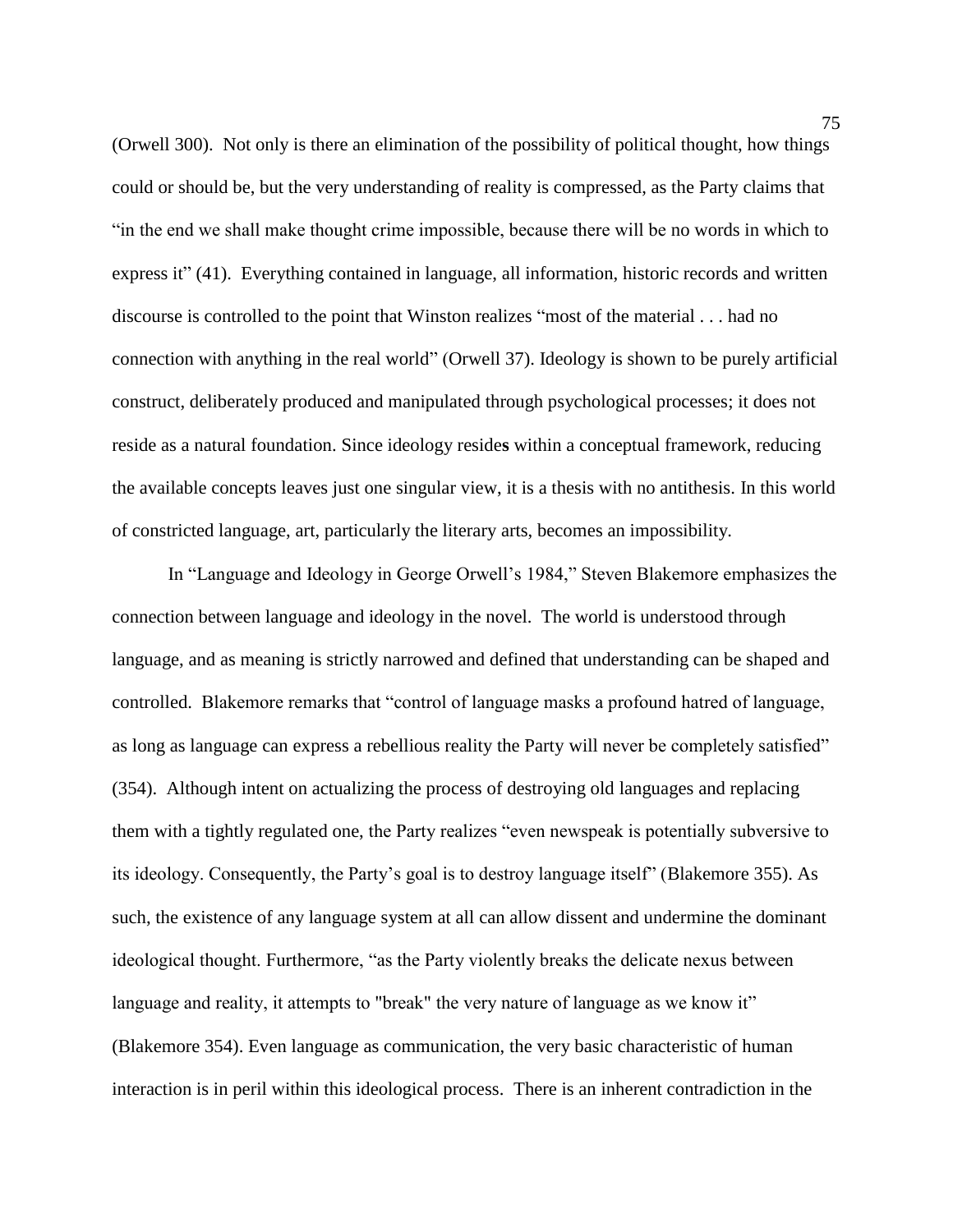process, as it can never be narrowed enough. "In fact," Blakemore claims, "the Party's ideology ensures that there can never be a definitive edition" of Newspeak (354). Within the narrative, Blakemore notes, books become a symbol for resistance, a location where language breaks free from the sociopolitical restraints. There are secret books, such as Winston's diary and Goldstein's forbidden book, where thought can be freely explored, and the world outside of Oceania can be evaluated.

The forbidden aspects of these literary constructs suggest a quality embedded within literature that escapes the thought horizon imposed by the inter-subjective social world. The more totalizing the ideological world becomes, the more it creates a question of what it is not. The attempt by the Party is to create a world which exists solely in the Symbolic order, carefully and deliberately constructed through language to construct meanings that precisely fit the Party worldview. O'Brien claims that "external reality is not important . . . reality is inside the skull" (Orwell 218). This process, however, does not account for the Real. Experience as it is fully encountered before linguistic concepts cannot be fully explained, or concealed, in this narrow language, and the excess meaning which does not fit into official definition hints at the Real, the experience beyond language, and the possibility that things could be different. While many regard *1984* as a description of the radical realization of actually existing ideologies, the work is an exploration of the inversion of the signifier and signified, where what is real is what is stated in language, despite what occurs in the raw physical existence. The outcome of this system of ideology is the complete negation of the Real. The constant need to redefine language suggests the inherent possibilities of dissent that cannot be ordered by dominant thought and must continually be battled to retain control. Beyond an apparent argument of ideology, Orwell's work underneath is a defense of art, and its application in language as an escape to a wider truth.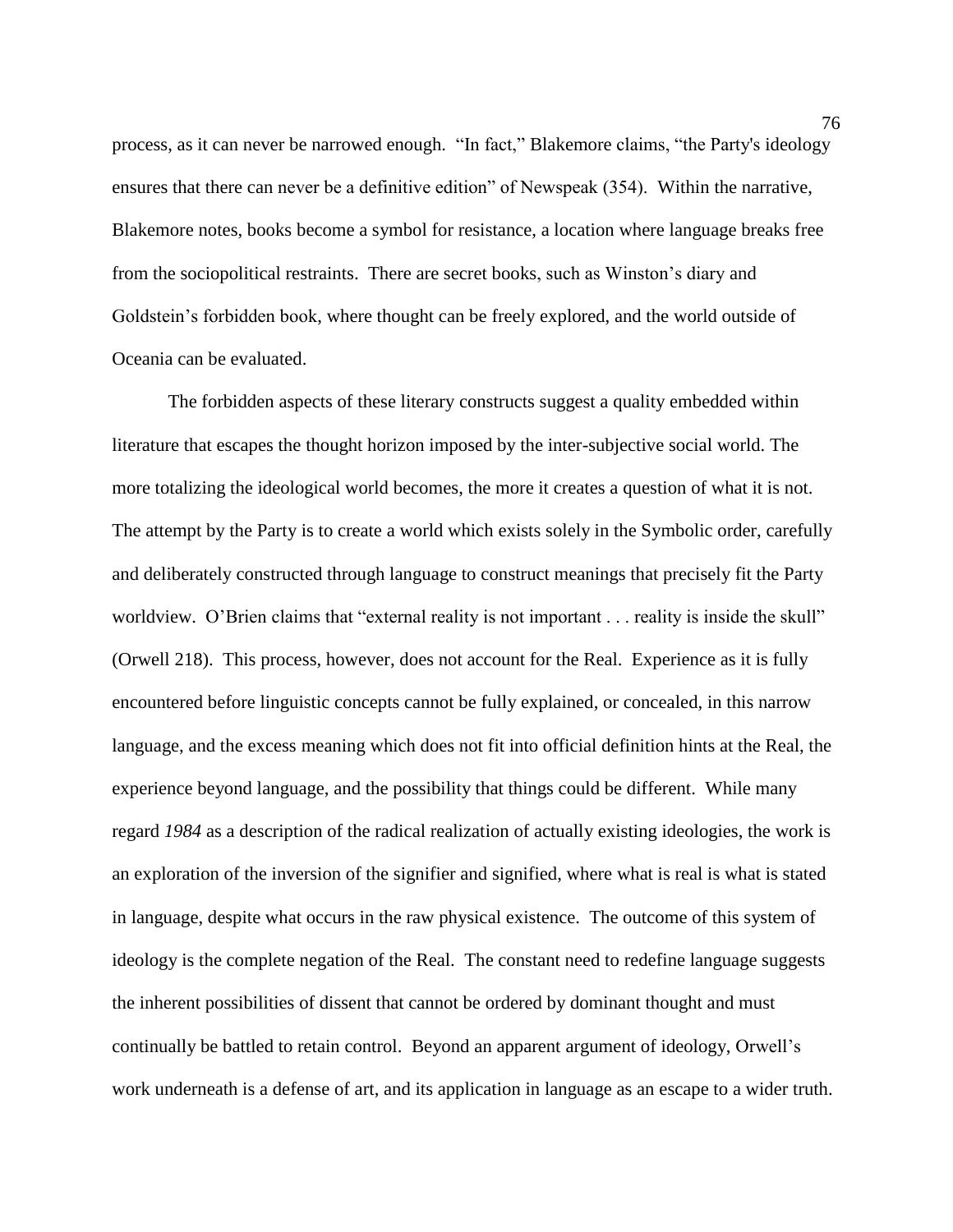The geopolitical structure of *1984*, as shifting alliances of the "other" in relation to the national self, reveals several aspects of ideology at work. Not only is the endless war necessary to help subjugate the populace in a totalitarian manner, but the "other" is necessary to even define what is to be a member of "our" culture. Oceania needs the rivals of Eurasia and Eastasia to define the limits of its own "true" ideology. Even though the consistent ideologies of all three super-states, persisting as Neo-Bolshevism in Eurasia and as the Death worship of East Asia, are "very much the same," they are perpetuated as "others," providing a contrast to "truth" (Orwell 162). Whatever constitutes the national identities of Eurasia and Eastasia, they are false understandings, and can be displayed as a commonly understood example of "not us". Ideology exists as a continual conflict, because at a more fundamental level the world exists in a state of social antagonism, as claimed by Zizek. Ideology can never exist as a stable, unified theory shared by all members of a culture. There will be points where the unresolvable antagonisms bleed through. In the case of *1984*, the presence of alternate ideologies presumed to be "false" provides the most stability for Oceania to give authenticity to their own. Goldstein's endless rebellion also serves this purpose. It is deliberately allowed to propagate in appearance, despite possibly being only a fiction, in order to cover over any possible disruptions which would show the artificiality of the Party's ideology.

Had the Party succeeded in destroying language, and with it any possible dissent, there could be realization of a point where no conflict ever occurs. This success of Newspeak would control all of reality, by completely controlling all perception of it; there would be no edge of thought where language breaks down, no faults where thoughts are contested. There would just be infinite sameness. In this perfectly stable and harmonious civilization, there would no longer be a need for any art or literature, as the annihilation of ideology would destroy aesthetic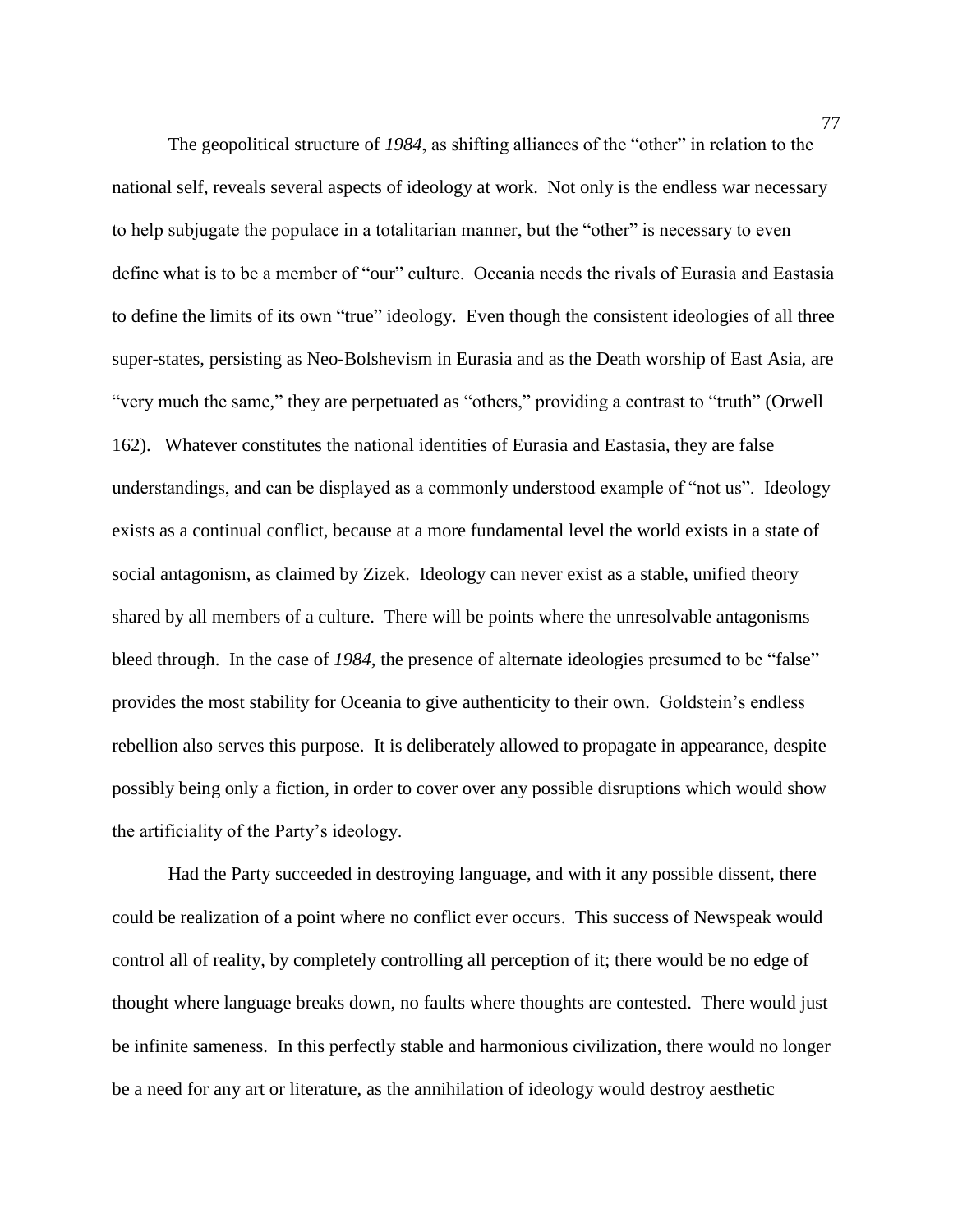possibilities as well. Without the possible idea that things could be different, somehow other than they are, no artistic endeavors could be inspired or considered. The result would be a perfectly ordered machine, artificial and inhuman, controlling desire and the irrational tendencies of the human. At the end of history there would be no meaning. O'Brien admits this as he explains total exertion of power will create a world where "there will be no art, no literature and no science" (Orwell 220). However, without an anti-thesis, this non-ideological state there would have nothing to ground meaning in the master signifier, risking the cohesiveness of the State. Because reality, although totalized, would still exist as a construct, not as an objective God's-eye viewpoint of all physical reality, the potential for any excess of the Real to be introduced as a disruption could cause non-stability within the established world. Thus, the annihilation of language would ultimately be an impracticality, both in everyday existence and as an apparatus of the State. An apparently totalized, non-ideological, State would be as undesirable as a hyperideological one, as it would be both inhuman and absurd.

Orwell could have framed the particular ideas of this story in one of his academic works on language and discussed them in relation to reality. But, by setting them in a fictional future, an aesthetic experience results. Presenting the ideas in an article would have shaped an argument leading to a precise conclusion. Alternatively, developing the ideas into a fictional form allows for a discussion in which each reader will find his or her own unique viewpoint to add. *1984* provides a commentary on ideology in practice that can be used to critique real world ones, and provides an example of a society that manipulates language for an ideological purpose which can be used as a comparison to ones like the Communist governments of the twentieth century, but it can also be used to evaluate those which are anti-Big Brother. However, as a fictional presentation it creates much more ambivalence as the reader is immersed in the perspective of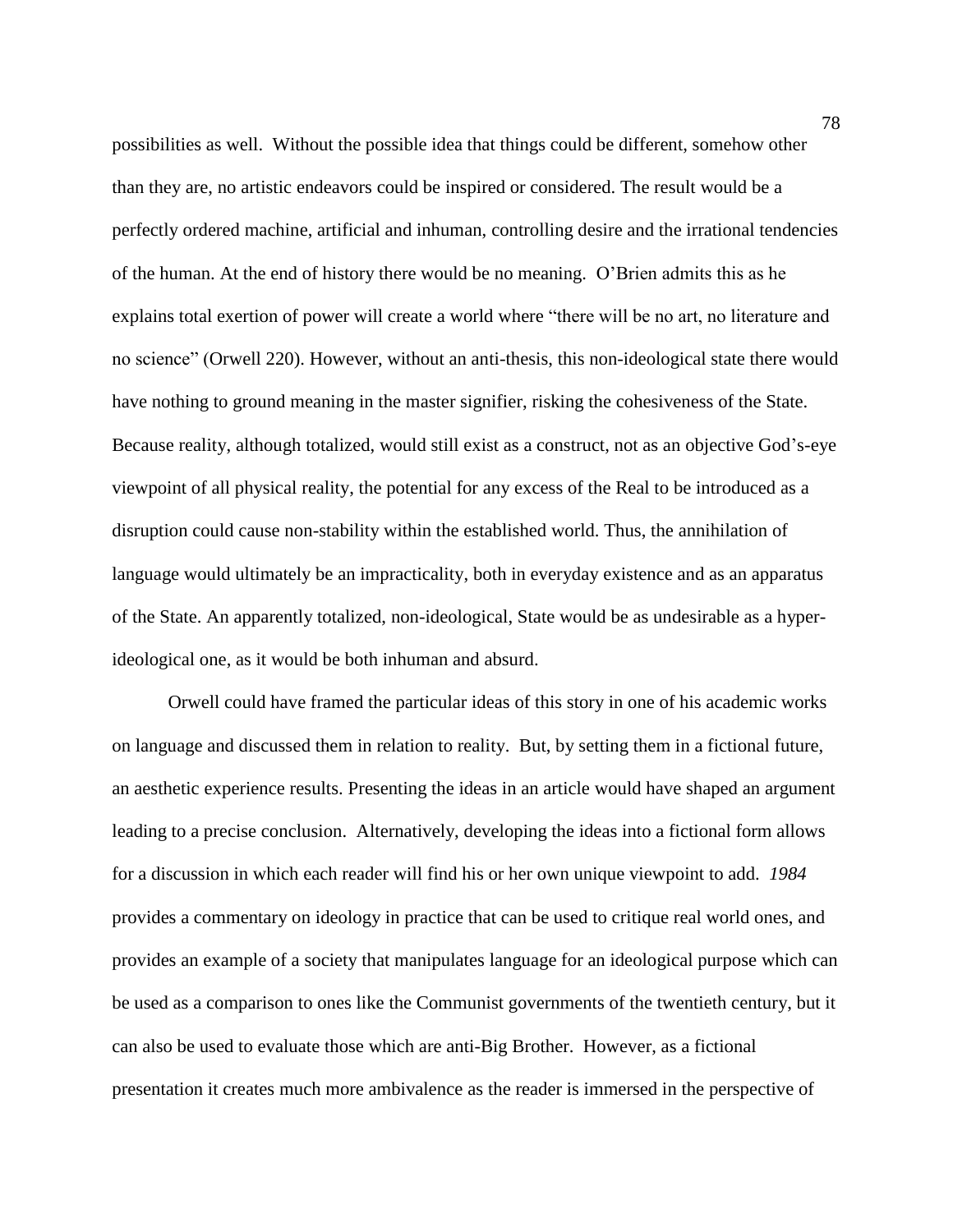the protagonist within the haunting images of an alien, but logically consistent, world. Through shared experience with the character the reader comes to personally understand how this world can actually function and the abstract theory is put into a test model. As an artistic experience, the reader is confronted with questions regarding the individuals' relation to truth, allegiance, and responsibility. At the center of the work resides the question of sanity as Smith attempts to discern truth. Often confronted by his own dreams of his mother and of the past, Smith experiences images and feelings that cannot be completely understood in his everyday reality; something from outside his world begins to surface. It is at the point when Smith reaches a new level of awareness through contemplation of the sky, comprehending that it will be up to the proles to realize that things can be different, that his free thought is terminated and he is pulled back into the Symbolic world dominated by ideology. This is perhaps the most aesthetic point of the novel, when freedom and hope enter the narrative as possibilities through sublime apprehension that the world is larger than Insoc's characterization of it. The immediate reversal, when all hope is lost, sets up the dramatic tension that reveals what is lost, what exists beyond the wall of language. Forced to choose between two worlds, Smith had betrayed the Symbolic world of the Party to embrace his personal desire of the Real through the illicit relationship with Julia. Execution by the Party means not only physical death in the Real, but one's entire personal existence is nullified as all records are erased from history. The Party exemplifies Zizek's proposal that "you only die twice," once in the Symbolic and once in the Real ("Sublime" 145). After facing punishment and reeducation, the Party is able to destroy Smith's human desires of the Real, and force him to exist entirely within their reality of the Symbolic, thus unnaturally constraining his human dimension and crippling his sanity. Thus he exists in an undead state, like the ghost of Hamlet's father, without connection to the Real.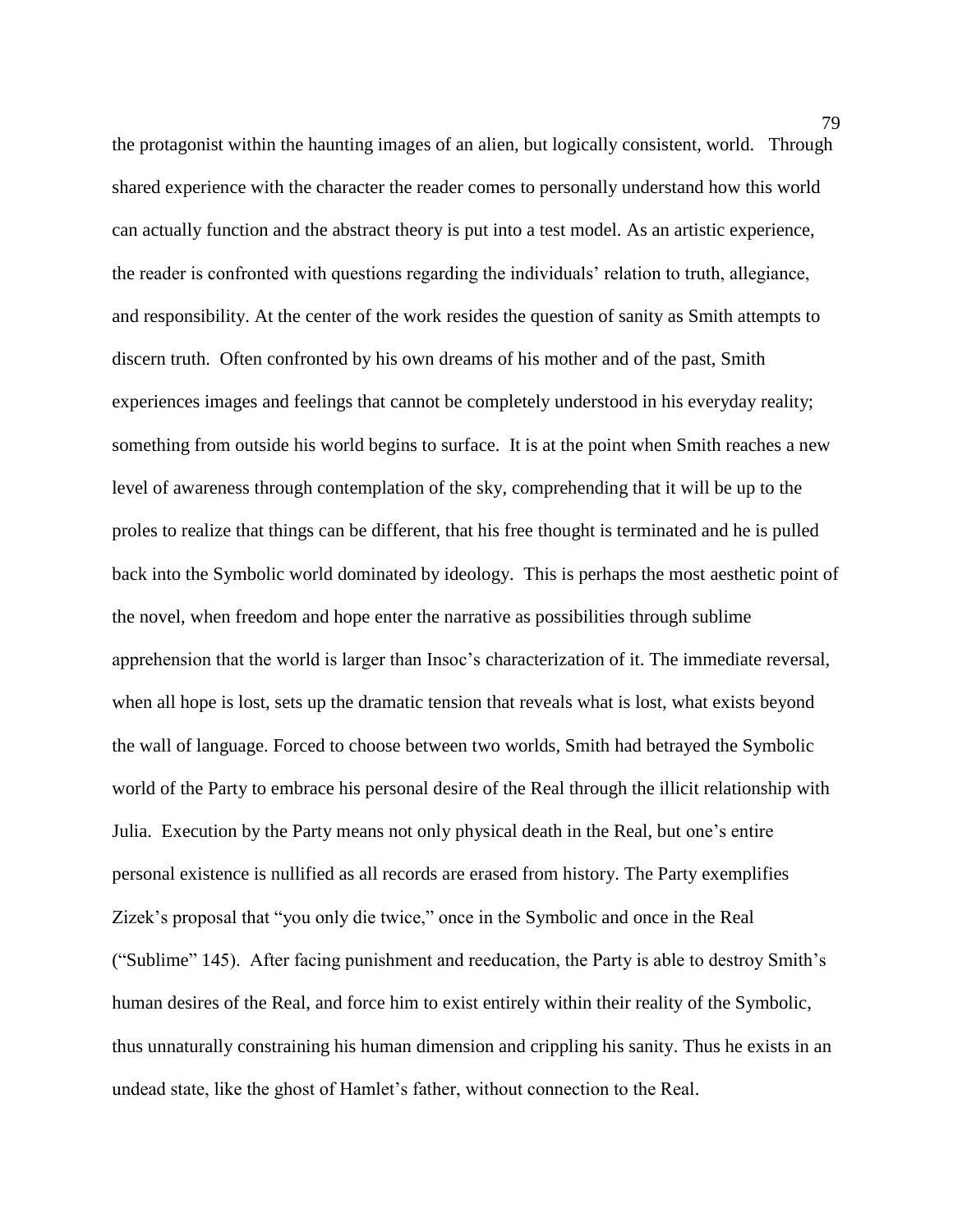The objective of the world of Insoc is the opposite of what is accomplished by literature. Newspeak, in its ongoing process of removing words from language use, attempts to deny the possibility that language can describe an alternate reality, supporting the naturalized worldview constructed from Newspeak. In contrast, the multiplicity of meaning at work in literature provides alternate views, many of which can result in subversive visions, potentially rivaling the dominant thought. Rather than "the meaning," *meanings*, as a multiplicity beyond the surface, can arise from all of the events, descriptions, and word choices present. Orwell, in opposition to the Party of his work, shows that wider and less controlled connotations provide an escape from the ideological constraints of language. As an example to be used as an illustrative model, it is effective. However, simply categorizing *1984* as an example of the ideological nature of left wing governments is an instance of overinterpretation, as it leaves that idea as the final definition without acknowledging the deeper aspects of the work that allow it to additionally address other themes. The novel concerns itself with psychology as much as politics, and other layers of interpretation regarding religious themes persist as well. The common ideological interpretation that often results falls into political discourse, and is not concerned with its literary nature, which would explore all of the possibilities that the work internally provides.

Literary works such as *1984*, can reveal something about ideology even as they originate from within it. The unavoidable influence of ideology has been positively revealed by literary theory. Woven into the fabric of cultural understanding, it is what explains the world and provides a "sense" of how things are, however disconnected that view might actually be from objective existence. Therefore, it makes all understanding political. Despite the similarities between art and ideology in attempting to connect the object and the subject, Zizek's Lacanian explanation of the perception of reality suggests how they can ultimately function in different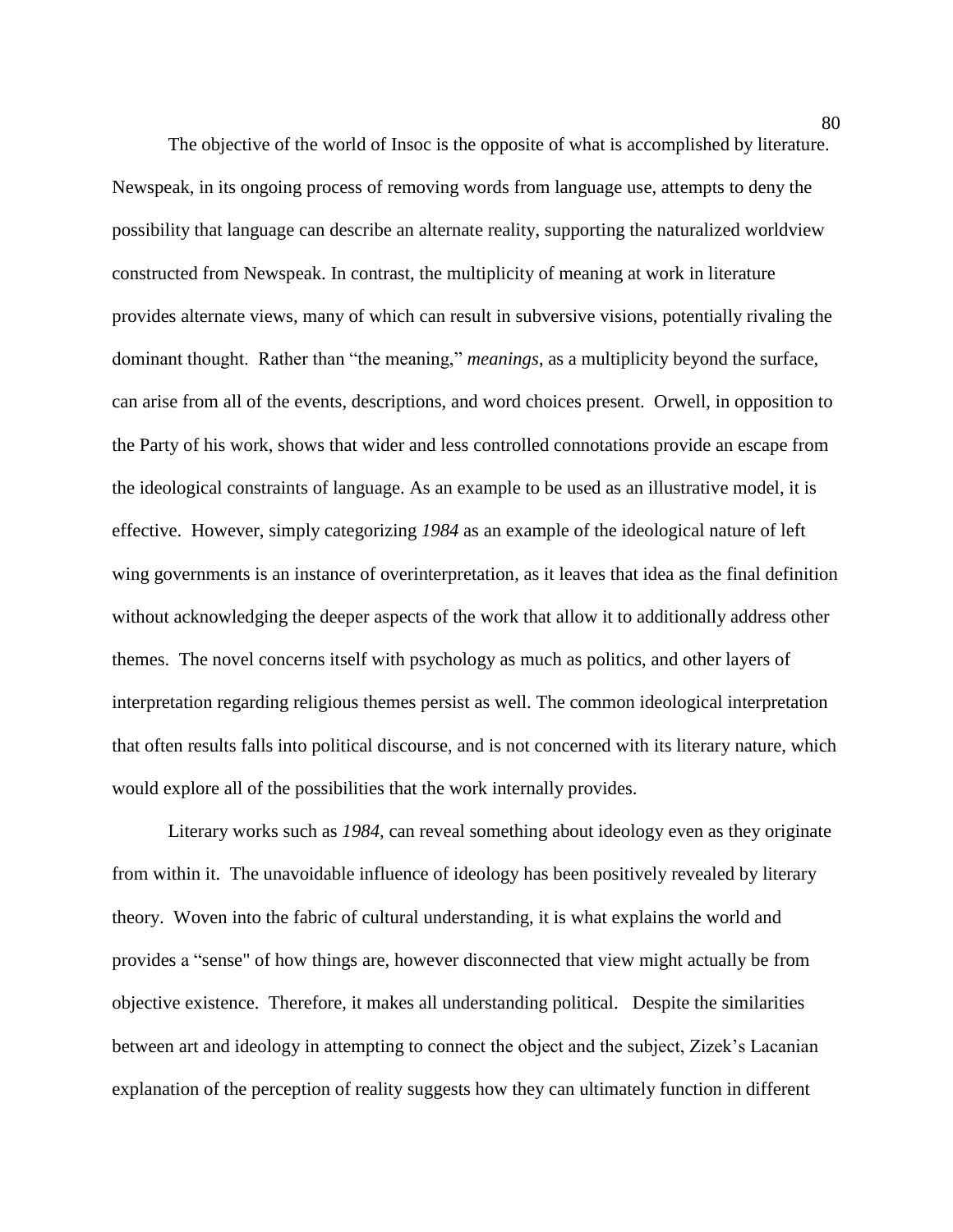ways. Zizek's approach is to examine the gaps and contradictions present in cultural artifacts, which can be used to illuminate the ideological functions of these artifacts. This provides a realization that ideology covers inconsistencies in existence by attempting to provide a smooth, unified, and totalizing, systematic method for categorizing reality. Because these inconsistencies are detectable, this unification can never be complete. Art, by its design as a complex and ambiguous structure, can not only identify these inconsistencies, but can intentionally create and intensify them. Where Zizek uses cultural artifacts to expose the certain presence of ideology, the experience of these artworks can be used to find the limits of the ideology. As Zizek states:

The Real is the rock upon which every attempt at symbolization stumbles, the hard core which remains the same in all possible worlds (symbolic universes); but at the same time its status is thoroughly precarious; it is something that persists only as failed, missed, in a shadow, and dissolves itself as soon as we try to grasp it in its positive nature. ("Sublime" 190)

Zizek's definition provokes a connection between the Real and the aesthetic. The Real is the most basic encounter with existence and drives humanity to produce new ways of elucidating that encounter through the art work. As a sublime presence, like the quilting points of ideology, aspects of the Real are too large to be fully grasped. The aesthetic realm allows for exploration of the gap between the cognitively articulated and the experiential limits of existence itself. The experience of the Real is continually retold through history in a variety of ways, from different cultural perspectives through different forms such as drama, novel and poetry, but the "hard core" of definitive experience is never fully articulated. While literature attempts to grasp and describe the fundamental experiences that are universal human ones, it never fully reaches a complete parity, as experience transcends mere linguistic description. The literary works points toward that experience, but it is one which is always out of the complete grasp of the work, "in a shadow." The Real remains behind the Symbolic representation, and while literature cannot fully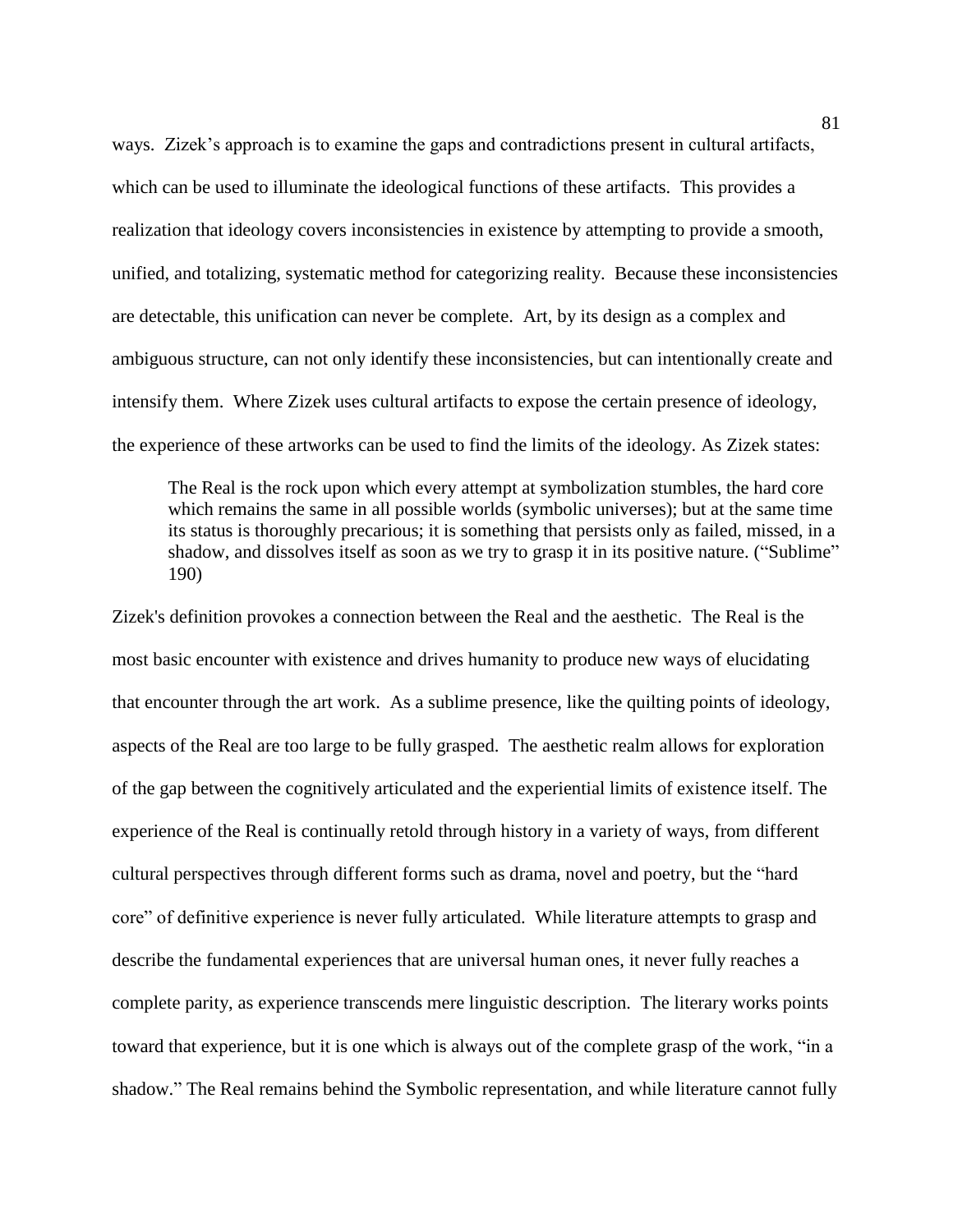describe the world with accuracy, through aesthetic means it provides a simulated experience. The resulting aesthetic effect produced by language stands behind and apart from the narrative as a parallel. It is larger than interpreted meaning and transcends reductive articulation.

Entrapment theories, like Eagleton's, fail to account for the aesthetic effects that emerge beyond language. These emotive and visceral parallels to the cognitive content provide and amplify meaning which cannot be conceptualized. While Eagleton supports theory as a way of breaking the common misconception of dominant views existing as necessary and natural facts, aesthetics has a similar goal. It provides a counter balance to the ideological content and exposes the artificiality of presumed thought. The point of committing attention to aesthetics, is not useless, as Eagleton suggests, but rather provides something beyond use, revealing additional meaning. Foregrounding the cultural context over the specifics of the work reveals further understanding of the cultural practices that reside in the Symbolic, while allowing the unique aesthetic aspects of the particular work to remain in sharp focus reveals connections to the Real which extends beyond particular cultures. Theory should not assume that aesthetics reinforces a false sense of reality, rather it should include discussion of the aesthetic as another form of breaking through the horizon of thought and realizing that things could be different. As a space where the Real and the Symbolic struggle, literature is a battleground of ideas, presenting them for consideration and evaluation, and in turn creating new ones. Rather than transmitting just the dominant views of a culture, literary works transmit the cultural dialogue which is never fully resolved, but continues on in a state of flux. The dominant views may be present on the surface, but within the work there is a suggestion of dissent and the emergence of an antithesis which can overturn every definitive proposition.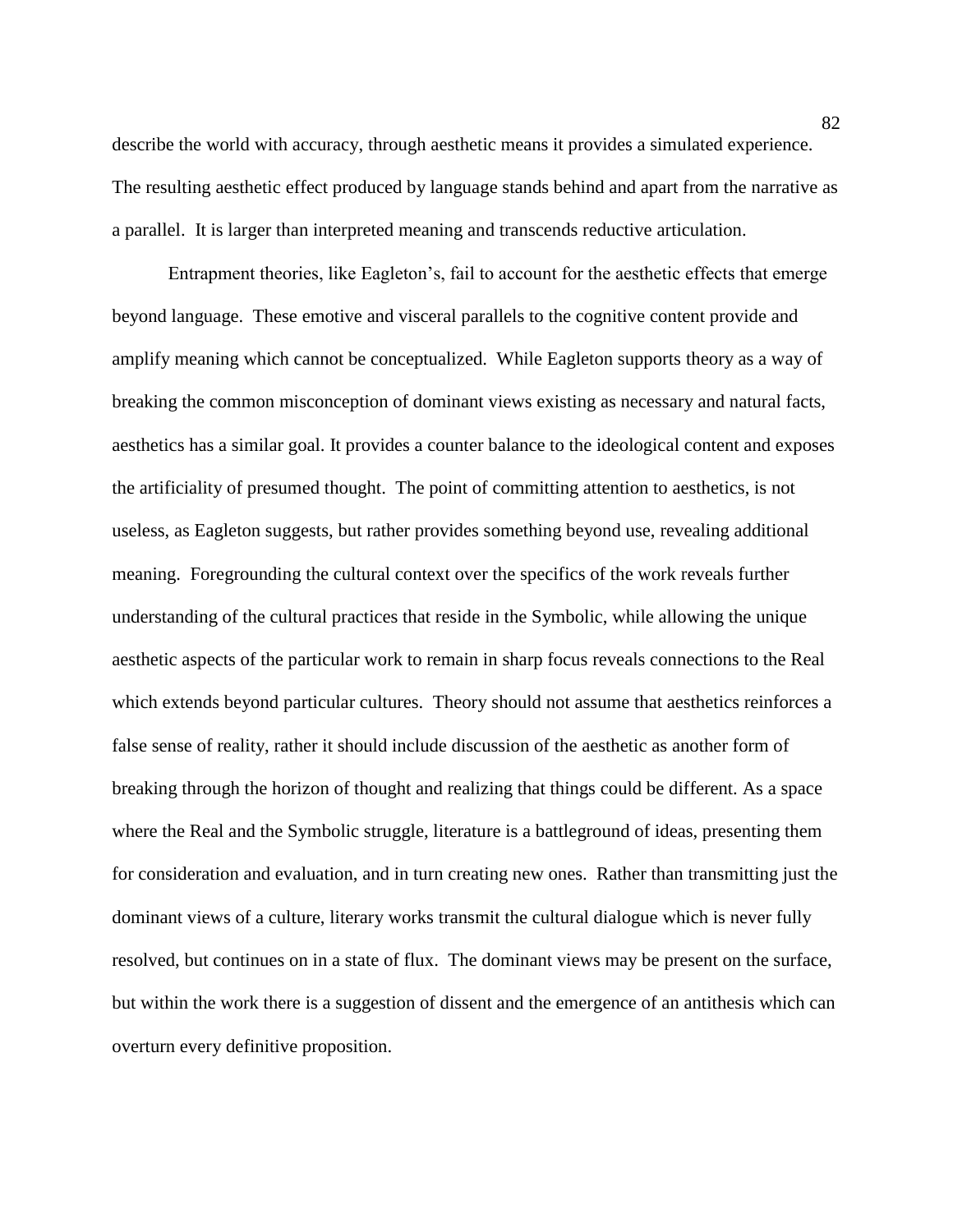Non-literary works, those of a monologic nature, are much better suited for the sociological analysis of culture because those works are not built on an ambiguous foundation, but rather attempt to transmit a precise message that represents something in the cultural ideology. The significance of literature, as well as other artistic creations, is that they can open a space to communicate a knowledge which escapes transmission through conceptual systems. As ideology reveals its own limitations, there are vague notions which are not fully articulated or completely systemized within experience.Art can originate these notions and, while exploring them, illustrate alternatives to the existing orders of experience. Although literature is constructed out of the arbitrary and contingent elements of language, it foregrounds language and highlights this detachment from the signified world, allowing it to possess a complexity of meaning. The aesthetic work places experience back into an ambiguous state, one which reverts to the pre-Symbolic, before it has been artificially oversimplified through social and conceptual processes, and reverses the compartmentalization and reduction into discrete terms. As art accesses the space where the Symbolic meets the Real, the ultimate value of literature is that it can rearrange the ideological fields, providing more perspective without pressing a particular work into a fixed ideological form. Rather the remaining ideologically neutral, it is a space where multiple ideologies can persist, conflict, intertwine, coextend, and be reflected in comparison. While both aesthetics and ideology exist at the edge of human understanding, at the limit of thought, ideology fixes that boundary while aesthetics expands it as it attempts deeper understandings of experience. In doing so, art escapes ideology.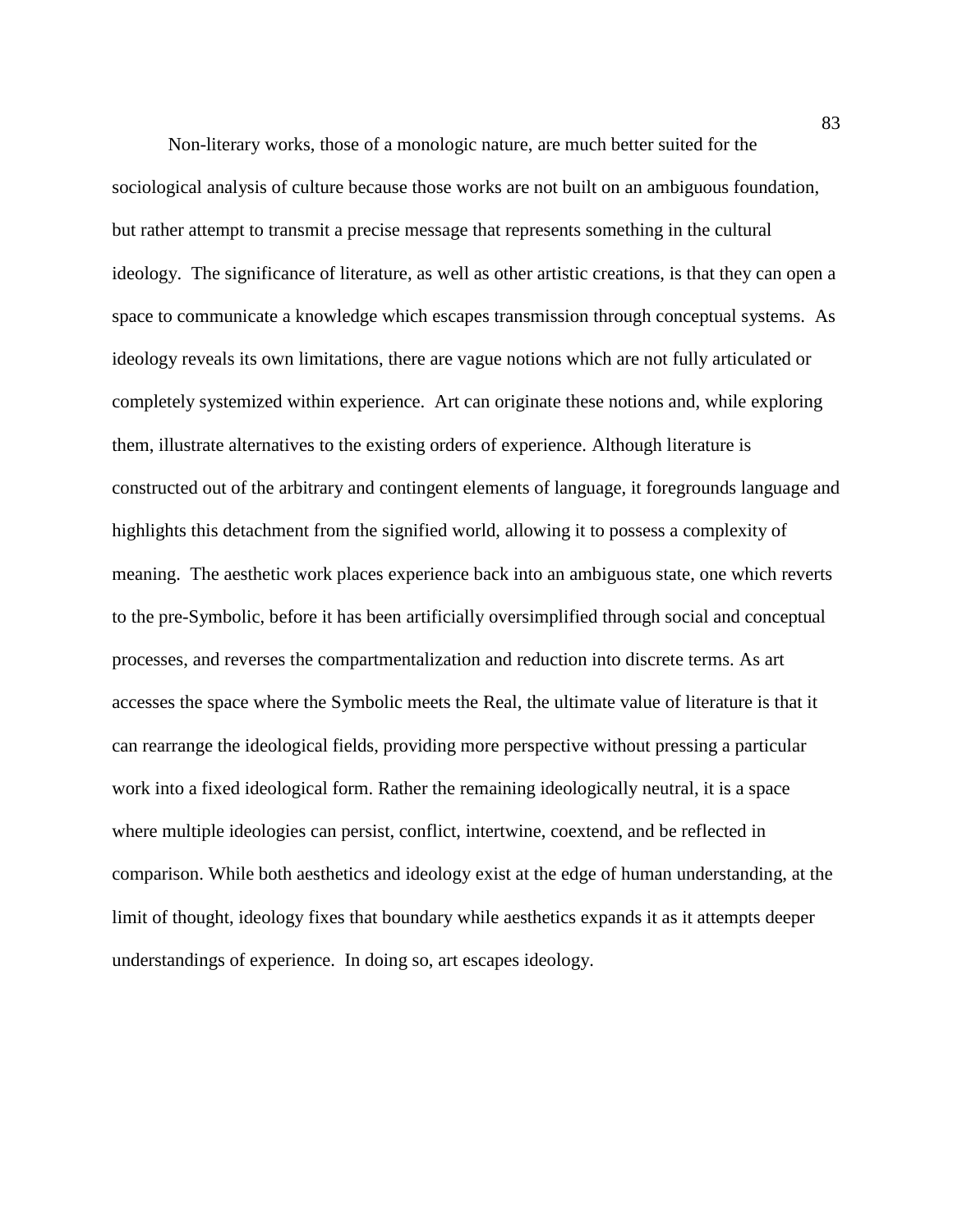## **Works Cited**

Althusser, Louis. *Lenin and Philosophy and Other Essays.* Monthly Review Press. 1971.

- Bakhtin, Mikhail, and Michael Holquist. *The Dialogic Imagination: Four Essays*. University of Texas Press, 1981.
- Blakemore, Steven. "Language and Ideology in George Orwell's 1984." *Social Theory and Practice,* vol. 10, No. 3, 1984, pp. 349-356., www.jstor.org/stable/23556571. Accessed 1 Nov. 2016.
- Brooks, Peter. "Aesthetics and Ideology: What Happened to Poetics?" *Aesthetics and Ideology*. Rutgers University Press, 1994, pp. 153-167.
- Caton, Lou. F. "Arguing for All It's Worth: The Aesthetics within Ideology." *South Central Review*, vol. 17, no. 2, 2000, pp. 61-76., [www.jstor.org/stable/3190012.](http://www.jstor.org/stable/3190012) Accessed 14 April 2014.
- Clark, Katerina., and Michael Holquist. *Mikhail Bakhtin*. Belknap Press of Harvard University Press, 1984.
- Coleridge, Samuel Taylor. "Notes on the Tempest." *The Tempest: Sources and Contexts, Criticism, Rewritings and Appropriations*., edited by Peter Hulme, and William H. (William Howard). W.W. Norton, 2004, pp. 121-125.

Culler, Jonathan D. *The Literary in Theory*. Stanford University Press, 2007.

Eagleton, Terry. *Ideology: An Introduction*. Verso. 1991.

---. *The Ideology of the Aesthetic*. Blackwell Publishing. 1991.

- ---. *Literary Theory: An Introduction*. 2nd ed. University of Minnesota Press, 1996.
- Eco, Umberto., and Stefan Collini. *Interpretation and Overinterpretation*. Cambridge University Press, 1992.